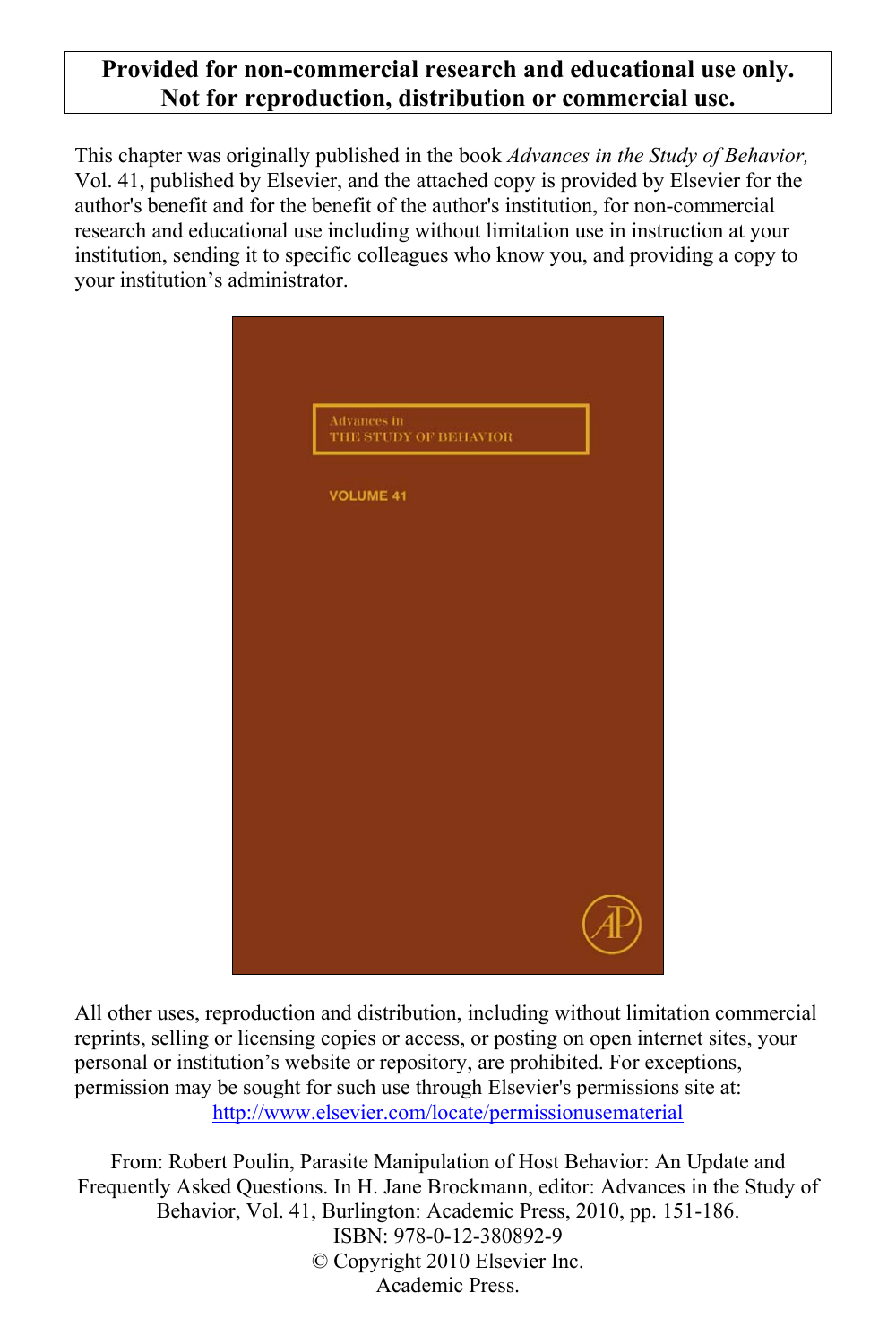# Parasite Manipulation of Host Behavior: An Update and Frequently Asked Questions

#### ROBERT POULIN

department of zoology, university of otago, dunedin, new zealand

#### I. INTRODUCTION

The idea that a parasite can modify the phenotype of its host, by either taking control of host behavior or changing the host's appearance, may have first appeared in science fiction stories, but is now a well-established concept in the study of animal behavior. From the first empirical demonstrations that amphipods harboring larval acanthocephalan parasites displayed both aberrant behavior and abnormal coloration making them more susceptible to predation by the parasite's next host [\(Hindsbo, 1972; Holmes](#page-32-0) [and Bethel, 1972](#page-32-0)), there has been sustained interest in this phenomenon. As a result, host manipulation by parasites has now been documented in a few hundred distinct host–parasite associations spanning all major phyla of living organisms (see review in [Moore, 2002\)](#page-34-0).

While most of these known cases generally involve only subtle changes in one aspect of host behavior or appearance, some are truly spectacular. The two trematode species that have become classical textbook examples are among those. Both require the intermediate host, in which the parasites develop as larvae, to be ingested by a definitive host that is not normally a predator of the intermediate host. The first, Dicrocoelium dendriticum, must be transmitted by accidental ingestion from an ant to a sheep; it causes infected ants to climb to the tip of grass blades and stay there patiently waiting for a grazing sheep ([Carney, 1969; Moore, 2002; Wickler, 1976](#page-32-0)). The second trematode, Leucochloridium spp., alters the size, shape, and coloration of the tentacles of its snail intermediate host and causes them to pulsate violently in response to light; these attract the attention of birds to which the parasite must next be transmitted, presumably fooling them into seeing the colorful and pulsating tentacles as potential caterpillar prey (see [Moore, 2002\)](#page-34-0).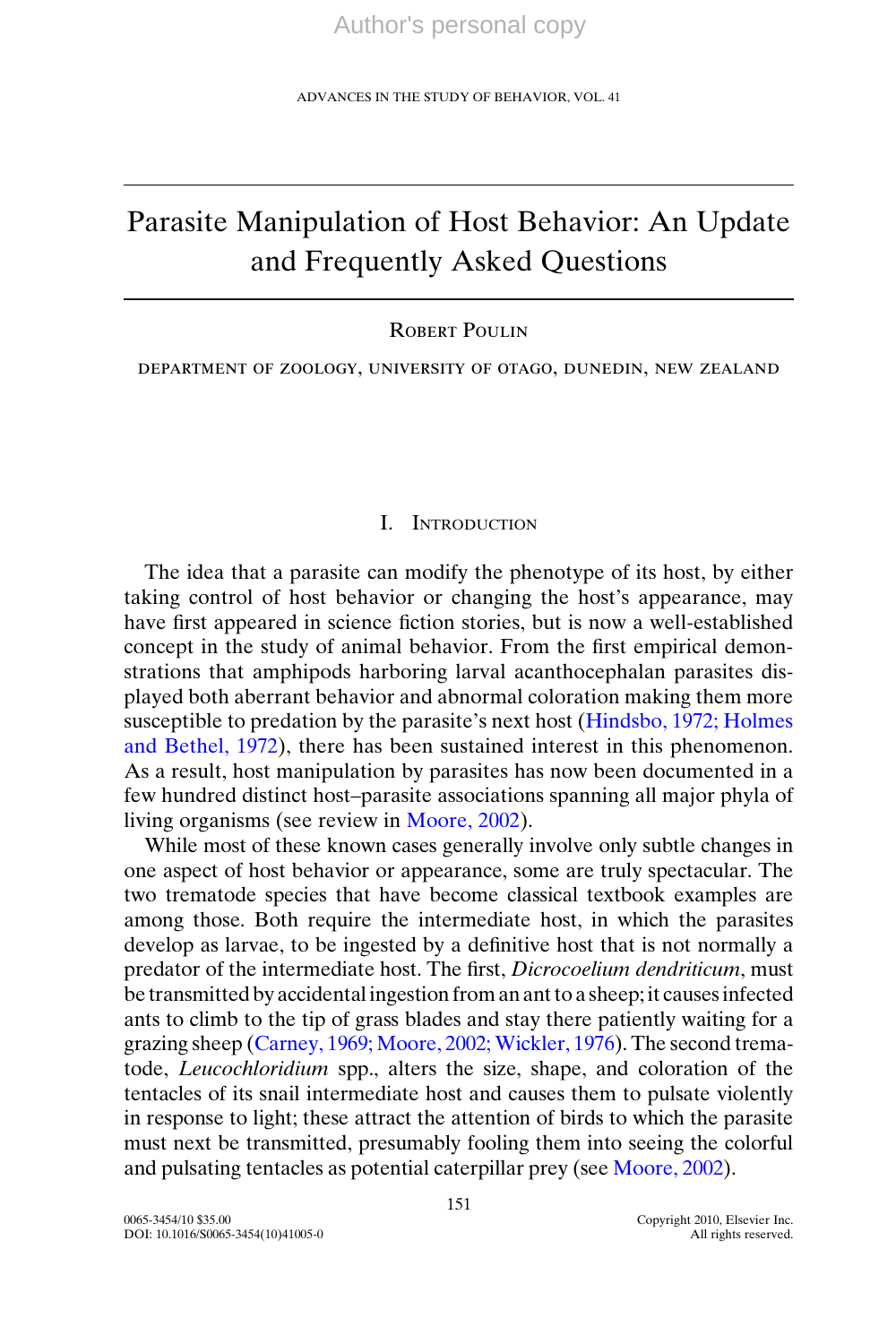There are many more examples of host manipulation that are equally bizarre. A nematode parasite turns the abdomen of its ant intermediate host bright red, and drives the ant to go perch, with its abdomen raised, among patches of small red berries, to await the frugivorous birds that serve as definitive hosts for the nematode [\(Yanoviak et al., 2008\)](#page-36-0). Another nematode, with a simpler life cycle, must release its own eggs in water when its mayfly host returns to a stream to oviposit; when the parasite finds itself in a male mayfly, it feminizes the host, turning it at both morphological and behavioral levels into a ''female'' that will return to water, though only the parasite will be laying eggs ([Vance, 1996\)](#page-36-0). A parasitic wasp larva growing inside an orb-weaving spider causes its host to start building a strange new pouch-like structure attached to its web just hours before the wasp emerges from the spider; the pouch serves to protect the wasp larva from being swept away by heavy rain as it pupates after the spider's death [\(Eberhard, 2000](#page-32-0)). Another parasitic wasp, using caterpillars as hosts, can even alter host behavior after leaving it: previously infected caterpillars, which can only survive a few days, remain right by the wasp larvae that have just exited their bodies, protecting them from approaching predators as the larvae pupate ([Brodeur and Vet, 1994; Grosman et al.,](#page-31-0) [2008](#page-31-0)). Finally, the widespread protozoan parasite Toxoplasma gondii, which must be transmitted from a rat intermediate host to a cat definitive host, reverses the innate aversion of its rat host to cat odor into an attraction toward cat odor, with obvious consequences [\(Berdoy et al., 2000\)](#page-31-0). Humans can also become infected instead of rats. Although this is a dead-end for parasite transmission, T. gondii must nevertheless induce neurochemical changes in infected humans, since people with latent T. gondii infections show personality traits and reaction times that differ from those of uninfected controls [\(Flegr et al., 2000; Havlicek et al., 2001](#page-32-0)).

In a nutshell, host manipulation by parasite can be defined as any alteration in host phenotype, induced by a parasite, that has fitness benefits for the parasite. In the context of altered host behavior, this generally means that infected hosts behave in ways that facilitate the transmission or dispersal of the parasite, and therefore the completion of its life cycle. The implication here is that the phenotypic traits in the host that are modified by infection are either directly or indirectly modulated by genes in the parasite genome. Indeed, host manipulation by parasites has been proposed as one of the main concrete examples of extended phenotypes ([Dawkins, 1982](#page-32-0)).

Much of the research on host manipulation by parasites has focused on the significance of the phenomenon for the parasites themselves, and on how it operates at the host–parasite interface (see reviews by [Moore \(2002\);](#page-34-0) [Poulin \(1995, 2007\); Thomas et al. \(2005\)\)](#page-34-0). Recently, broader implications of host manipulation have also started to attract some attention.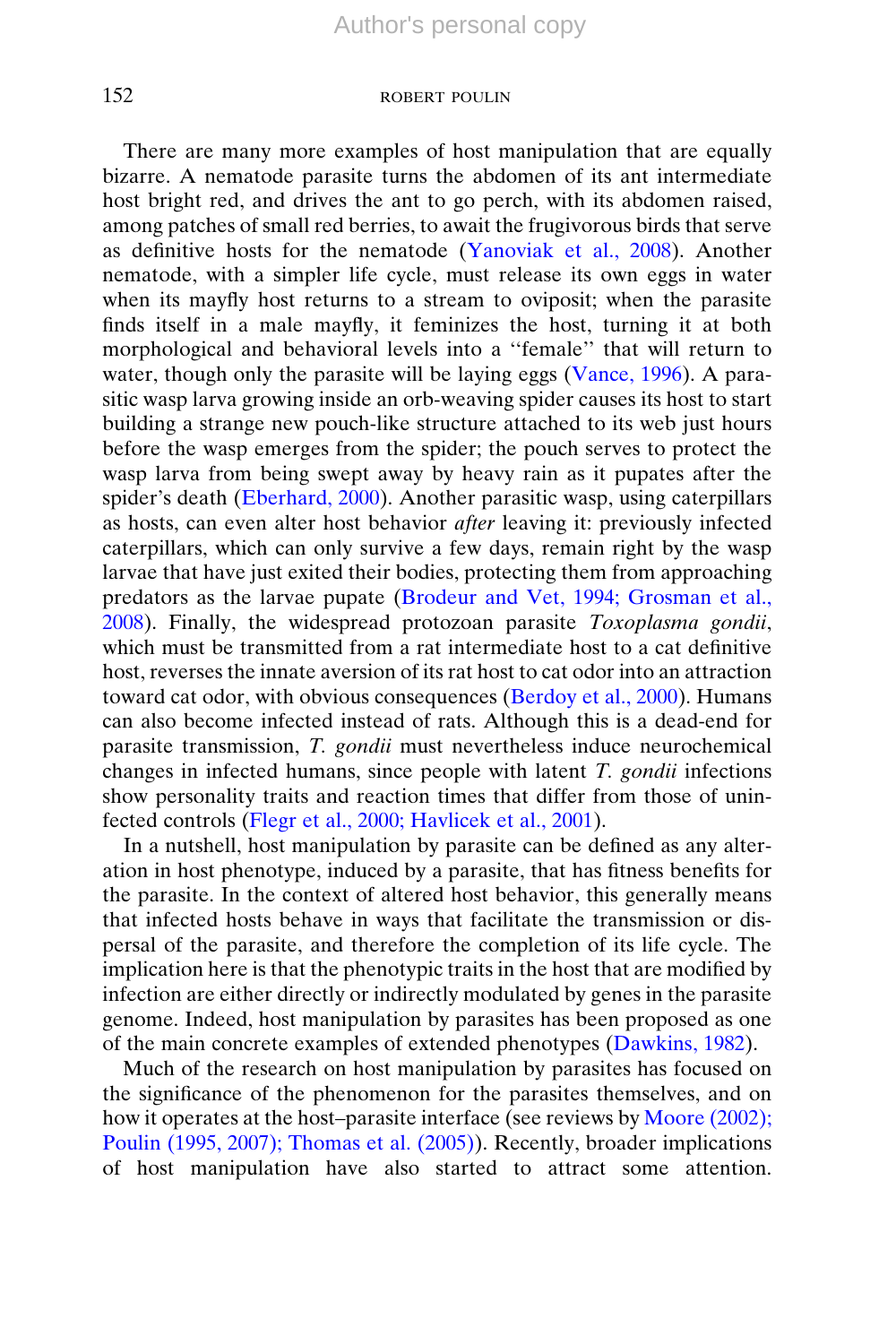For instance, the presence of manipulative parasites in an animal population can shape host evolution ([Poulin and Thomas, 1999\)](#page-35-0), influence the ecology of other parasite species ([Lafferty et al., 2000; Poulin, 2007](#page-33-0)), alter the structure of the surrounding animal community (Lefèvre et al., 2009b; [Mouritsen and Poulin, 2005; Thomas et al., 1998a\)](#page-33-0), and/or have veterinary implications ([Lagrue and Poulin, 2010](#page-33-0)). These issues are reviewed elsewhere, and the present synthesis focuses strictly on the original and still fundamental aspects of the phenomenon, providing an update of our current understanding of host manipulation as a parasite strategy.

The goal of this chapter is to integrate several ongoing lines of research, at both the mechanistic (proximate) and functional (ultimate) levels, into a coherent and unified overview. It does not provide an exhaustive list of examples, or even a comprehensive overview of recent ones. Instead, this chapter is structured around several frequently asked questions that still drive modern research on host manipulation by parasites. After attempting to answer these important questions, I will conclude by offering some suggestions for future research that should take us beyond our current level of understanding.

### II. WHEN IS IT ADAPTIVE MANIPULATION?

No one expects a sick animal to behave normally. Therefore, the simplest, most parsimonious explanation for a difference in behavior between parasitized and nonparasitized animals need only involve sideeffects of pathology that may or may not be coincidentally beneficial for the parasite. In the literature from the past 30 years, three alternative explanations have been considered for changes in the behavior of an animal following its infection by a parasite. First, the change may result from something done specifically by the parasite to the host, the effect of which is to alter its behavior in ways that benefit the parasite. This is the classical interpretation of adaptive manipulation, implying the existence of genes ''for'' manipulation in the parasite genome. Second, the change may represent an adaptive response of the host to infection, serving to either eliminate the infection or mitigate its negative consequences. Third, as stated above, the change in host behavior may be merely a by-product of pathology, or of other aspects of infection that, by chance and under certain circumstances, happen to have fortuitous outcomes for parasite transmission. Thus, in its narrowest sense, adaptation may not automatically apply to all cases of parasite-induced changes in host behavior.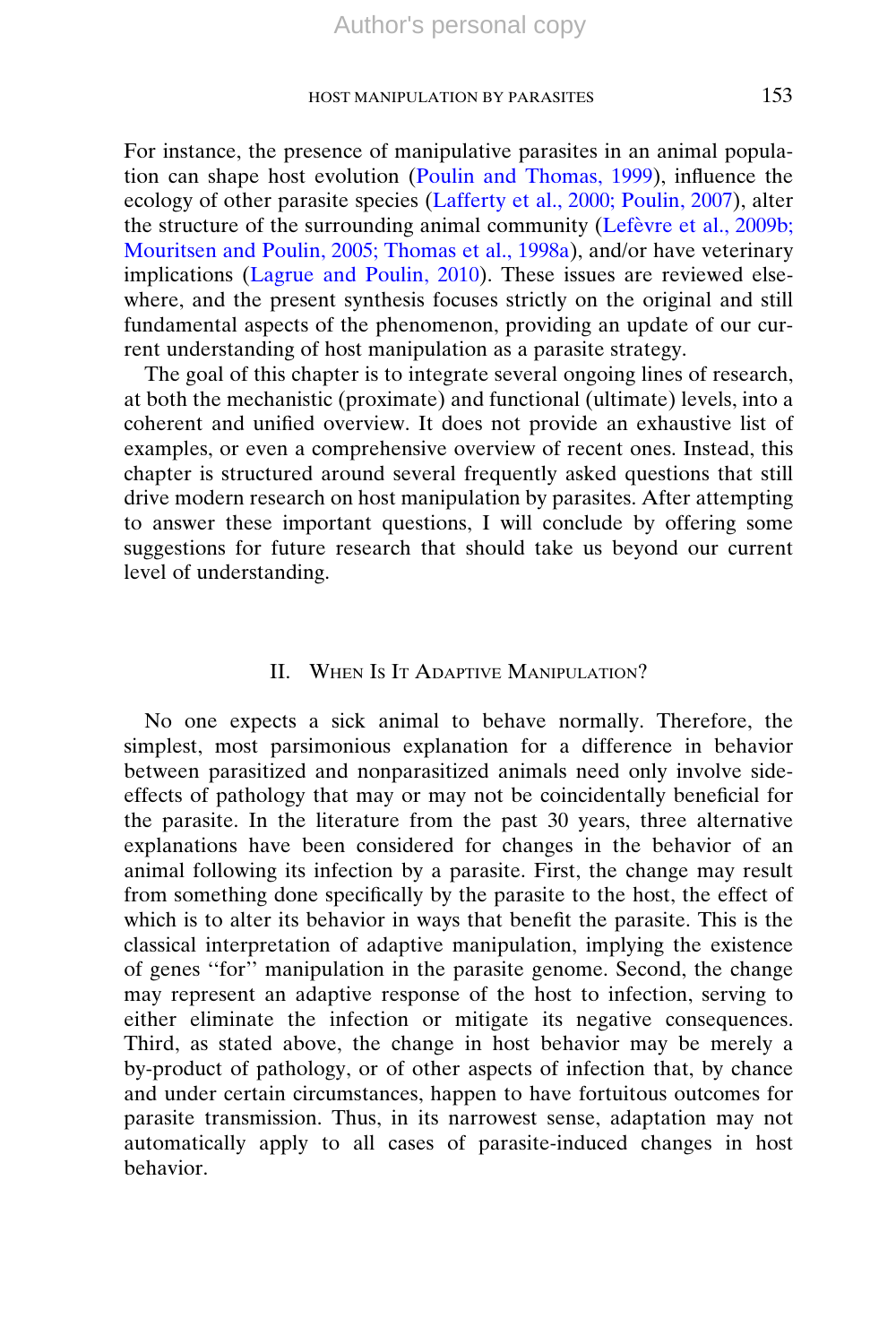Nevertheless, most early studies of this phenomenon, and many recent ones, have been quick to label as ''adaptive manipulation'' any observed change in host phenotype. This lead some authors to call for greater rigor in the use of the term ''adaptive'' for any presumed case of manipulation [\(Moore and Gotelli, 1990; Poulin, 1995](#page-34-0)). In an attempt to provide some guidelines to limit abuse of the adaptive label, [Poulin \(1995\)](#page-34-0) proposed four basic criteria that a parasite-induced change in host behavior had to meet in order to be seen as a case of adaptive manipulation by parasites. In retrospect, only one really matters; nevertheless, let us briefly revisit these criteria. First, changes in host behavior following infection must show some conformity to a priori expectations based on their purported function. Conformity between a priori ''design specifications'' and observed phenotypic change provides evidence of the shaping force of natural selection; in contrast, a posteriori attempts to find an adaptive function for an unanticipated behavioral change are unconvincing. Included in this criterion is the timing of events: the onset of behavioral changes is expected to coincide with the developmental phase of the parasite at which it is ready to benefit from these changes, if manipulation is to be considered adaptive. For instance, the larval stages of parasitic worms often only begin to induce behavioral changes in their intermediate host when they are developmentally ready to be transmitted by predation to their next host ([Bethel and](#page-31-0) [Holmes, 1974; Hammerschmidt et al., 2009; Poulin et al., 1992\)](#page-31-0).

Second, the complexity of parasite-induced behavioral changes can also reveal their adaptiveness. Simple traits are more likely to arise by chance, for instance as by-products of pathology, than complex ones; the latter require an organizing principle such as natural selection. The appearance of completely novel phenotypic features seems to meet this criterion. For instance, in ants whose abdomen turns from black to bright red and that go perch among red berries following infection by nematodes, the phenotypic change seems both too complex and too well-fitted to parasite transmission to be anything other than an adaptive manipulation ([Yanoviak et al., 2008\)](#page-36-0). Similarly, nematomorphs, or hairworms, must emerge from their terrestrial insect hosts into freshwater bodies to continue their life cycle. At the right time in the development of the parasite, infected insects suddenly display a completely novel behavior: they seek water and throw themselves into it [\(Thomas et al., 2002\)](#page-36-0). Again, this is a complex change in behavior that seems unlikely to arise by chance as a side-effect of worm development within the host. In truth, it is the complexity of the mechanism used by the parasite to alter host behavior that should matter for this criterion, and not that of the eventual change in behavior. However, so little is known about the underlying mechanisms that we must judge complexity of manipulation by its phenotypic manifestation only.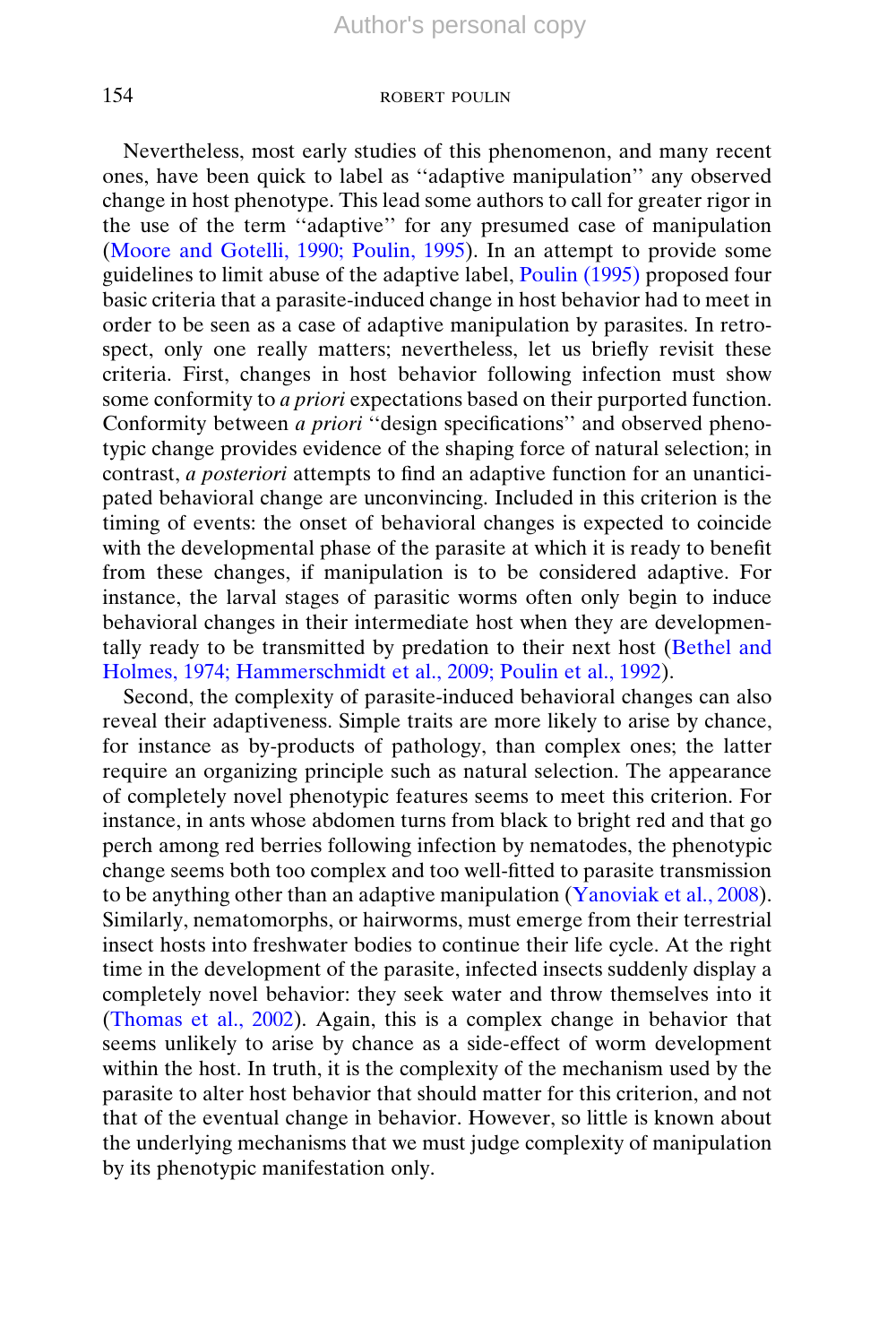Third, convergence between unrelated parasite lineages with respect to the type of behavioral changes they induce in their host can provide strong hints that these are cases of adaptive manipulation. Evolving under similar selective pressures, we would expect different taxa to solve similar problems with analogous traits performing similar functions. For example, mermithid nematodes and hairworms belong to different and unrelated phyla (Nematoda and Nematomorpha, respectively). However, they have independently evolved very similar life cycles: in both groups, at some point late in their development within a terrestrial arthropod host, the parasite must emerge in water or water-saturated soil to pursue its life cycle. As seen earlier, hairworms induce their hosts to find water and jump in it ([Hanelt](#page-32-0) [et al., 2005; Thomas et al., 2002](#page-32-0)). Remarkably, mermithids do the same to their hosts ([Maeyama et al., 1994; Poulin and Latham, 2002; Vance, 1996](#page-33-0)). The independent evolution in unrelated parasite lineages of almost identical changes in host behavior following infection points toward adaptation.

Fourth, an adaptive trait must confer fitness benefits to its bearer, and so parasites capable of manipulating the behavior of their hosts must achieve greater transmission success than conspecifics not capable of altering host behavior. Although this has only been confirmed in a small proportion of documented cases of parasite-induced changes in host behavior, it remains the strongest evidence one can obtain of adaptive manipulation. For trophically transmitted parasites, this would typically consist in a predation test where equal numbers of parasitized (manipulated) and nonparasitized (not manipulated) intermediate hosts are available to a definitive host of the parasite in a seminatural setting [\(Lafferty and Morris, 1996; Lagrue](#page-33-0) [et al., 2007; Moore, 1983\)](#page-33-0); any bias toward greater ingestion rate of manipulated prey is seen as enhanced transmission achieved via host manipulation.

In hindsight, [Poulin's \(1995\)](#page-34-0) criteria as a whole were probably much too strict, or at the very least overly conservative. It is only the fourth, concerning fitness effects for the parasite, that should really matter. Whether the manipulation is simple or complex, whether it seems a good fit to its function or not, and whatever its evolutionary origins, it will be favored and/or maintained by selection if it improves the fitness of the parasite, making it a true adaptation. As pointed out by [Thomas et al. \(2005\)](#page-36-0), if we elevate the coincidental byproduct scenario to the status of null hypothesis against which other interpretations must be evaluated, then it should be testable. In practice, there is no straightforward experimental way of distinguishing between an advantageous by-product and an advantageous direct product of selection. Historically, parasite traits evolved for other functions that happened to have concomitant effects on transmission may have been co-opted for manipulation, and the boundary between the original and the new function is rarely clear-cut. Consider what happens to coral polyps infected by the trematode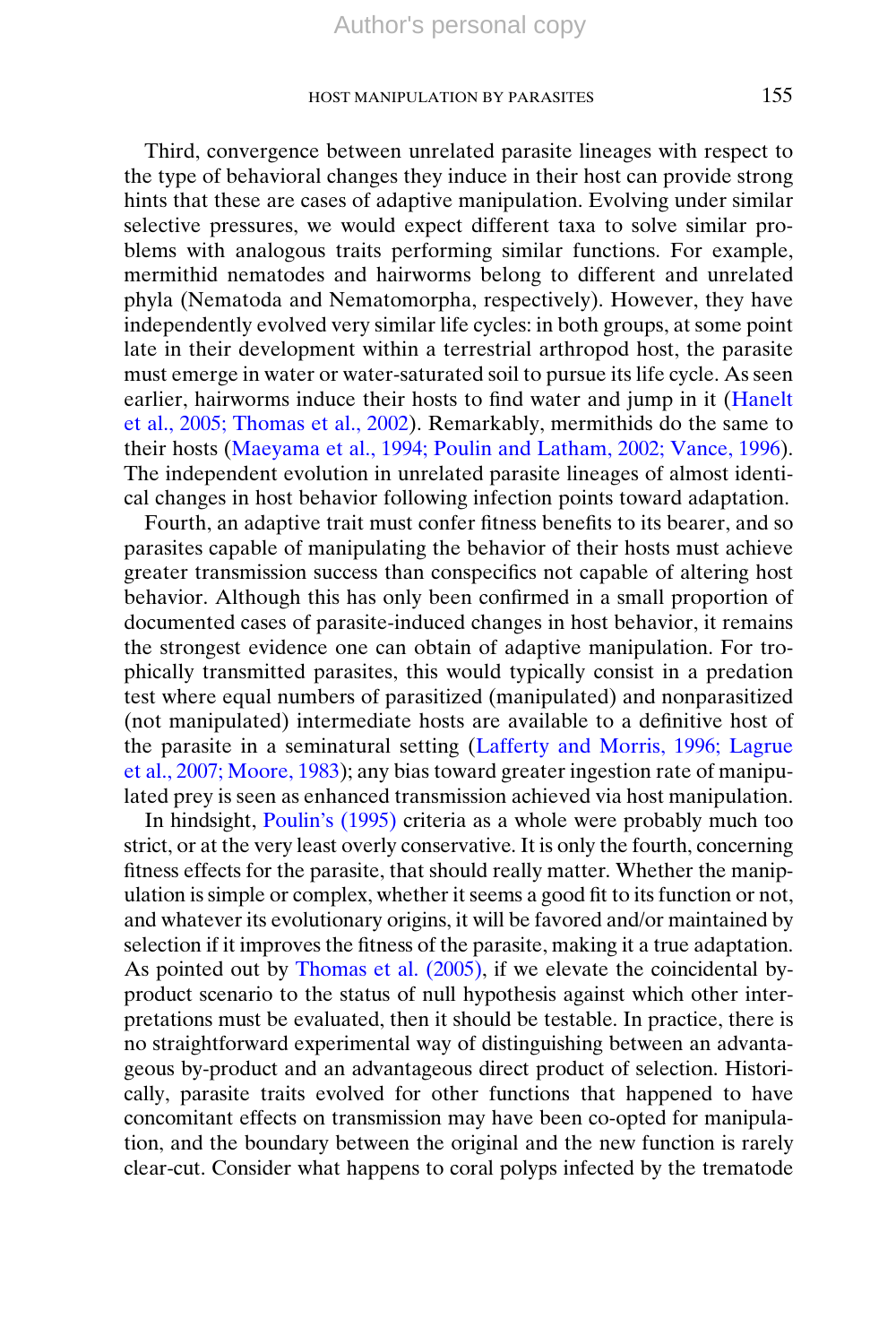Podocotyloides stenometra. Infected polyps turn bright pink, and their increased visibility causes them to be preferentially eaten by the butterfly fish that serve as the parasite's definitive hosts ([Aeby, 2002](#page-31-0)). Recently, the compound responsible for the pink coloration of infected polyps has been identified as a protein involved in the host's cytotoxic defense system ([Palmer](#page-34-0) [et al., 2009\)](#page-34-0). Therefore, the altered pigmentation of infected corals is part of their normal immune response to infection, but as it is harmless to trematodes and even beneficial to their transmission, selection should favor parasites that induce more pronounced color changes in their host. At some point, beneficial side-effects simply become adaptations.

Therefore, in order to move forward, it is probably time to put to rest the argument over adaptiveness: if a parasite-induced change in host behavior leads to improved transmission of the parasite, then, as long as there is a genetic basis for this effect, and whether it is fortuitous or not, it is a case of adaptive manipulation.

#### III. WHAT KINDS OF PARASITES MANIPULATE THEIR HOST?

This question can be answered on two levels. From a taxonomic perspective, manipulation has been documented in representatives of most of the major lineages of parasitic organisms. We know that at least some species are capable of host manipulation in the animal phyla Platyhelminthes (classes Trematoda and Cestoda), Acanthocephala, Nematoda, Nematomorpha, and Arthropoda, as well as in the viruses, bacteria, fungi, and the mixture of single-celled eukaryotes still conveniently lumped together as "Protozoa" or "Protista" (see [Moore, 2002](#page-34-0)). In some of these groups, such as the Nematomorpha or Acanthocephala [\(Hanelt et al., 2005; Moore,](#page-32-0) [1984](#page-32-0)), the ability to alter host behavior in ways that benefit the parasite appears to be widespread, possibly even shared by all species within the group. This suggests that the ability to manipulate host phenotype is an ancestral trait, inherited by most (or all) living parasite species within a lineage. In contrast, in other groups such as the Platyhelminthes or Nematoda, host manipulation has only been documented from certain families, often phylogenetically distant from each other, indicating that it has evolved independently more than once within each of these phyla. Overall, a conservative estimate suggests that the ability to manipulate host behavior has evolved at least 20 separate times among parasite lineages during the history of life on Earth.

The second level at which the question heading this section can be answered is an ecological one that focuses on the commonalities between the transmission routes used by manipulating parasites. Massive losses of larval infective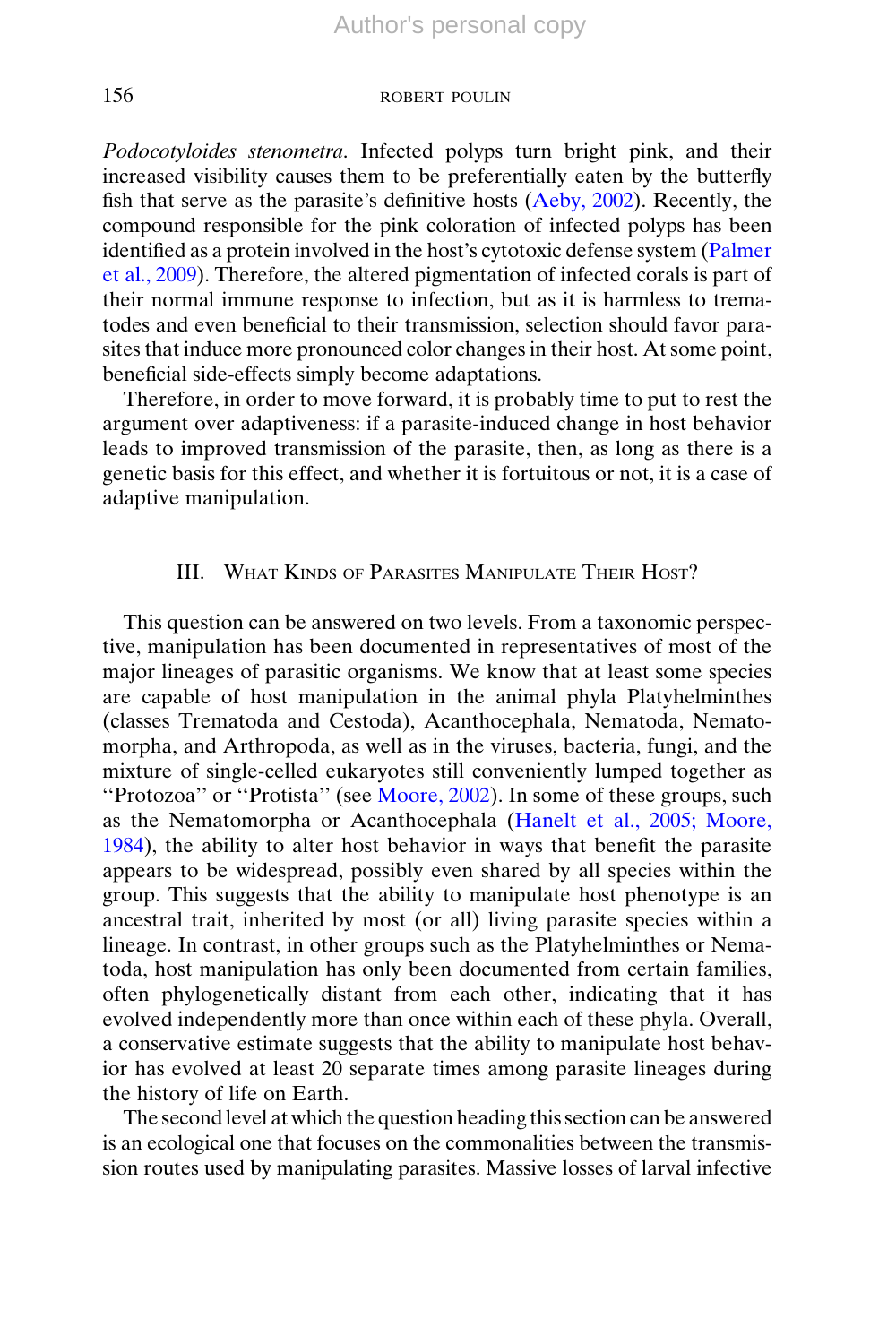stages during transmission events create inevitable bottlenecks at one or more stages in the life cycle of parasites, and these in turn exert strong selective pressures on parasites. Given that different parasite lineages have often converged on similar life cycles characterized by similar transmission routes [\(Poulin, 2007\)](#page-34-0), it is perhaps not surprising that similar obstacles to transmission have lead to similar adaptations in widely different parasite lineages. Manipulation of host behavior is one such adaptation, serving to increase transmission success during one of these bottlenecks. Clearly, manipulation of host behavior can only benefit the parasite if its transmission success is linked to what the host does. Many parasites, such as monogeneans ectoparasitic on fish (e.g.,[Shirakashi et al., 2008](#page-35-0)), cause alterations in the behavior of their host; since monogeneans are transmitted simply by releasing eggs into the water, no one would argue that these are parasite adaptations serving to enhance transmission success. Focusing only on parasite-induced alterations of host behavior that meet the definition of adaptive manipulation given at the end of the previous section, a survey of documented cases of host manipulation shows that the vast majority involve parasites using one of four general transmission routes [\(Fig. 1](#page-8-0)). Although the details of the manipulation, such as which host phenotypic trait is altered, vary widely from one situation to the next, the transmission obstacle that needed a solution is roughly the same across all examples within each of the four categories.

The first type of transmission route in which host manipulation is widely manifested is trophic transmission (scenario A in [Fig. 1\)](#page-8-0). In this situation, the larval or juvenile stages of a parasite living inside an intermediate host must be transmitted to the parasite's definitive host by predation. Manipulation consists in altering the appearance or behavior of the intermediate host to render it more visible or otherwise susceptible to predation by a suitable definitive host ([Lafferty, 1999](#page-33-0)). Many parasitic worms with complex life cycles, including trematodes, cestodes, acanthocephalans, and nematodes discussed throughout this chapter, employ this type of manipulation, as do several parasitic protozoans ([Berdoy et al., 2000; Hoogenboom](#page-31-0) [and Dijkstra, 1987](#page-31-0)).

The second transmission situation where host manipulation is commonly observed involves parasites that must either exit the host themselves, or release their propagules, in a habitat other than the one in which the host lives (scenario B in [Fig. 1\)](#page-8-0). Here, manipulation by the parasite induces the host to move to a different habitat, sometimes one that is completely unsuitable for the host. The nematomorphs and mermithid nematodes discussed earlier, which cause their terrestrial arthropod hosts to seek and enter water, are perfect examples of this type of manipulation [\(Hanelt et al., 2005;](#page-32-0) [Maeyama et al., 1994; Poulin and Latham, 2002; Thomas et al., 2002;](#page-32-0) [Vance, 1996](#page-32-0)). Other examples include trematodes that induce their snail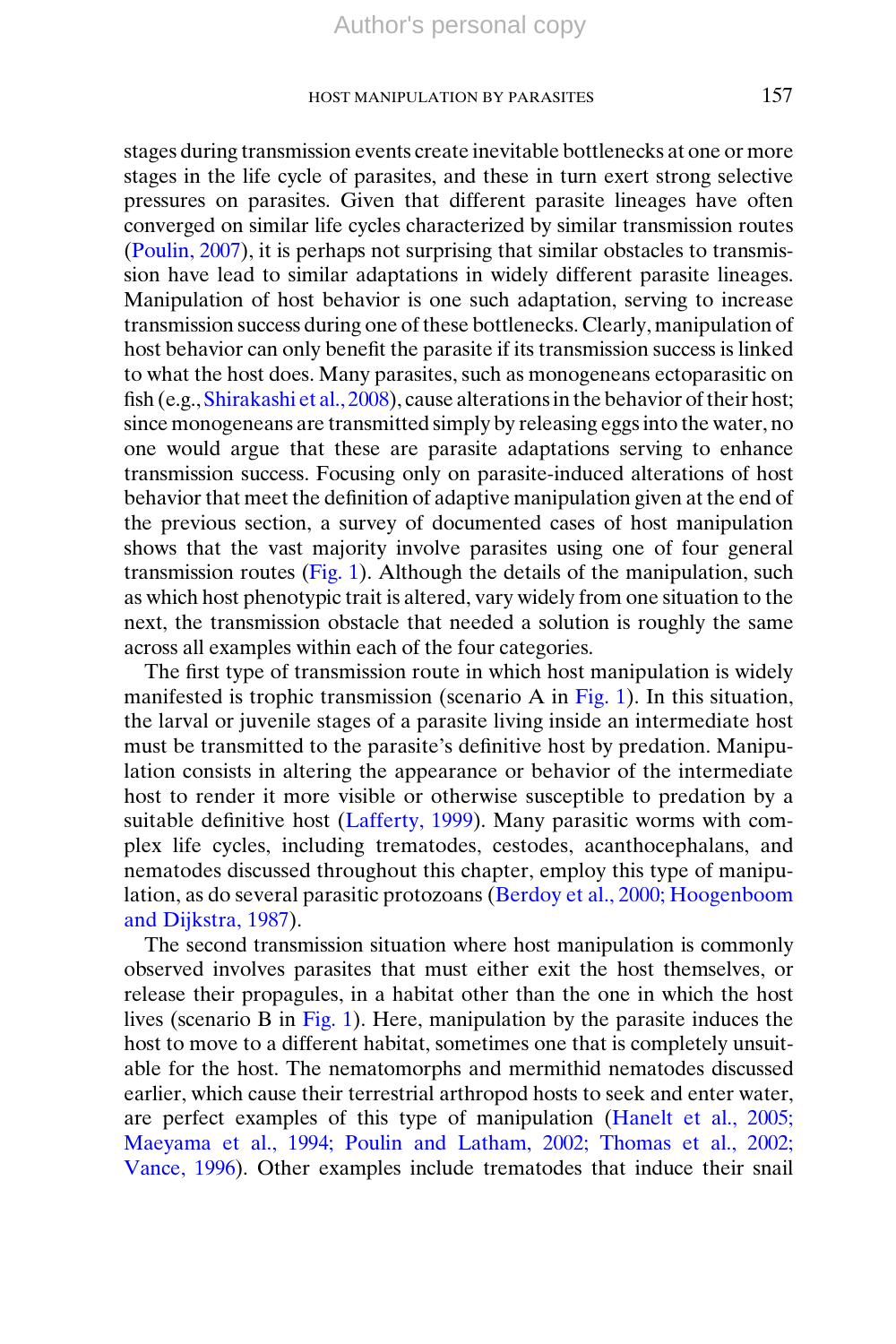<span id="page-8-0"></span>

Fig. 1. The four main scenarios in which host manipulation by parasite has been observed. In each case, hosts are represented by boxes and the parasite by a black circle; the thick arrow indicates the step in the life cycle where manipulation is seen. (A) In trophically transmitted parasites, manipulation of the behavior or appearance of the intermediate host, IH, can increase the probability of transmission by predation to the definitive host, DH. (B) In parasites that must either exit the host themselves, or release their propagules, in a habitat other than the one in which the host lives, manipulation can cause the host, H, to move to a different but suitable habitat, as shown by the gradient in the figure. (C) In vector-borne parasites, manipulation of the vector, V, can induce it to visit more hosts,  $H_n$ , to which the parasites can be transmitted than it would otherwise. (D) In parasitoids that must exit the host and pupate on external substrates, manipulation can alter the behavior of the host in ways that will protect the parasite pupae from predators or other dangers.

intermediate hosts to move to different microhabitats that are ideal for the release of the parasites' infective stages [\(Curtis, 1987; Lowenberger and Rau,](#page-32-0) [1994\)](#page-32-0), and parasitic fungi that force their insect hosts to go to the top of shrubs or trees, or to settle on the underside of leaves, where the conditions are better for wind-assisted dispersal of fungal spores [\(Andersen et al., 2009;](#page-31-0) [Maitland, 1994; Pontoppidan et al., 2009](#page-31-0)).

The third situation where host manipulation appears regularly is in cases of vector-borne transmission (scenario C in Fig. 1). The best-known examples involve pathogens transmitted among vertebrate hosts by blood-sucking insects such as mosquitoes; they are picked up by the vector during one blood meal, and injected later in a new host during a subsequent blood meal. Since transmission opportunities for the parasite depend entirely on how many potential hosts are visited by the vector, manipulation of vector behavior can serve to shorten the duration of individual blood meals and increase the number of different hosts visited ([Moore, 1993\)](#page-34-0). Parasites known to induce behavioral alterations in their vectors include viruses, protozoans such as trypanosomes and Plasmodium spp. (the causative agents of malaria), and filarial nematodes [\(Hurd, 2003; Moore, 1993; Rogers and](#page-32-0) [Bates, 2007\)](#page-32-0).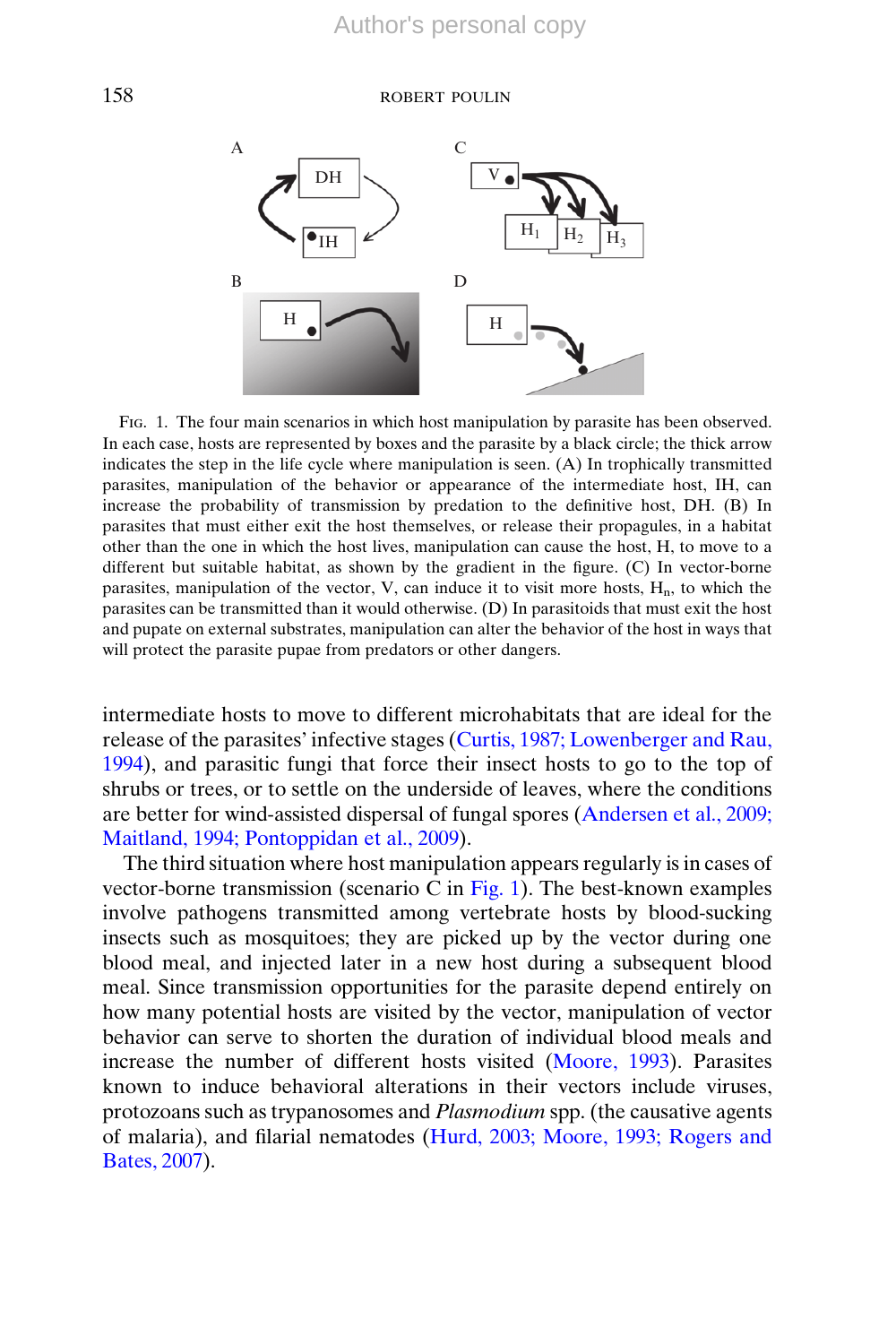Finally, the fourth general type of transmission mode in which host manipulation is common is that used by most insect parasitoids, both Hymenoptera and Diptera, that must exit their host after growing inside it and pupate on external substrates (scenario  $D$  in [Fig. 1](#page-8-0)). In these cases, manipulation can alter the behavior of the host in ways that will provide protection to the parasite pupae from predators or other dangers. This can be achieved by the host moving to specific microhabitats prior to the emergence of the parasitoid [\(Brodeur and McNeil, 1989\)](#page-31-0), by the host producing physical structures that will protect the parasitoids following their emergence [\(Eberhard, 2000\)](#page-32-0), or by the host remaining next to the pupating parasitoids to defend them against predators ([Brodeur and Vet, 1994; Grosman et al., 2008\)](#page-31-0).

The success of parasites with other types of transmission modes is also tightly coupled with host behavior, but evidence of host manipulation is either lacking or not convincing for such parasites. For instance, parasites transmitted during physical contact between two individual hosts could, in principle, boost their transmission opportunities by increasing the frequency of such contacts. There are some reports of sexually transmitted parasites altering the sexual behavior of their host in ways that lead to further contacts with mating partners (e.g., [Abbot and Dill, 2001\)](#page-31-0). Similarly, the rabies virus is transmitted when an infected host bites a susceptible host, and much has been made of the fact that rabid animals display increased aggression. However, the story is more complex, with increased aggression being only one possible manifestation of rabies (see [Hemachudha et al., 2002;](#page-32-0) [Rupprecht et al., 2002\)](#page-32-0). Therefore, the evidence that contact-transmitted parasites manipulate host behavior is on the whole not very convincing. This may be in part because these parasites have not been studied explicitly within the context of host manipulation, and possibly future evidence will change this assessment. Alternatively, it may be that selection pressures favoring host manipulation are not very strong in contact-transmitted parasites, since the normal behavior of their hosts is often sufficient to guarantee regular sexual or social contacts with conspecifics. Nevertheless, if we consider all transmission routes where host behavior plays a determinant role in parasite success, it is fair to say that the ability to manipulate the host has evolved repeatedly, in a broad taxonomic range of parasites, as an adaptive parasite strategy.

#### IV. WHAT HOST TRAITS ARE MANIPULATED BY PARASITES?

Underlying any externally visible changes in host phenotype, there must be a series of parasite-induced alterations in biochemical and physiological pathways. However, the majority of studies on host manipulation by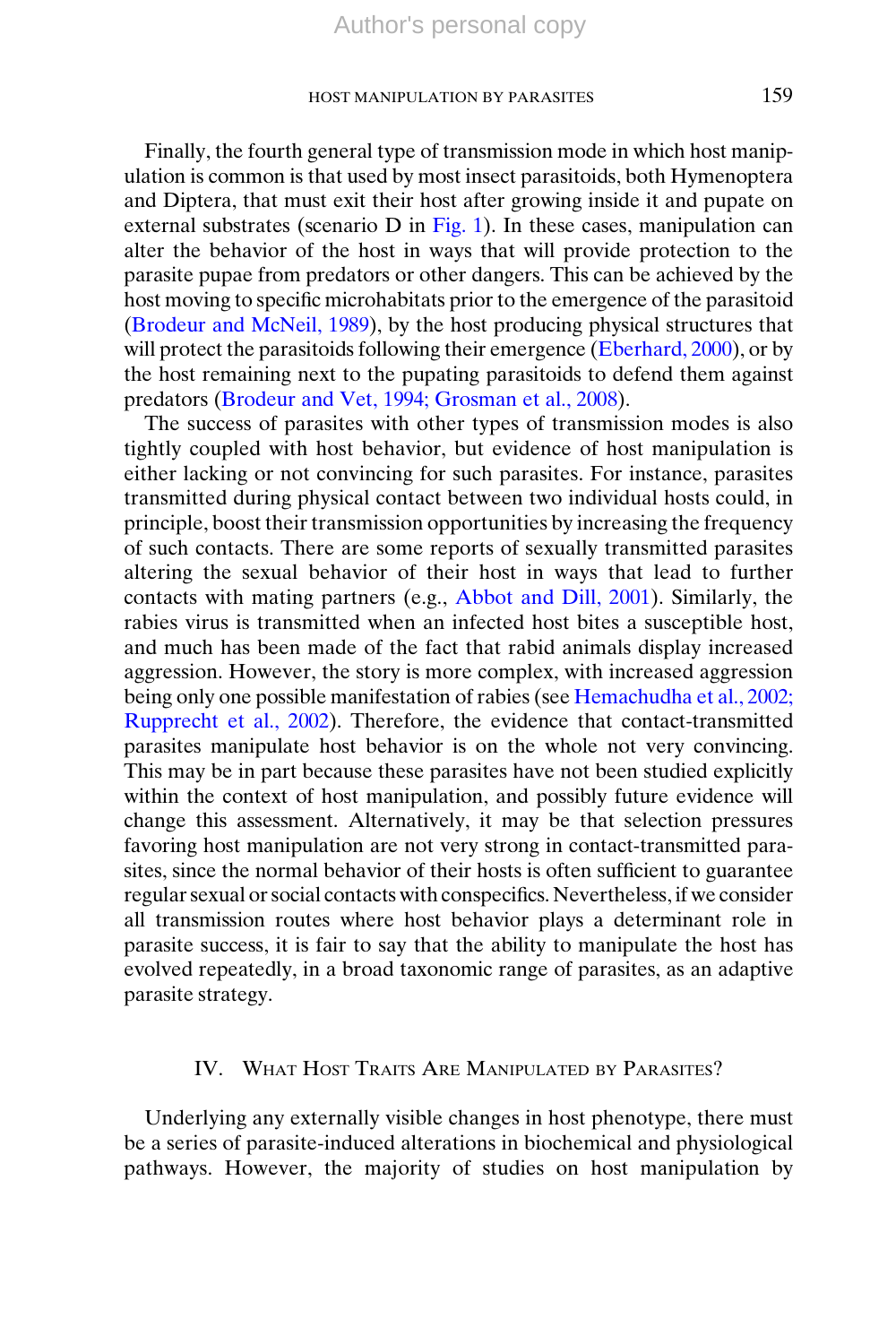parasites have focused exclusively on visible changes in coloration, morphology, or behavior. In some cases, manipulation by the parasite results in completely novel behavioral patterns, such as crickets jumping in water, or spiders producing a totally new type of structure within their web. Most often, though, the manipulation targets existing behaviors and is manifested by small changes in their expression. For instance, the outcome of manipulation may be only a slight shift in the proportion of time an animal spends in one particular microhabitat, or performing a particular behavior. Parasites are frequently seen to modify basic host tropisms (e.g., responses to light, gravity, humidity), reactions to threat stimuli (disturbances associated with large moving objects such as predators), or activity levels; [Moore](#page-34-0) [\(2002\)](#page-34-0) provides comprehensive lists of documented examples of each type. Changes in these simple behavior patterns are generally sufficient to cause the host to move toward a different microhabitat, become more vulnerable to predation, or do whatever it takes to enhance parasite transmission success.

This has been the predominant view for many years. Increasingly, researchers are now recognizing the fact that manipulated hosts are not merely normal hosts with one or few altered traits, but instead they are deeply modified organisms [\(Thomas et al., in press\)](#page-36-0). Parasite manipulation occurs along several phenotypic dimensions, and it is the complex outcome of relationships among these dimensions that yields transmission benefits for the parasite. Consider the previously mentioned case of the parasitic nematode Myrmeconema neotropicum, found in tropical ants, which must be transmitted to frugivorous birds in order to complete its life cycle [\(Yanoviak et al., 2008\)](#page-36-0). Turning the abdomen of infected ants from black to bright red is not sufficient to ensure transmission; the parasite must also cause its ant host to find patches of red berries on tree branches, stay within these patches, and maintain their abdomen raised at an angle close to vertical, in order for it to convincingly mimic a small fruit and deceive a bird ([Yanoviak et al., 2008\)](#page-36-0). This, like most other manipulations by parasites, requires a suite of traits to be altered at once, or in a particular sequence, for the probability of transmission to be increased. Manipulative parasites must channel several associated traits in particular directions, whether or not these traits are linked by common neurological pathways. From an historical or phylogenetic perspective, manipulative parasites most likely derive from nonmanipulative ones, and it is more parsimonious to assume that the original manipulation involved only a single host phenotypic dimension. Any parasite capable of modifying one dimension of its host phenotype with a resulting increase in its transmission success would have been favored over its conspecifics by natural selection. Several selective forces can explain why fitness benefits could be achieved by adding new dimensions to an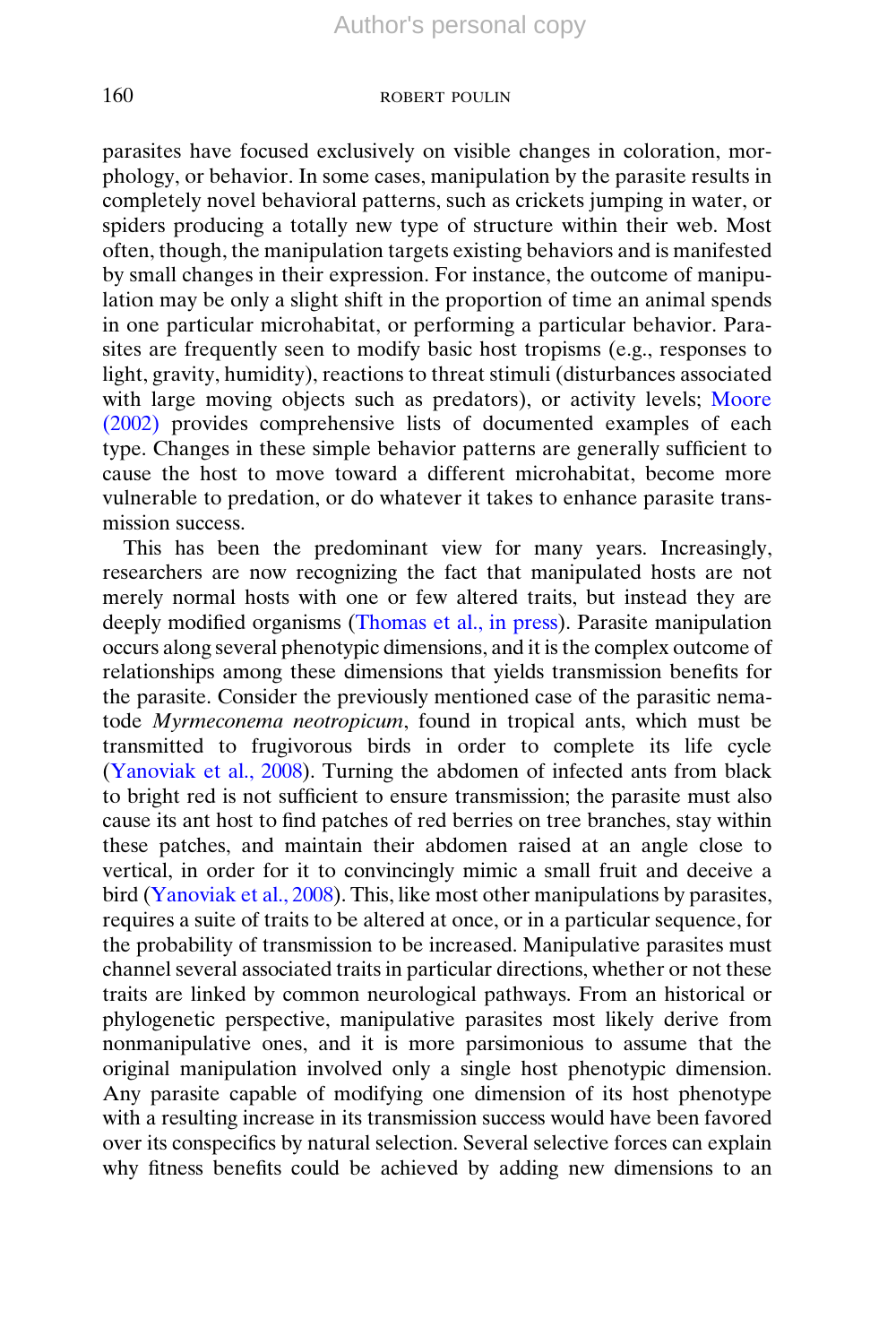originally simple manipulation [\(Thomas et al., in press\)](#page-36-0). For instance, the modification of additional host traits can synergistically boost the efficiency of the original manipulation, or increase its specificity, for example, by making an intermediate host even more susceptible to predation by definitive hosts but less susceptible to predation by other predators that are unsuitable as definitive hosts (see Médoc and Beisel, 2008; Médoc et al., 2009).

Quantitative analyses of multiple phenotypic traits of hosts manipulated by parasites can reveal details about both the evolution of manipulation and its underlying mechanistic basis. In particular, evaluating both the independent and combined effects of each manipulated trait on parasite transmission, and quantifying the correlations among traits, would be important steps forward (Benesh et al., 2008; Cézilly and Perrot-Minnot, 2005; [Thomas et al., in press\)](#page-31-0). Two different host traits, each with its own independent effect on parasite transmission success, may or may not have additive or synergistic effects. Also, their respective effects may depend on external conditions, with one having a major effect and the other no effect at all under certain conditions, and vice versa under different circumstances. Each of these patterns would be consistent with a different evolutionary scenario. For instance, if different manipulated traits have independent but nonadditive effects, they may represent either a back-up or contingency system evolved to ensure that at least one of many redundant traits succeeds given locally variable transmission conditions, or separate manipulations with different ''target'' definitive hosts [\(Thomas et al.,](#page-36-0) [in press](#page-36-0)). Similar hypotheses have been put forward to explain the evolution of multiple cues in mate choice [\(Candolin, 2003](#page-32-0)). Alternatively, if the efficiency of each manipulated trait is dependent on external conditions, then they may have evolved in different populations that experience different selective forces, because of regional variation in community composition. In some areas, one species of definitive host may be the dominant predator of intermediate hosts; elsewhere, another suitable definitive host species may be numerically dominant. Therefore, an altered trait that works efficiently for the parasite in one area may be ineffective elsewhere. Parasites coevolve with their hosts in a heterogeneous environment, following the general principles of the geographic mosaic theory of coevolution ([Thompson, 2005](#page-36-0)). Multidimensional manipulation may have evolved, and may be maintained, in response to spatially variable external conditions affecting the probability of transmission. The panoply of traits manipulated by a parasite may increase the probability that at least one will fit the current local conditions.

Significant correlations between the degree of expression of different manipulated traits could indicate that they are end-products of the same cascades of physiological alterations induced by the parasite ([Benesh et al.,](#page-31-0)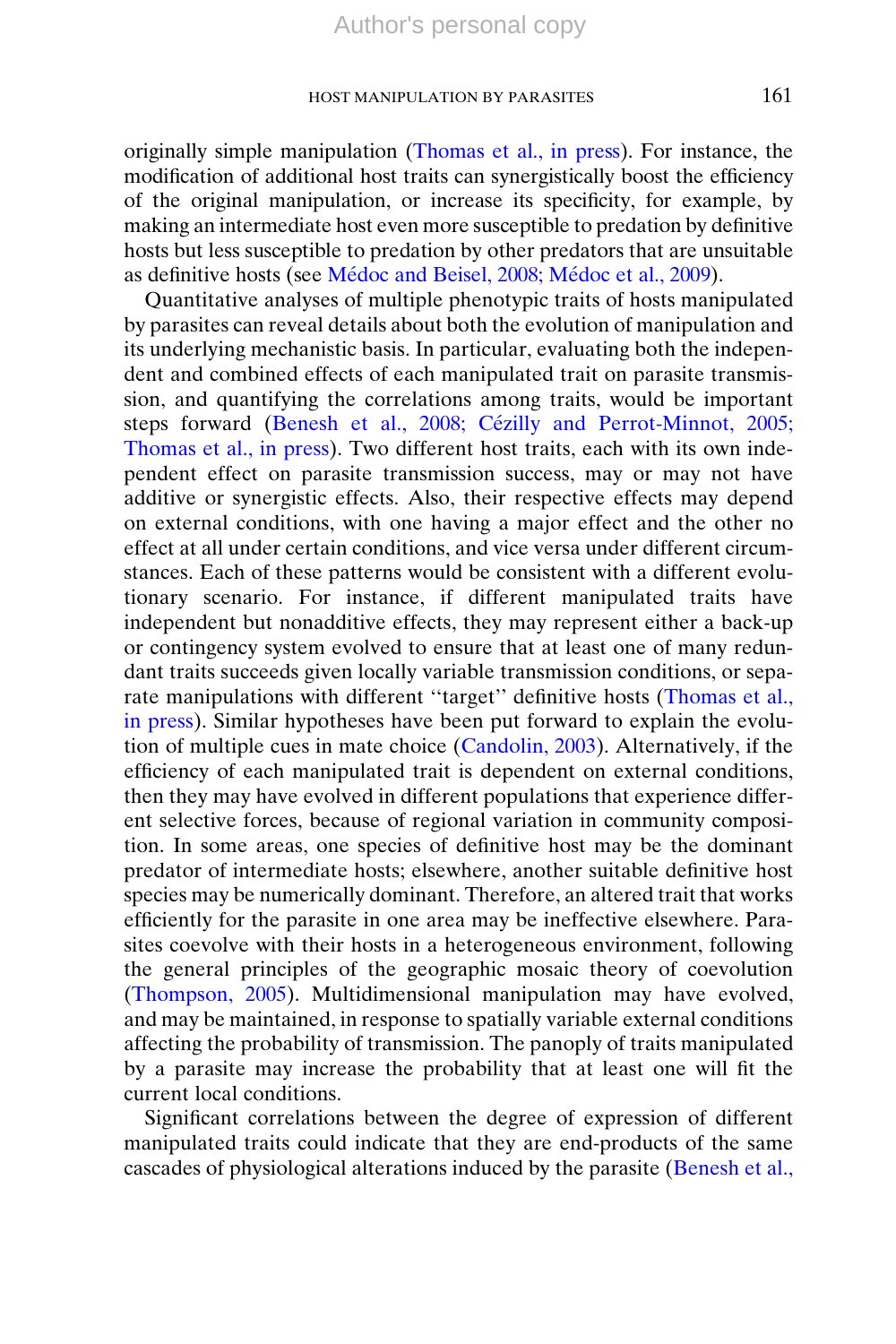[2008; Thomas et al., in press](#page-31-0)). More importantly, correlations between host traits may be the real targets of manipulations, instead of the traits themselves ([Coats et al., 2010\)](#page-32-0). For example, a parasite may best increase its probability of transmission from its intermediate host to its final host by strengthening, reversing, or breaking up an existing association between host traits. An effect of parasite infection on correlations between host traits can have gone undetected in many earlier studies, because the average trait values may not differ between parasitized and nonparasitized individuals if they have not been altered by the parasite (see [Fig. 2\)](#page-13-0). If a parasite could uncouple two antipredator traits, such as cryptic coloration and a freezing response following a threat stimulus, without changing the average magnitude of these traits, it could achieve greater transmission success by ensuring that the host fails to evade predation in one way or another. In such a case, a simple comparison of mean trait values between parasitized and nonparasitized hosts would be inadequate; one would need also to compare the way the traits are correlated within the two groups of hosts (see [Fig. 2\)](#page-13-0). Recently, behavioral ecologists have become interested in behavioral syndromes, that is, suites of correlated behavioral traits, as the defining characteristic of animal personalities ([Sih and Bell, 2008; Sih et al.,](#page-35-0) [2004](#page-35-0)). Applying this more holistic view of animal behavior to the study of host manipulation will be a promising way of determining what, exactly, gets modified by parasites.

## V. WHY DO SOME PARASITES MANIPULATE THEIR HOST BUT OTHERS DO Not?

Most of the early studies on host manipulation by parasites reported very clear-cut, sometimes spectacular changes in host phenotype following infection, and it took several years for reports of very small effects, or even of no manipulation at all, to appear in the literature ([Poulin, 2000\)](#page-34-0). This temporal trend may reflect the simple truth that to be noticed in the first place, manipulation by parasites had to be evident, such that the first studies were inevitably carried out on host–parasite systems where obvious behavioral changes were induced by parasites. There may also have been publication biases against the acceptance of statistically nonsignificant differences between the behavior of parasitized and nonparasitized hosts, since nonsignificant results are often seen as boring. In any event, it is now universally accepted that some parasite species are capable of manipulating the behavior of their hosts, whereas others are not. In addition, even within species otherwise considered to be manipulative, there is considerable variation among individual parasites in the magnitude of the host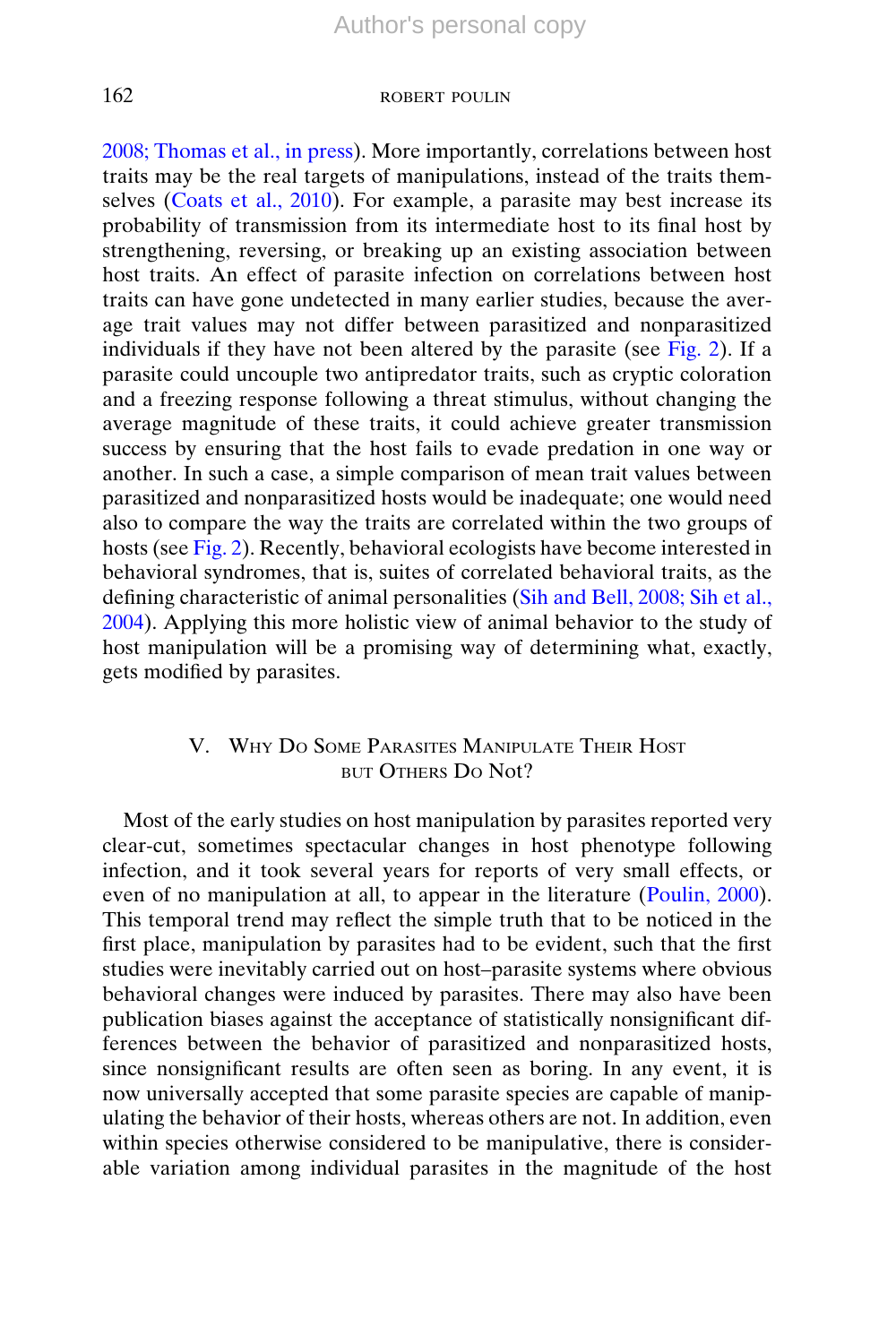<span id="page-13-0"></span>

Fig. 2. Possible effects of a manipulative parasite on the correlation between two host traits. Each point represents an individual host, either parasitized (filled circles) or not (open circles); the correlation between the two traits is shown for parasitized (solid line) and nonparasitized (broken line) hosts. (A) The manipulation results in an increase of values for trait B only, but no change in the correlation between traits. (B) The manipulation results in a strengthening of the correlation between traits, that is, less scatter around the trend line. (C) The manipulation results in an uncoupling of the association between the two traits, such that their values are no longer significantly correlated. (D) The manipulation results in a reversal in the direction of the correlation between traits, from positive for nonparasitized hosts, to negative for parasitized ones. Note that in the last three scenarios (B–D), the parasite induces no change in the average trait values, only a change in how they correlate with each other; therefore, a comparison of mean trait values between parasitized and nonparasitized hosts would completely miss the effect of manipulation.

manipulation induced, with some individuals causing no detectable changes in host behavior. Therefore, the question of why certain parasites manipulate their hosts while others do not can be answered at both interspecific and intraspecific levels.

#### A. INTERSPECIFIC VARIATION

Manipulation of host behavior is an adaptation serving to improve transmission and the completion of a parasite's life cycle. Like any other adaptation, the net benefits it confers on its bearer vary depending on the nature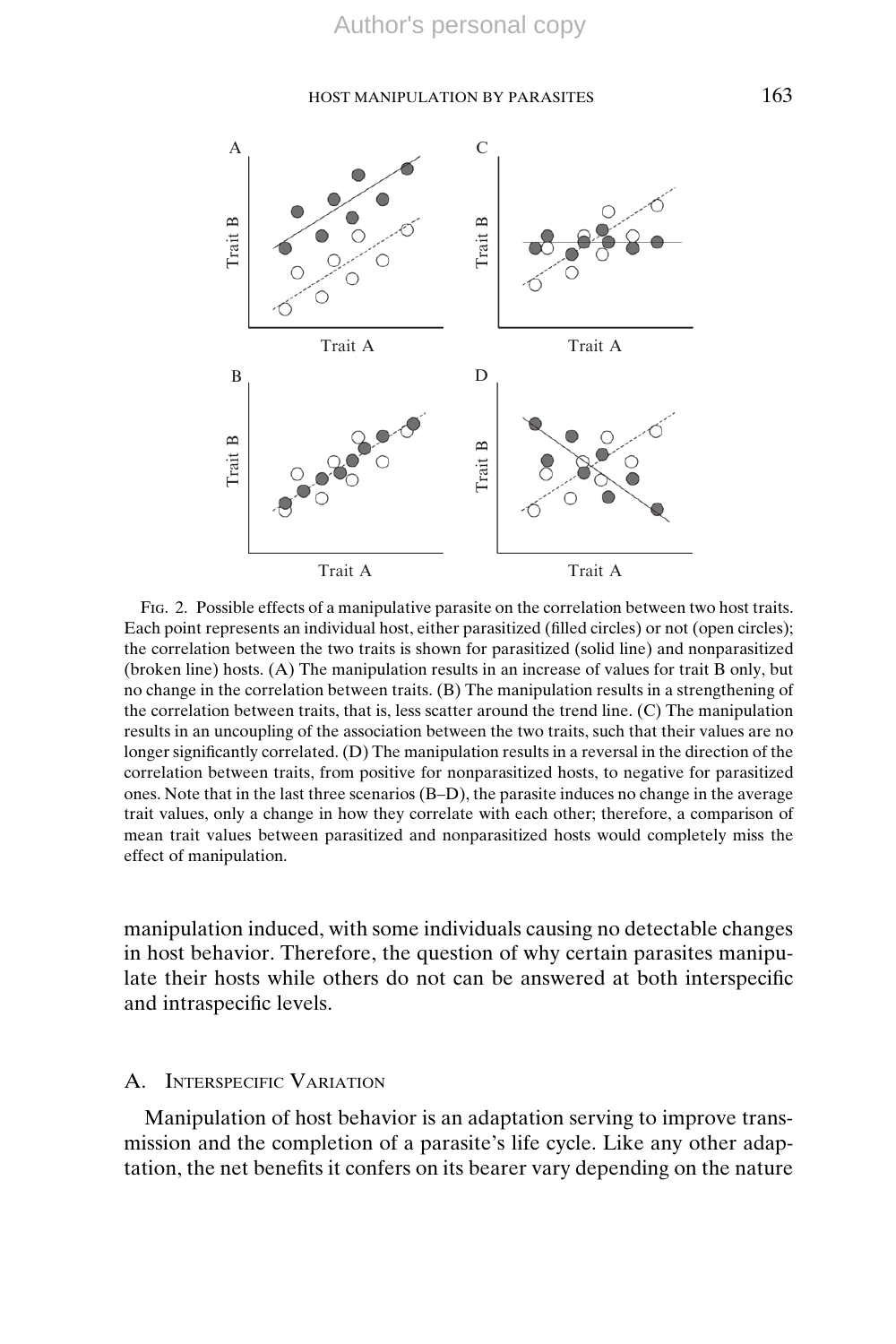of the host–parasite association, in particular on the specific transmission obstacles and other constraints faced by a parasite. For some parasite species, the net benefits of manipulation may be high and selection should favor this strategy, whereas for others, the benefits may be nil and manipulation would not be favored.

Underpinning all theoretical analyses of net benefits of manipulation is the notion of costs that must be outweighed, in fitness terms, by the gross benefits of manipulation for that strategy to be favored. These costs of manipulation come in two forms. First, there may be induction costs, that is, the physiological costs associated with the mechanism used by the parasite to induce a change in host behavior. Some parasites may produce changes in host behavior without incurring any costs, simply by being in the right organ and fortuitously impairing tissue function, as long as living in that organ as opposed to another does not result in lower parasite growth or survival. However, most alterations of host behavior appear to result from active interference with host neurochemistry that may involve the secretion and release of substances by the parasite [\(Hurd, 1990; Thomas et al., 2005; Thompson and Kavaliers, 1994](#page-32-0)). The development of specialized glands or tissues for the production of chemicalsmust be costly. It must be noted that such glands have never been found in any parasite, and that induction costs have never been quantified.

Second, in addition to any physiological costs associated with inducing the manipulation, parasites that manipulate their host may also pay consequential costs, measurable as a higher probability of early death [\(Poulin et al.,](#page-35-0) [2005\)](#page-35-0). These can be estimated in situations where manipulative parasites have conspecifics that benefit from manipulation without themselves inducing it. For instance, larval stages of the trematode Microphallus papillorobustus that encyst in the cerebral region of their amphipod intermediate host induce a strong positive phototaxis and aberrant evasive responses in the host. This manipulation of host behavior results in infected amphipods being more susceptible to predation by aquatic birds, which serve as definitive hosts for the parasite. However, not all M. papillorobustus encyst in the head of amphipods, some also encyst in the abdomen. Amphipods are capable of mounting an immune response against invading parasites, involving both encapsulation and melanization of the trematodes. [Thomas et al](#page-36-0). (2000) have found that 17% of cerebral parasites are killed by encapsulation, whereas less than 1% of abdominal parasites suffer this fate. Three other trematode species parasitize the same amphipod; they all encyst in the amphipod's abdomen, and none of them is attacked by the host immune system ([Thomas et al., 2000\)](#page-36-0). The host's defenses target specifically those parasites most likely to cause it harm. The end result is that manipulative individuals incur a much greater probability of death from immune attack than their conspecifics opting not to manipulate the host.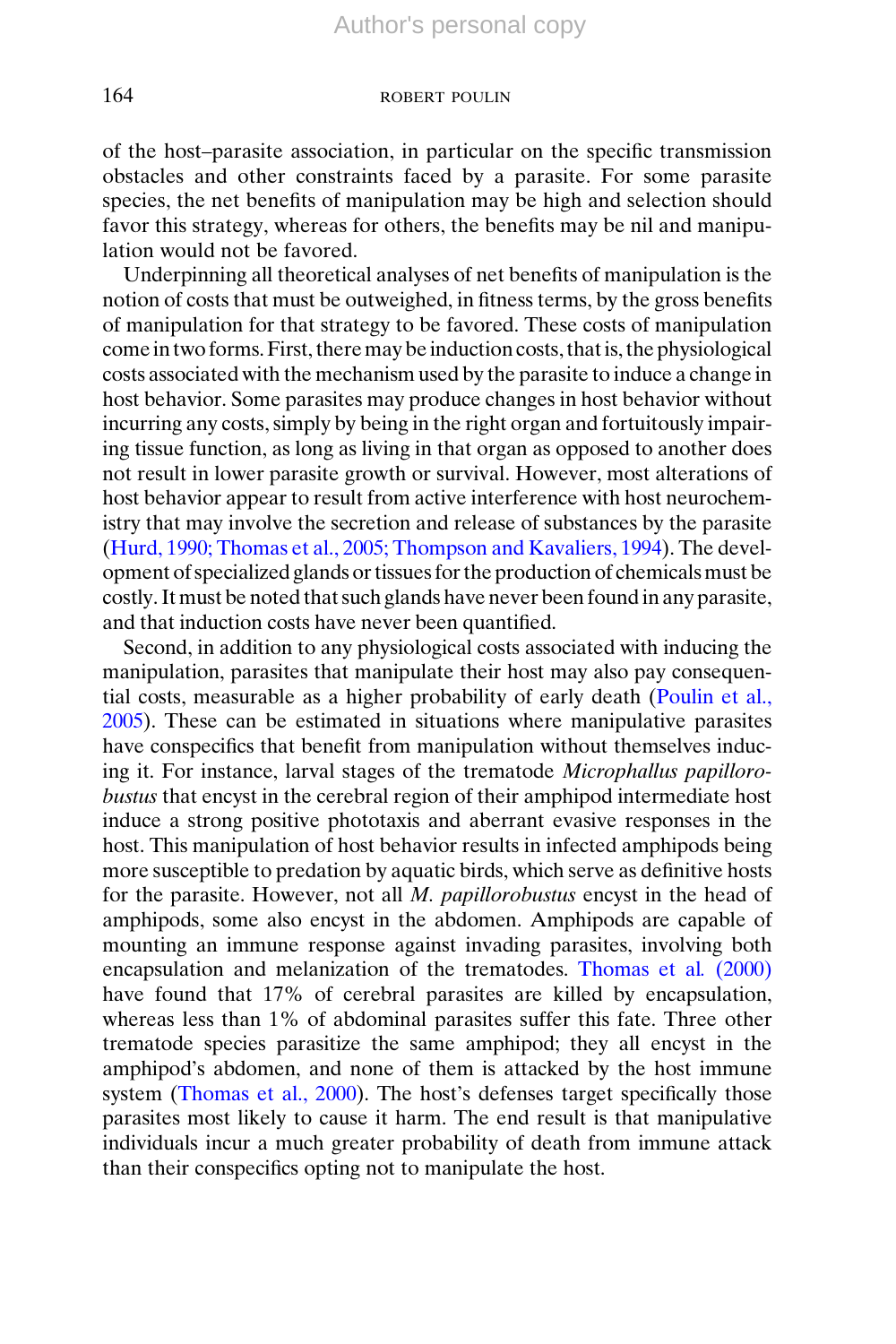Another example involves the trematode Curtuteria australis, which infects the cockle *Austrovenus stutchburyi* as intermediate host; the parasites encyst in the foot of cockles and await predation by oystercatchers, their definitive host. As parasites accumulate in the foot of a cockle, they replace host muscle tissue and debilitate the foot, such that heavily parasitized cockles lose their ability to burrow, and are left stranded on the sediment surface of intertidal areas [\(Thomas and Poulin, 1998\)](#page-35-0). Field experiments have shown that manipulated cockles are about 5–7 times more likely to be eaten by bird definitive hosts, than healthy, buried cockles ([Mouritsen, 2002; Thomas and Poulin, 1998](#page-34-0)). The trematodes tend to encyst near the tip of a cockle's foot, where their debilitating effect on the host's burrowing ability is most intense [\(Mouritsen, 2002](#page-34-0)). Importantly, however, many C. australis are found in the middle of the foot or near its base. The benefits of host manipulation are shared by all parasites: although only those near the tip of the foot impair host burrowing ability, an oystercatcher feeding on a cockle eats all parasites along with host tissues. However, an opportunistic predatory fish also picks on surface-stranded cockles, eating exclusively the tip of the foot of those cockles that try in vain to burrow. This fish predator is not a suitable definitive host and any C. *australis* ending up in it dies. A third of all cockles show signs that part of their foot has been cropped by the fish ([Mouritsen and Poulin, 2003\)](#page-34-0). In manipulated cockles lying on the sediment surface, close to one-fifth of parasites are lost to fish predation [\(Mouritsen and Poulin, 2003](#page-34-0)). All of those were encysted near the tip of the foot of cockles, not at its base. Therefore, in this system, parasites that induce host manipulation face a greater risk of mortality than conspecifics that do not.

Thus, changes in host behavior that benefit the parasite are unlikely to be cost-free, even if the costs are often difficult to quantify. In the case of induction costs, trade-offs will affect the evolution of host manipulation: any energy invested by the parasite in host manipulation will not be available for growth, reproduction, or fighting the host's immune system. These trade-offs, combined with the risks of early parasite death sometimes associated with manipulation, mean that selection will not always favor parasites investing in host manipulation. Investments in manipulation, or manipulation effort (ME), should tend toward an optimal value at which parasite fitness is maximized. Under some ecological conditions, low values of ME will be favored, and the associated changes in host behavior may sometimes be very small. The first theoretical treatments of host manipulation have focused on predicting the optimal ME, or ME\*, expected under different conditions [\(Brown, 1999; Poulin, 1994a, 2007\)](#page-32-0). Even with no investment in host manipulation ( $ME = 0$ ), the transmission success of a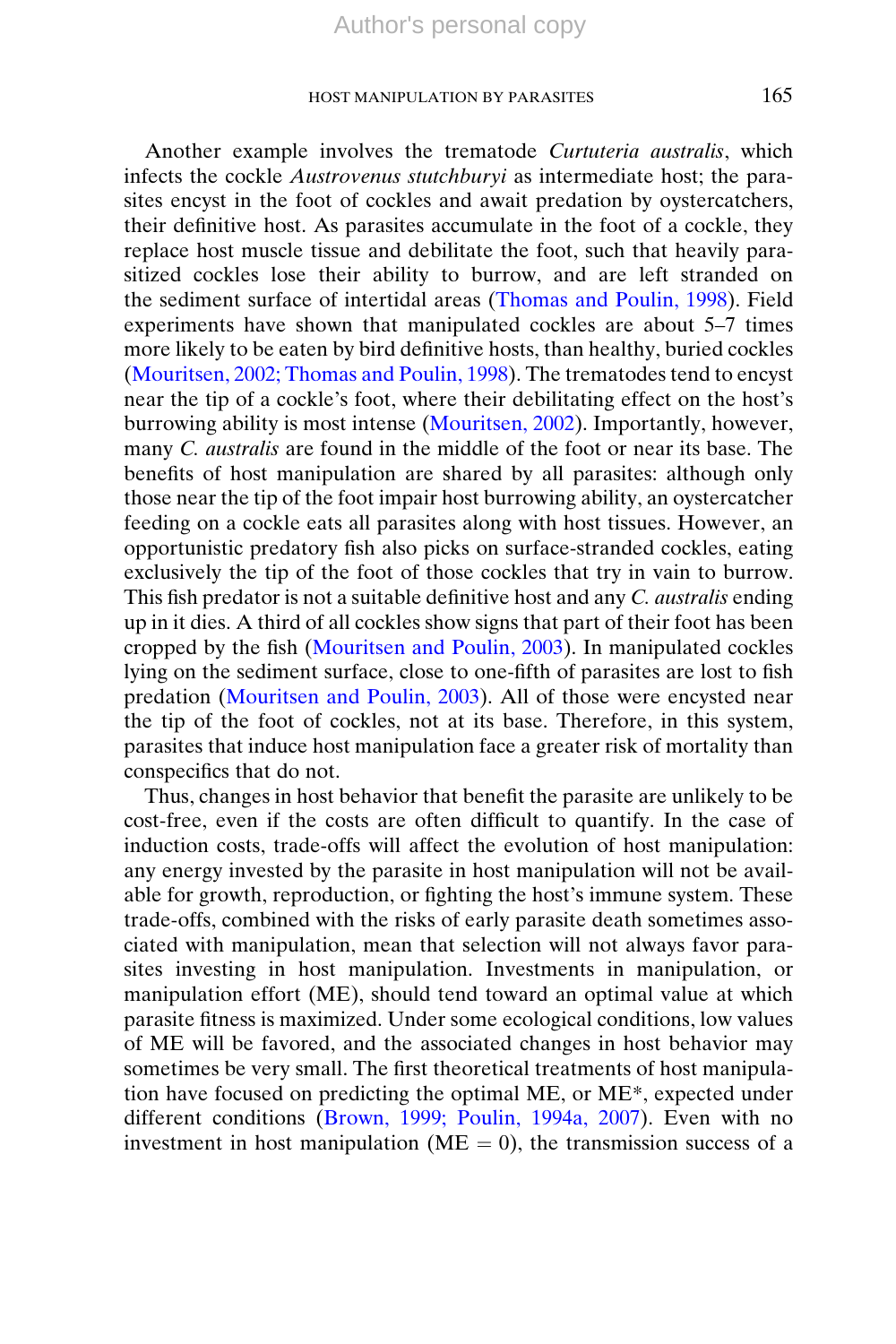<span id="page-16-0"></span>parasite is unlikely to be nil. For instance, because definitive hosts ingest many prey over time, chances are that random prey selection will result in some infected intermediate hosts being captured by definitive hosts even without manipulation by the parasites. Investments in manipulation  $(ME > 0)$  will only increase the probability of transmission above the passive transmission rate, or  $p$  (Fig. 3). The gross benefits of manipulation correspond to the difference between the transmission rate achieved through manipulation and the passive transmission rate (or  $m - p$  in Fig. 3). As ME gets higher, the rate of increase in the probability of transmission is likely to follow a law of diminishing returns (Fig. 3): small investments yield greater returns per investment unit than large investments. The costs associated with manipulation are also likely to increase with increases in ME. The shape of the cost function will vary, from roughly



Fig. 3. Probability of parasite transmission and probability of the parasite dying early as a function of investment in the manipulation of the intermediate host (i.e., manipulative effort, ME). Without any investment in manipulation, the parasite has a passive transmission rate  $(p)$ that is greater than zero but less than one; increasing investment in manipulation yields higher transmission probabilities but with diminishing returns (top curve). At the same time, the cost of manipulation, or the probability of dying early as a consequence of investing in manipulation, increases with the level of investment, following a sigmoidal function in this hypothetical example (bottom curve). The gross benefits of manipulation equal  $m - p$ , or the difference between the realized transmission rate and the passive transmission rate. The optimal investment in manipulation  $(ME^*)$  is the level at which the net gain (benefits minus costs) in transmission probability is maximized, that is, where the shaded area is highest. Modified from [Poulin \(1994a, 2007\)](#page-34-0).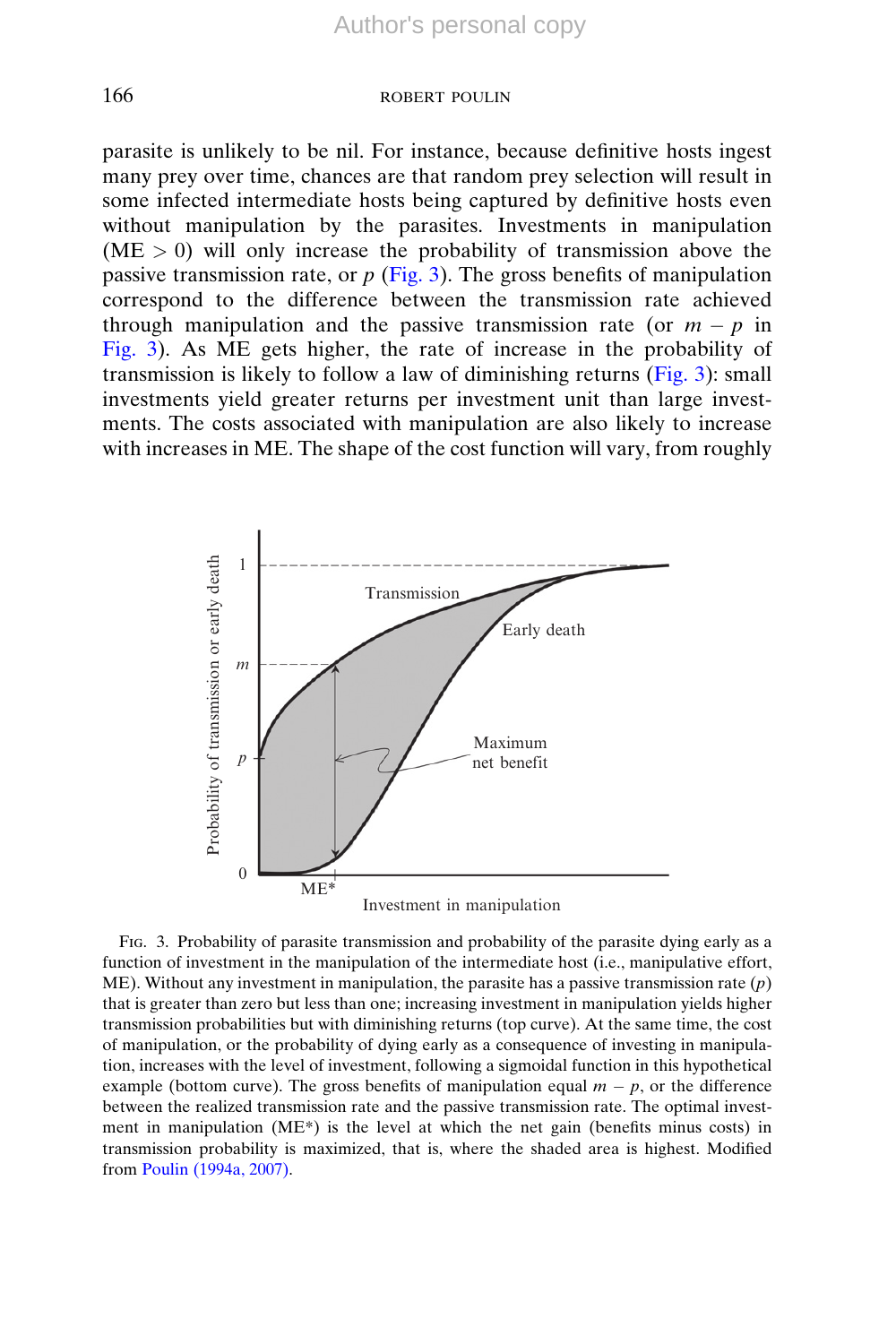linear if the costs are mainly due to production of neuroactive substances inducing changes in host behavior, to an all-or-nothing step function if mortality of manipulative individuals is much higher than that of nonmanipulative individuals, as in the examples above. The investment favored by selection,  $ME^*$ , will depend both on p and on the exact shape of the transmission and cost curves in [Fig. 3](#page-16-0); for some parasites,  $ME^*$  could be zero or less, and manipulation would not be favored.

Several other factors will also come into play. For instance, the mean number of conspecific parasites per intermediate host, or the genetic relatedness of these parasites, can both affect the evolution of ME\*, possibly leading to conditional strategies instead of a fixed ME\* ([Brown, 1999;](#page-32-0) [Poulin, 1994a, 2007](#page-32-0)). Nevertheless, the simple theoretical framework presented in [Fig. 3](#page-16-0) still leads to predictions that are testable using an interspecific comparative analysis. For instance, we would expect fewer manipulative parasite species, or species inducing weaker manipulation, in systems where predation rates on intermediate hosts by definitive hosts are high than in host–parasite systems where these rates are relatively low.

Recently, [Parker et al](#page-34-0). (2009) have developed a modeling framework for the evolution of host manipulation in trophically transmitted parasites. They determine the conditions under which it is favorable for the parasite to manipulate host behavior in order to reduce predation on the intermediate host before the parasite completes its development within that host, and enhance it afterwards. Most parasites require some time to develop within an intermediate host before they become infective to their definitive host; from the onset of infectivity to the next host, manipulation to enhance transmission success can increase parasite fitness. However, this is only true under certain conditions. The key factors include the maximum time that the parasite can survive in its intermediate host following the onset of infectivity, and both the induction and consequential costs of manipulation ([Parker et al](#page-34-0)., 2009). As explained above, the induction costs are essentially of an energetic nature, resulting via a trade-off in a reduction in growth or fecundity, whereas the consequential costs are manifested as an increased probability of dying from either host immune responses or predation by unsuitable definitive hosts. The maximum time during which the parasite survives in its intermediate host following the onset of infectivity can be limited either by the host's lifespan, or by the parasite's own mortality within the host.

[Parker et al. 's \(2009\)](#page-34-0) model predicts the threshold value for induction costs below which a gene for manipulation can spread through a parasite population. For a given improvement in transmission rate resulting from manipulation (equivalent to  $m - p$  above), genes for manipulation will be favored when postinfectivity time in the intermediate host is limited, even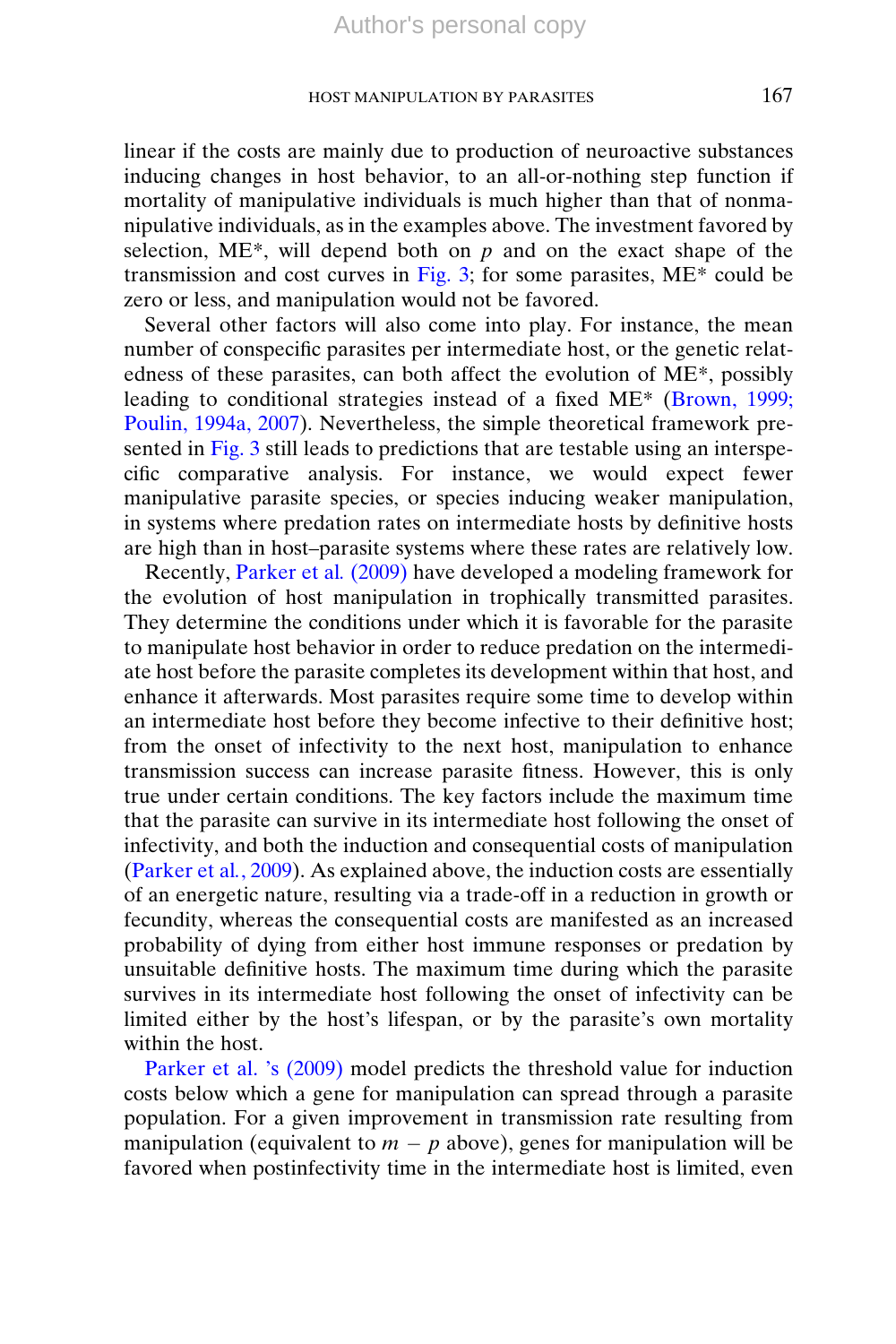at relatively high induction costs, and whatever the consequential costs (Fig. 4). As the time available in the intermediate host postinfectivity increases, however, the threshold value for induction costs below which manipulation genes are favored decreases rapidly toward an asymptote; the drop in the threshold value is even more pronounced when consequential costs of manipulation are substantial (Fig. 4). In these models, the parameter space over which genes for manipulation are favored does not vanish when consequential costs increase, but it does become rather small. Thus, if manipulation of the intermediate host routinely leads to parasites ending up in unsuitable predators where they die, manipulation may still be advantageous, but under a narrower set of conditions (see also Seppala [and Jokela,](#page-35-0) [2008](#page-35-0)). It must be remembered, however, that the probability of predation by nonhost predators is not constant in space: different localities are characterized by different communities of predators. Thus, if the consequential



Maximum time in intermediate host

Fig. 4. Relation between the threshold fitness cost of inducing a manipulation of intermediate host behavior, and the maximum time that a parasite can survive in the intermediate host after becoming infective for its next host. Manipulation is favorable if, and only if, the induction cost lies below a given curve (i.e., in the shaded area); in that case, genes for manipulation can spread through a parasite population. The range of induction cost values for which the evolution of manipulation remains favorable decreases as the time that the parasite can survive in the intermediate host increases, in particular if the consequential cost of manipulation (such as the risk of ending up in a predator that is unsuitable as definitive host) is high. Modified from [Parker et al. \(2009\)](#page-34-0).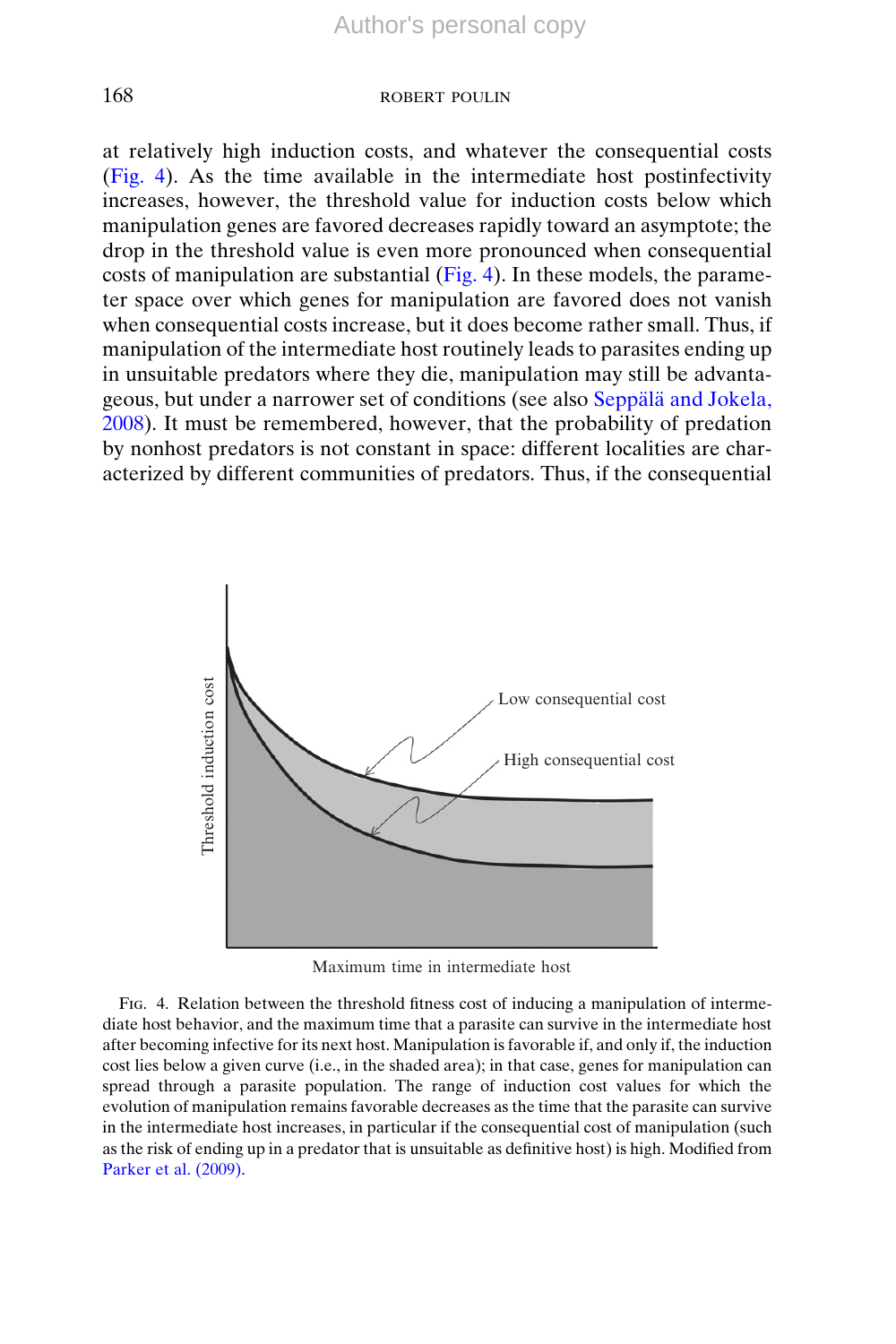cost of manipulation is low in some parasite populations, and if there is much gene flow among these populations, manipulation can exist in localities where conditions appear unlikely to favor its maintenance.

Like other models, the predictions of [Parker et al. 's \(2009\)](#page-34-0) are amenable to empirical testing using a comparative approach. There is some evidence that different parasite species, with identical life cycles and sharing the same intermediate host species, but with different lifespan, differ in their ability to manipulate host behavior in ways that fit with theory (see [Knudsen et al., 2001\)](#page-33-0). It would be very instructive to perform a comparative analysis across parasite species to see how lifespan in the intermediate host and the risk of nonhost predation, possibly estimated using measures of local predator diversity or food web complexity, relate with the frequency at which manipulation is used as a transmission strategy.

Most theoretical investigations to date have considered the evolution of host manipulation in the context of single parasite species, ignoring the fact that parasite species rarely occur on their own in a host population, or even in a host individual. It is not unusual for two or more parasite species to have roughly identical life cycles, so that they share both intermediate and definitive hosts. In such a case, if one of these species is an efficient manipulator of host behavior, there would be reduced selection pressure on the other species to also evolve the ability to manipulate the host. Instead, any species co-occurring with the manipulator could be a ''hitchhiker'' that gets a free boost to its transmission chances each time it shares an individual intermediate host with the manipulator. There are indeed a few documented cases of apparent hitchhiking ([Lafferty et al., 2000; Leung](#page-33-0) [and Poulin, 2007; Poulin, 2007; Thomas et al., 1997\)](#page-33-0). In theory, if the manipulator species is highly prevalent in the intermediate host population, then, all else being equal, there will be very little benefits for the other species to evolve the ability to manipulate the host by itself since it would often co-occur with the manipulator by chance alone ([Thomas et al.,](#page-36-0) [1998b](#page-36-0)). Other scenarios are also possible, in which for instance the nonmanipulator has a different destination, that is, different definitive host, from that of the manipulator, or in which both co-occurring species are manipulators but each target different host traits as they have completely different definitive hosts ([Lafferty et al., 2000; Poulin, 2007](#page-33-0)). The range of circumstances under which parasites find themselves are therefore varied, and the resulting combinations of selective pressures can favor a range of transmission strategies, of which host manipulation is but one. Despite the complex nature of factors driving the evolution of host manipulation, tests of theoretical predictions remain possible, although none has been conducted to date. Some of the key determinants, such as the longevity of parasites inside their intermediate hosts, the diversity of potential predators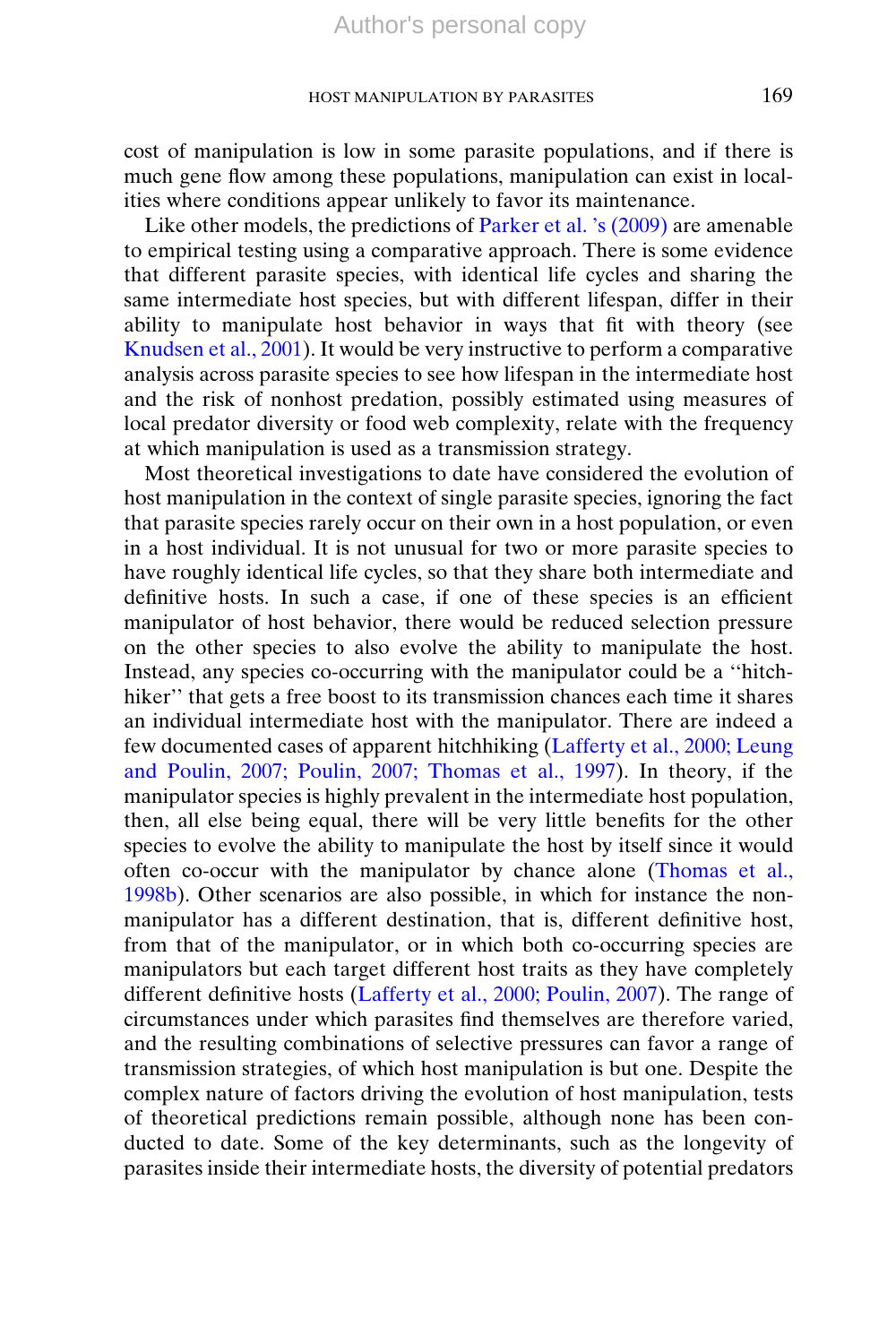of the intermediate host, and the proportion of these that are suitable definitive hosts, are all quantifiable in principle and could be used in comparative analyses to test the predictions of models as to why some parasite species manipulate their hosts and others do not.

#### B. INTRASPECIFIC VARIATION

Even within species known to cause behavioral changes in their host, there is variation among individual parasites with respect to the magnitude of the changes induced. Thus, not all manipulators are equal. Some of the intraspecific variation can be explained by differences in age, size, or sex of the parasites, or their numbers per host ([Benesh et al., 2009; Franceschi](#page-31-0) [et al., 2008; Sparkes et al., 2004\)](#page-31-0). This type of variation is expected, almost banal even. However, variation can occur on three other levels that reflect the action of complex selective forces: (i) the expression of parasite manipulation may vary with respect to the characteristics of individual hosts, (ii) there may be genetic differences among individual parasites in the tendency to manipulate that represent different transmission strategies, and (iii) the probability that a parasite opts to manipulate its host may depend on what other conspecific parasites are doing. Let's look at each of these briefly.

The expression of host manipulation cannot be considered independent of the initial phenotypic characteristics of the host, since it is measured as a change in those characteristics. It is possible that host individuals with certain trait values are more susceptible to parasite infection, or more likely to display large changes in phenotype following infection, than other hosts. We should thus expect reciprocal interactions between the intrinsic host phenotype and how parasites can alter that phenotype (see [Blanchet et al.,](#page-31-0) [2009a,b](#page-31-0)). This argument can also involve selective benefits for the host. In many discussions of host manipulation by parasites, there is a tacit assumption that the host is like a helpless puppet that complies with the manipulation. In reality, natural selection should favor hosts that can oppose attempts by their parasites to modify their behavior and cause them to move to unfavorable microhabitats or be captured by predators. However, the strength of the selection pressure acting on hosts to oppose manipulation may not be uniform across all host individuals. [Poulin et al](#page-35-0). (1994) have argued that intermediate hosts should oppose parasite manipulation as long as the losses in future reproduction resulting from manipulation, that is, because of an enhanced risk of predation from definitive hosts, are greater than losses associated with opposition. Assuming that the cost of opposing the parasite is age-independent, and that expected future reproductive success of the host declines following the onset of maturity, intermediate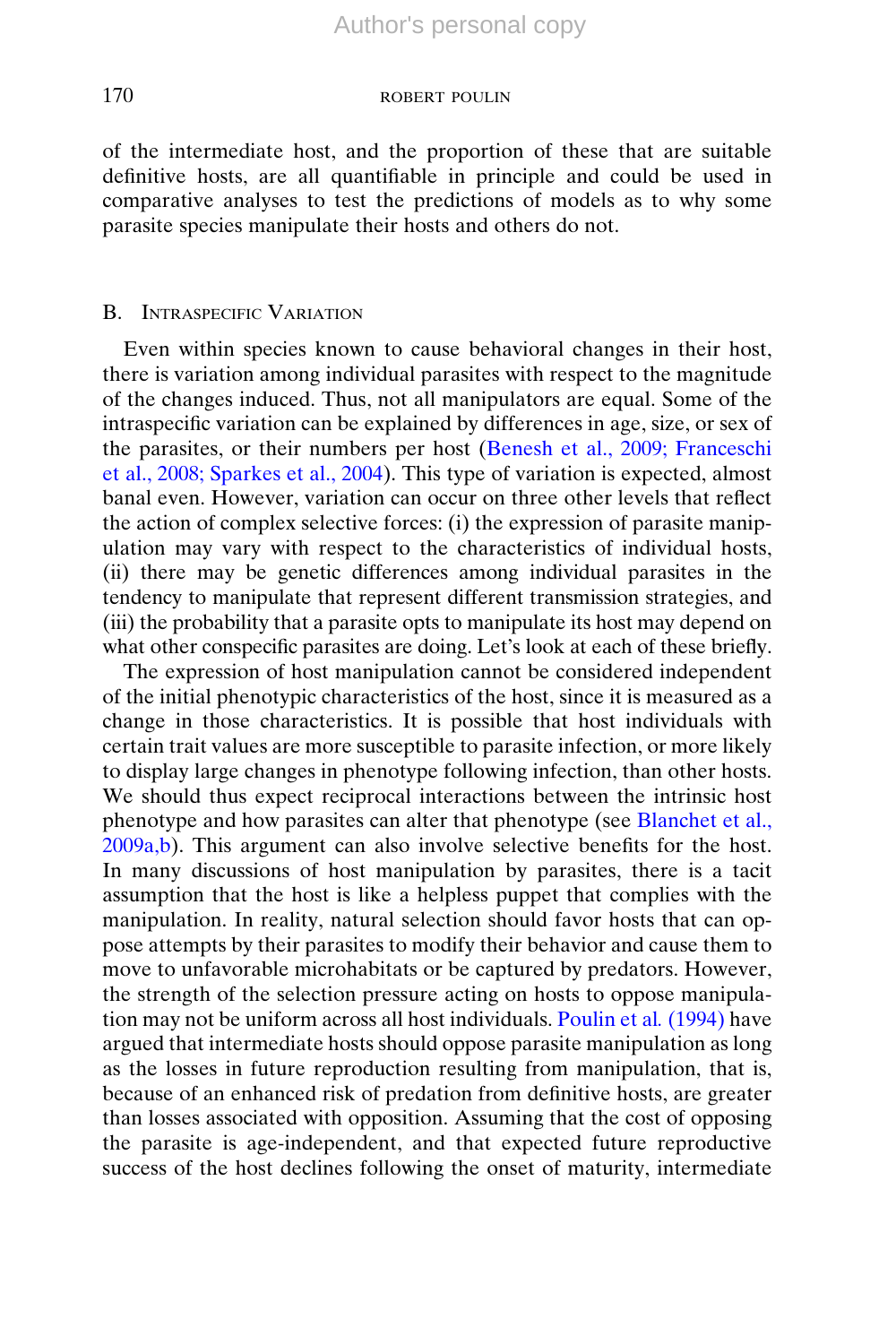hosts of long-lived, iteroparous species could benefit by opposing manipulation early in their adult life. Late in their reproductive life, the benefits of opposing manipulation by parasites would be much reduced. There is some empirical evidence of this effect: in freshwater fish used as intermediate hosts by manipulative trematode parasites, older fish show greater decreases in their antipredator behaviors following infection than younger fish ([Poulin, 1993](#page-34-0)). In semelparous host species, opposing manipulation would benefit the infected host before reproduction, that is, for most of its life ([Poulin et al., 1994](#page-35-0)). There are thus reasons to expect at least some hosts to attempt to resist manipulation by their parasites, and this is clearly one potential source of intraspecific variation in the observed magnitude of behavioral changes induced by manipulative parasites.

Of course, resistance by the host can in turn select for a more aggressive strategy on the part of the parasite ([Ponton et al., 2006a\)](#page-34-0). Consider the case of crickets harboring nematomorph worms. These parasites must emerge from their terrestrial hosts in water, in order to complete their life cycle, and they are widely known to induce crickets to seek water and jump in it ([Hanelt et al., 2005; Thomas et al., 2002](#page-32-0)). In one particular species, if the host does not comply and remains out of water, the parasite seems to impose a greater fitness cost: compliant hosts remain physiologically capable of reproduction following the emergence of the parasite, whereas those that opposed the manipulation are invariably killed or castrated ([Biron](#page-31-0) [et al., 2005b](#page-31-0)). The host–parasite interaction is thus complex and can produce a range of outcomes, and it is certainly naïve to ignore the host's interests and focus research exclusively on the parasites.

The earlier discussion on the evolution of manipulation emphasized the existence of costs associated with a manipulative strategy: either inducing the change in host behavior is itself costly, or it can have consequences that are not always beneficial. Under these circumstances, there may be alternative strategies open to individuals within manipulative species. For instance, certain individuals could benefit from the efforts of others, by abstaining from manipulating the host. Such ''cheaters'' would not pay the costs of manipulation but could still enjoy the greater transmission success resulting from the action of manipulators with whom they share the same host individual. Earlier, the manipulation induced by the trematode  $C$ . *australis* in its cockle intermediate host has been described and discussed. Briefly, the parasites encyst in the foot of cockles and impair the latter's ability to burrow, causing them to be stranded on the sediment surface where they are more likely to be eaten by bird definitive hosts ([Mouritsen, 2002;](#page-34-0) [Thomas and Poulin, 1998\)](#page-34-0). Only parasites encysting in the tip of a cockle's foot impair its burrowing ability; those in the middle or at the base of the foot have no manipulative impact ([Mouritsen, 2002](#page-34-0)). Also, only parasites in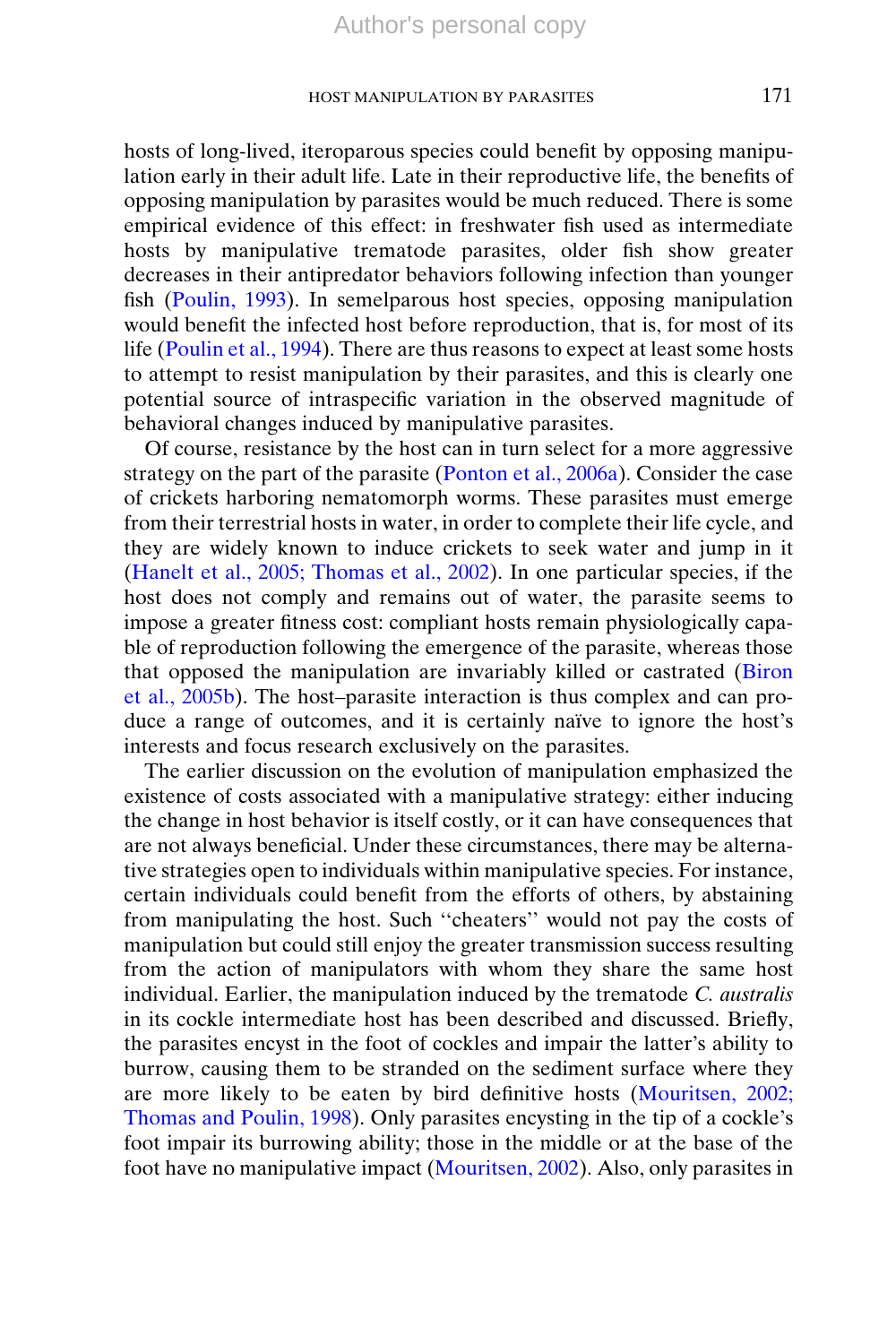the tip of the foot are occasionally eaten by a foot-cropping fish that is not a suitable definitive host; those in the middle or base of the foot are safe from this nonhost predator [\(Mouritsen and Poulin, 2003](#page-34-0)). Thus, manipulation is costly, and for some reason certain parasites encyst in safe sites where they do not contribute to host manipulation. Before infecting a cockle, the trematodes multiply asexually within snails used as first intermediate hosts; there are thus clones, that is, multiple copies of the same genotype, among the parasites entering cockles. This allows tests with replicated clones to determine whether different genotypes have different propensities to take part in host manipulation. By comparing the encystment sites of different clones, [Leung et al](#page-33-0). (2010) have found up to twofold differences among genotypes in the proportion of individuals that choose the risky tip of the foot where the manipulation is induced. Some genotypes were true manipulators, whereas others appeared to act more like hitchhikers that benefit from the manipulation of others ([Leung et al., 2010](#page-33-0)). Although the differences between the genotypes were only marginally significant, they hint at genetic differences among individuals within an otherwise manipulative parasite population. Certainly, genetic variation on this level needs to be examined in other species, as it may prove important in explaining background noise and data variability in many analyses.

In addition to genetic variation, individual parasites may have flexible manipulation strategies, such that the decision to commit to manipulation, when it is costly, depends on what other parasites are doing within the same host. In the above study of the trematode C. australis in its cockle host, the likelihood that a parasite entering a cockle would settle in the tip of the host's foot, where it could contribute to host manipulation but at a risk to itself, was significantly correlated with how many other parasites were already established in the foot tip [\(Leung et al., 2010\)](#page-33-0). In this system, the effectiveness of the manipulation increases with the number of manipulative parasites; new arrivals apparently were more likely to incur a risk and contribute to manipulation if a threshold number of other parasites had already adopted the same strategy. In contrast, in the classical textbook example involving the trematode *D. dendriticum*, once one individual parasite commits to host manipulation, all others choose instead a costfree nonmanipulative strategy. Ants manipulated by D. dendriticum display an aberrant behavior: they climb to the tip of grass blades and latch on to them with their mandibles, staying there for hours awaiting ingestion by sheep, the parasite's definitive hosts ([Carney, 1969; Moore, 2002; Wickler,](#page-32-0) [1976](#page-32-0)). When one parasite reaches the ant's suboesophageal ganglion and starts to induce the altered behavior, other parasites settle in the abdomen instead; all are transmitted together when a sheep ingests the ant, though the manipulator rarely survives to adulthood. Thus, although different from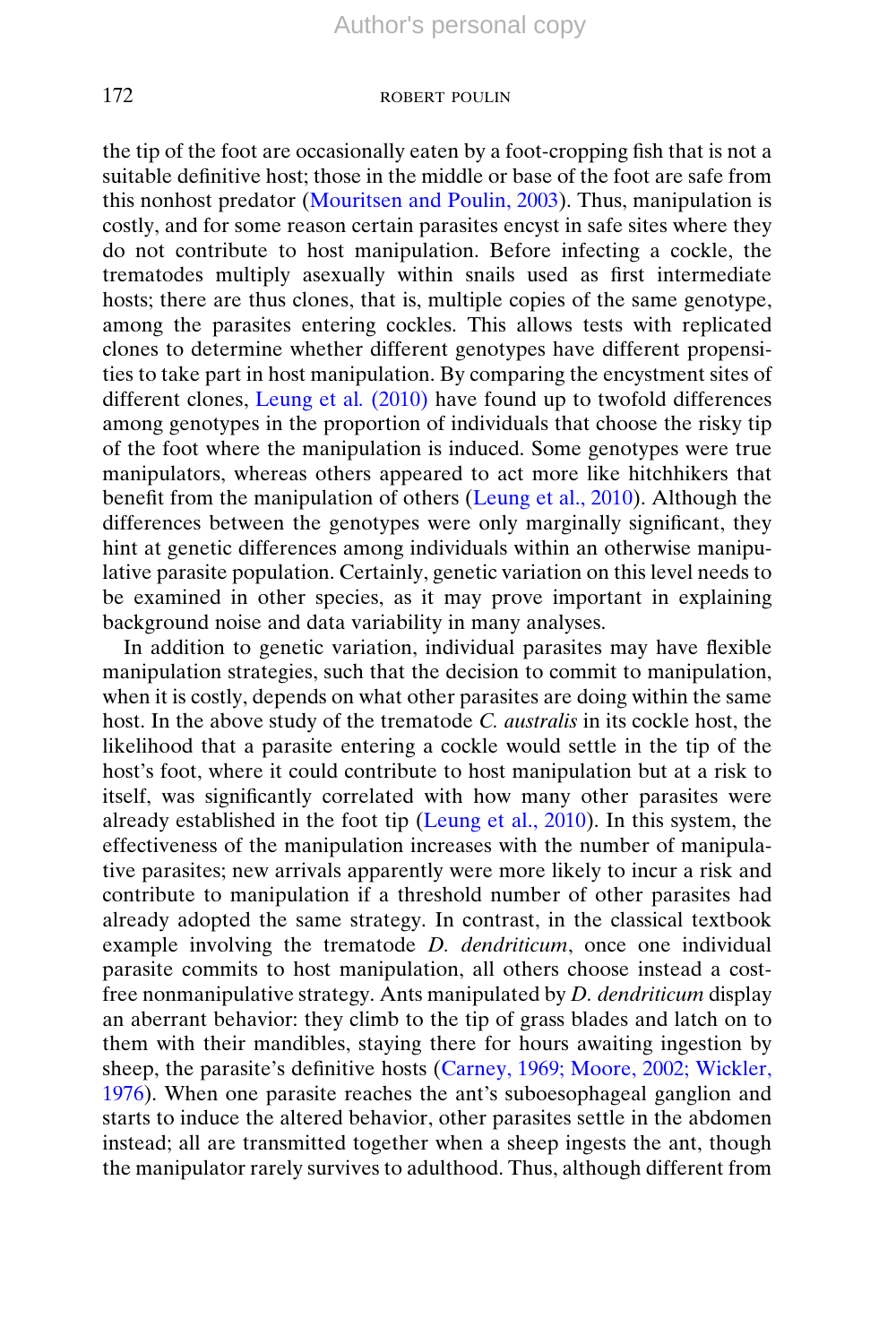the situation in  $C$ . *australis*, the strategy adopted by  $D$ . *dendriticum* also depends on what its conspecifics have already done. These examples, along with those concerning genetic variation among parasites and life history variation among hosts, demonstrate that the magnitude of the changes in host behavior induced by parasites is far from uniform across all individuals of any particular manipulative species. At the intraspecific level, host manipulation is no doubt genetically variable, as well as displaying considerable plasticity in response to immediate conditions.

#### VI. HOW EFFECTIVE IS HOST MANIPULATION?

Some hosts manipulated by parasites display appearances or behaviors that are strikingly different from those of nonparasitized conspecifics, and even to the untrained eye there is something clearly wrong with these hosts. Examples include the appearance of completely novel behaviors or color patterns. The most extreme or bizarre cases of host manipulation seem to involve situations where the normal phenotype of the host is not compatible at all with the parasite's interests. This is when a parasite needs to get a terrestrial insect to jump in water, a male mayfly to lay eggs, a frugivorous bird to eat an ant or an insectivorous one to eat a snail. The vast majority of documented cases of manipulation, however, involve only a change in the extent to which an animal performs a particular behavior, such as a measurably longer time spent in a particular activity, or a measurably enhanced response to a given stimulus. The advantage of these more mundane manipulations is that the trait being manipulated can be measured in similar ways in both parasitized and nonparasitized animals, to allow one to quantify the extent of the manipulation. In a meta-analysis of published estimates of behavioral changes induced by parasites, [Poulin \(1994b\)](#page-34-0) found that while most parasites induce only small changes in the behavior of their hosts, some have large effects on how the host behaves. As a rule, when host activity levels are the target of manipulation, most parasites have small effects, but when the target of manipulation is microhabitat choice, parasites can have considerable effects on host behavior, often causing a twofold or greater increase in how much time an animal spends in a particular microhabitat [\(Poulin, 1994b\)](#page-34-0).

The effectiveness of host manipulation should not be measured by the extent to which host traits are altered, however, but by the net increase in the transmission success of the manipulating parasite. [Lafferty and Morris'](#page-33-0) [\(1996\)](#page-33-0) study provides a good example of how important it is to distinguish between changes in host behavior and their consequences for transmission success. They showed that a trematode parasite caused a fourfold differ ence in the frequency of conspicuous swimming behaviors (jerking,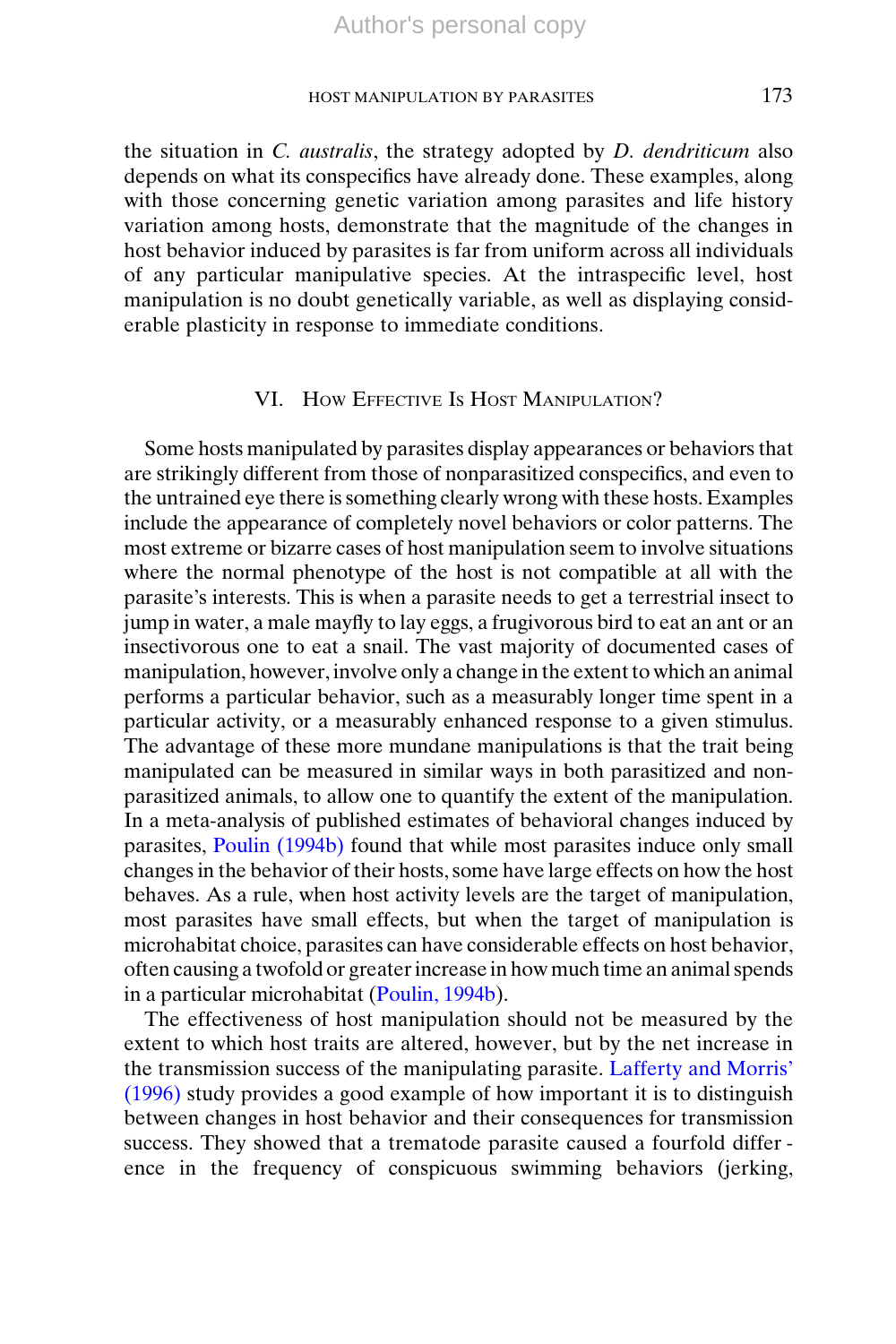contorting, surfacing, etc.) between parasitized and nonparasitized hosts; however, the effect of this manipulation was a 30-fold increase in rates of predation on infected fish by avian definitive hosts of the parasite. Small effects on host behavior can therefore cause disproportionate increases in parasite transmission success. The impact of manipulation on transmission is not always this large, but is generally significant. A compilation of results from studies where predatory definitive hosts were allowed access to equal numbers of manipulated and nonmanipulated intermediate hosts under seminatural conditions indicates that, typically, the percentage of manipulated prey taken by the predator is 25–35% higher than that for nonmanipulated prey ([Thomas et al., 1998b\)](#page-36-0).

Despite these impressive numbers, host manipulation can go horribly wrong. The above estimates of the effectiveness of manipulation were all obtained in situations where the only predator was a suitable definitive host. In nature, an intermediate host is faced with a range of predators, many of which are not compatible hosts for its parasites. Indeed, there are numerous reports of parasites being ingested by completely unsuitable definitive hosts as a direct result of the behavioral changes they induced in their intermediate hosts (Kaldonski et al., 2008; Mouritsen and Poulin, 2003; Seppälä et al., [2008](#page-33-0)). In theory, manipulation can still evolve under those circumstances (Parker et al., 2009; Seppaïla and Jokela, 2008), and parasites can even manipulate a suite of traits in their intermediate hosts in order to enhance predation by definitive hosts while decreasing predation by nonhosts (Levri, 1998; Médoc and Beisel, 2008; Médoc et al., 2009). Nevertheless, the fact remains that often manipulation fails, and manipulative parasites die after having reached the wrong host.

Once again, the trematode C. australis in its cockle intermediate host represents a good case study. Manipulated cockles left stranded at the surface of intertidal sediments are about 5–7 times more likely to be eaten by oystercatchers or other bird definitive hosts than healthy, buried cockles ([Mouritsen, 2002; Thomas and Poulin, 1998\)](#page-34-0). Despite this enhanced probability of transmission, manipulative parasites are also more likely to end up dying in nonhost predators than if they induced no manipulation [\(Fig. 5](#page-25-0)). Fish crop the foot of manipulated cockles, and whelks also gang up on surface cockles and ingest many encysted C. australis; the parasite cannot survive in either of these alternative predators of surfaced cockles [\(Mouritsen and Poulin, 2003](#page-34-0)). Following host manipulation, a greater proportion of parasites end up in dead-end hosts than in suitable definitive hosts ([Fig. 5\)](#page-25-0), because the actual predation rates on cockles by oystercatchers are very low. From the point of view of the parasite, dying inside a cockle because transmission failed and dying in a dead-end predator are equivalent in terms of fitness, and thus manipulation should remain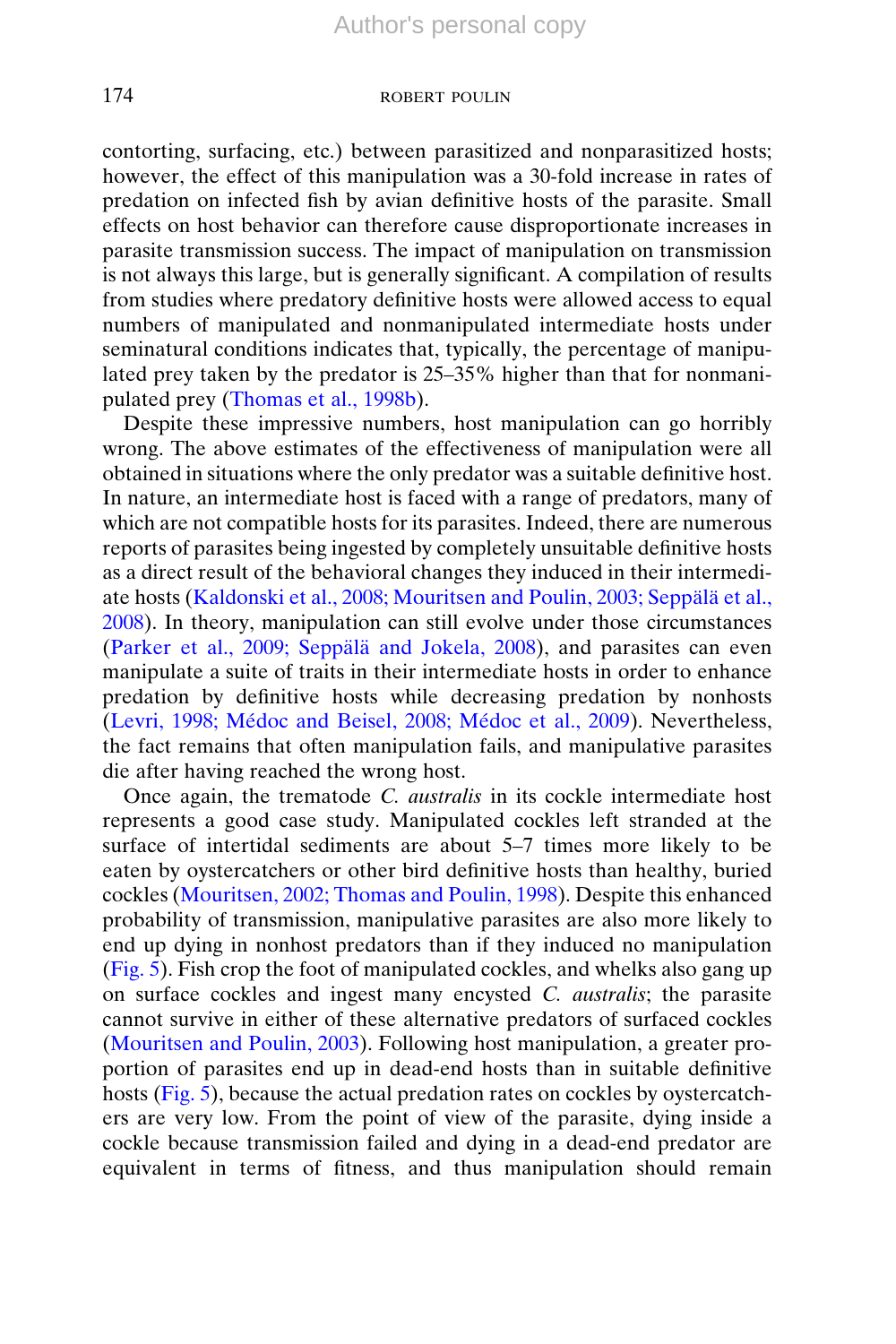<span id="page-25-0"></span>

FIG. 5. Fate of the parasitic trematode Curtuteria australis in its second intermediate host, the New Zealand cockle Austrovenus stutchburyi. The data show what percentage of the total parasites are successfully transmitted to bird definitive hosts either with or without host manipulation by the parasites; manipulation results in parasitized cockles lying at the surface of intertidal mudflats, incapable of burrowing as healthy cockles do. The percentages of parasites ending up in unsuitable hosts, that is, fish or scavenging snails, where they die, are also shown for both scenarios; the remaining parasites stay within cockles until their death. Data are from [Mouritsen and Poulin \(2003\)](#page-34-0).

advantageous. However, in certain localities where the predator community is different, that is, fewer foraging birds and more fish or whelks, the net benefits of manipulation become negligible [\(Tompkins et al., 2004\)](#page-36-0). In this particular system, the two dead-end predators only started feeding on cockles stranded on the sediments after the parasites evolved the ability to manipulate cockle burrowing ability, and thus the initial conditions under which manipulation evolved differed from the present conditions. Nevertheless, in some localities within the geographic range of a manipulative parasite, manipulation may consistently fail, and in localities where it is generally advantageous, it may still cause parasites to end up in the wrong predator more frequently than they would if they did not manipulate their intermediate host. The importance of quantifying the effectiveness of host manipulation in the field should remain a central guiding principle of research in this area, as a means of ground-truthing any hypothesis about transmission benefits.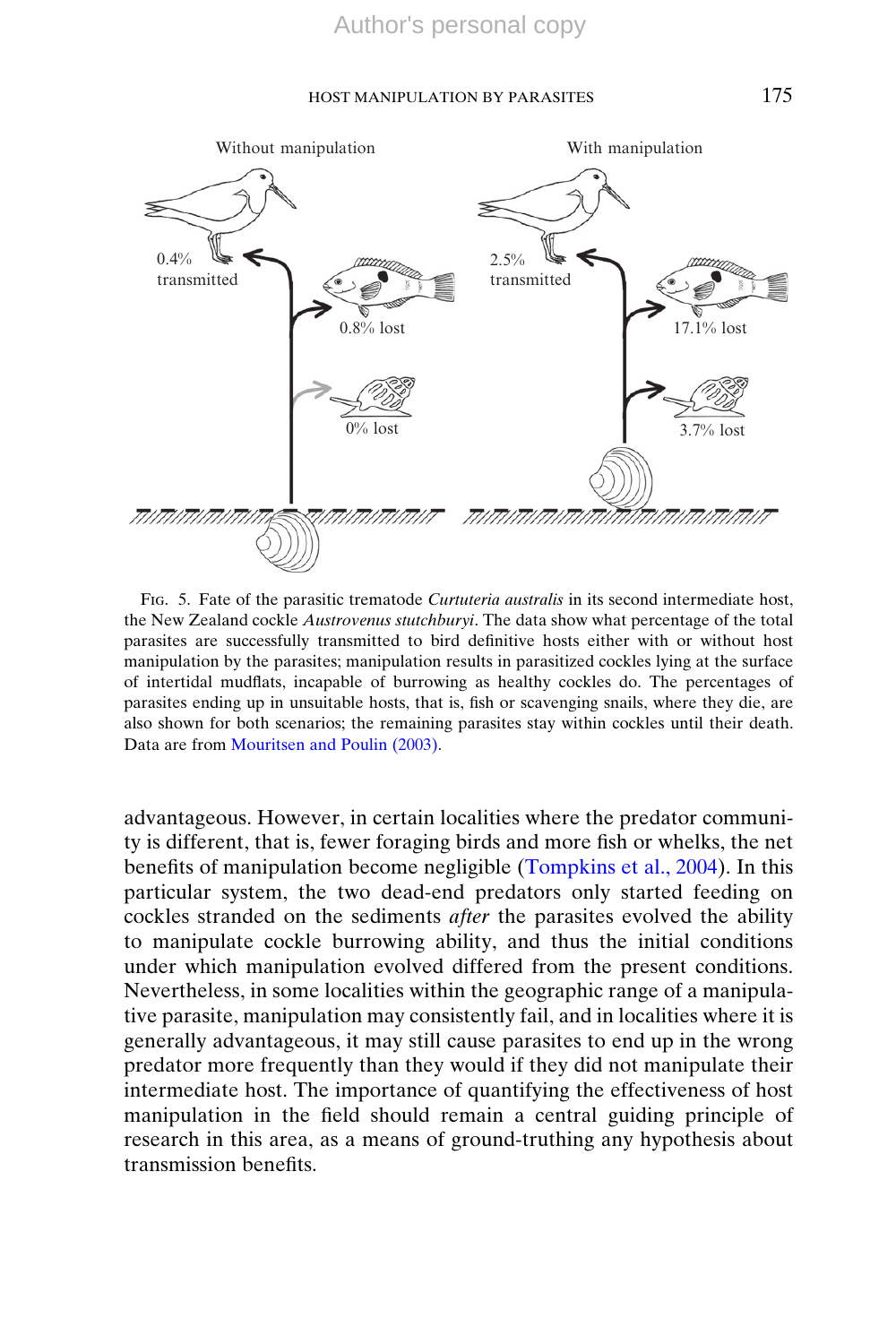#### VII. HOW DO PARASITES DO IT?

The mechanisms used by parasites to alter host behavior following infection remain perhaps the least understood aspect of host manipulation by parasites. Once an animal acquires a parasite, existing behavior patterns are changed, or novel behaviors are manifested, via either direct or indirect mechanisms (Lefèvre et al., 2009a; Thomas et al., 2005). Parasites may directly secrete neuroactive substances causing a change in host behavior, or the presence of the parasite may indirectly influence or interfere with host biochemical pathways, leading coincidentally to a change in host behavior. Distinguishing between these two alternatives is rarely straightforward. Even in the very few cases where secretions from a parasite with neurological effects on the host have been identified, it is unclear whether these were secreted for manipulation or for other purposes, such as immune suppression [\(Thomas et al., 2005\)](#page-36-0). For example, the trematode Schistosoma mansoni secretes opioid peptides into its host, thus influencing both host immunity and neural function ([Kavaliers et al., 1999\)](#page-33-0). The original function of these secretions may have been immune suppression, and have nothing to do with direct host manipulation.

From the parasite's perspective, making use of biochemical cascades and physiological processes already operating within host cells and tissues might be the ideal strategic approach to minimize the induction costs of manipulation. In particular, parasites that specifically target host compensatory responses could thus make use of existing host mechanisms to meet their own transmission needs without overly compromising host fitness (Lefèvre [et al., 2008, 2009a\)](#page-33-0). Vector-borne parasites, for instance, are known to change the feeding behavior of their vector, for example, increasing its probing rate, in ways that make parasite transmission more likely ([Hurd,](#page-32-0) [2003; Moore, 1993; Rogers and Bates, 2007\)](#page-32-0). In addition, vectors also usually incur a reduction in fecundity when they harbor parasites [\(Hurd](#page-32-0) [et al., 1995\)](#page-32-0). However, when malaria-infected mosquitos are allowed to bite more hosts per unit time (the consequence of manipulation by the parasite), they recover their normal fecundity [\(Rossignol et al., 1986](#page-35-0)). In this situation, the manipulation not only benefits parasite transmission, but it also allows the host to mitigate the fitness cost of infection, therefore making it less likely to be opposed by the host (Lefèvre et al., 2008, 2009a). Exploiting the existing physiological basis of host compensatory responses might be the cheapest way for a parasite to manipulate its host.

At a proximate level, numerous studies have shown that parasites achieve manipulation by directly or indirectly altering concentrations of hormones or neurotransmitters in their hosts. For instance, the larval stages of many parasitic worms can somehow induce changes in the concentrations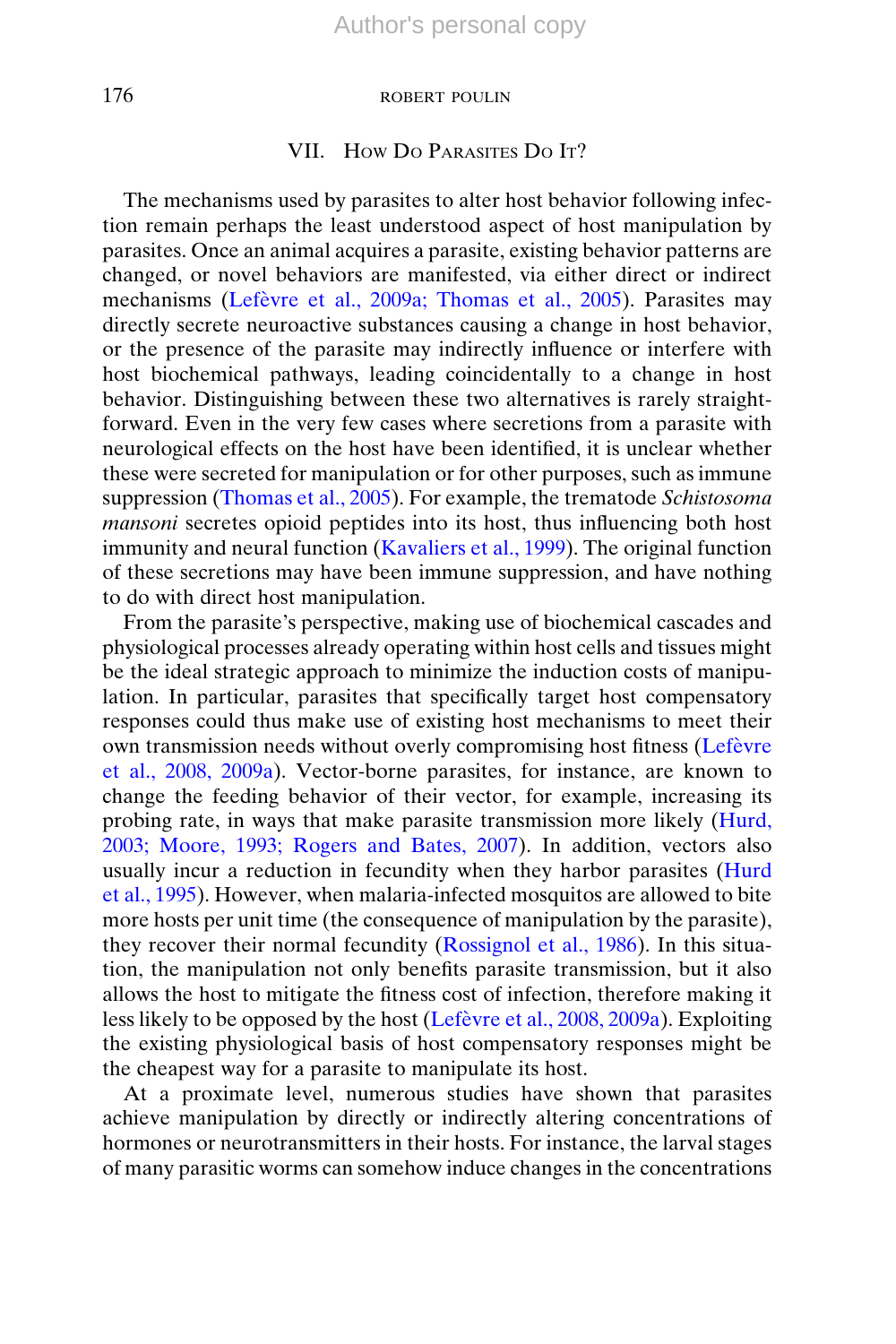or activity of serotonin, dopamine, and/or other neurotransmitters in the brain of their intermediate hosts. This has been documented for acanthocephalans within crustacean hosts ([Maynard et al., 1996; Poulin et al., 2003;](#page-33-0) [Tain et al., 2007\)](#page-33-0), cestodes within fish hosts [\(Øverli et al., 2001](#page-34-0)), and trematodes within crustacean and fish hosts [\(Helluy and Thomas, 2003;](#page-32-0) [Shaw et al., 2009\)](#page-32-0). There is good evidence also that many other types of parasites induce changes in the neurochemistry of their host's brain as part of the alterations they cause in host phenotype; these include insect para-sitoids, nematomorphs, and the protozoan T. gondii [\(Adamo, 2002;](#page-31-0) [Beckage, 1985; Libersat et al., 2009; Thomas et al., 2003; Webster et al.,](#page-31-0) [2006\)](#page-31-0). Of course, manipulation must not necessarily pass through neurological routes. For instance, although nematomorphs and mermithid nematodes have converged on very similar life cycles and host manipulations, the latter appear to rely on simple changes in host haemolymph osmolality and ionic concentration to induce water-seeking in their host [\(Williams et al.,](#page-36-0) [2004\)](#page-36-0). Whether or not brain chemistry is altered in the course of host manipulation, there is one thing common to most host–parasite systems where a partial understanding of the mechanisms has been achieved: concentrations of substances that can be synthesized by the host and that have downstream effects on behavior are altered following infection. These substances could be produced by the parasite and released into the host, or actively taken up from the host; although this would achieve the desired results, there is very little evidence that parasites induce manipulation this way. Instead, they probably take advantage of existing biochemical pathways in host cells, either up- or downregulating them to modulate the concentrations of active neurochemicals or other products. Finding altered levels of serotonin in parasitized hosts is probably just one step down a long biochemical cascade, and it may be necessary to look further up the biochemical chain to find exactly how parasites induce changes in host behavior.

Recently, a move in that direction has been made with the application of proteomic analyses to the study of host manipulation by parasites. The approach consists in comparing levels of a broad range of proteins in specific tissues between manipulated and normal hosts, and seeking the functional roles of those proteins that differ between the two types of hosts. Infection by manipulative parasites has been shown to lead to an altered profile of protein synthesis in parasitized hosts relative to nonparasitized conspecifics, with several candidate proteins identified as potentially linked with behavioral changes in parasitized hosts (Biron et al., 2005a; Lefèvre et al., 2009a; Sánchez et al., 2009). This approach may be particularly informative within a comparative framework, as it can pinpoint mechanistic differences and similarities between superficially identical host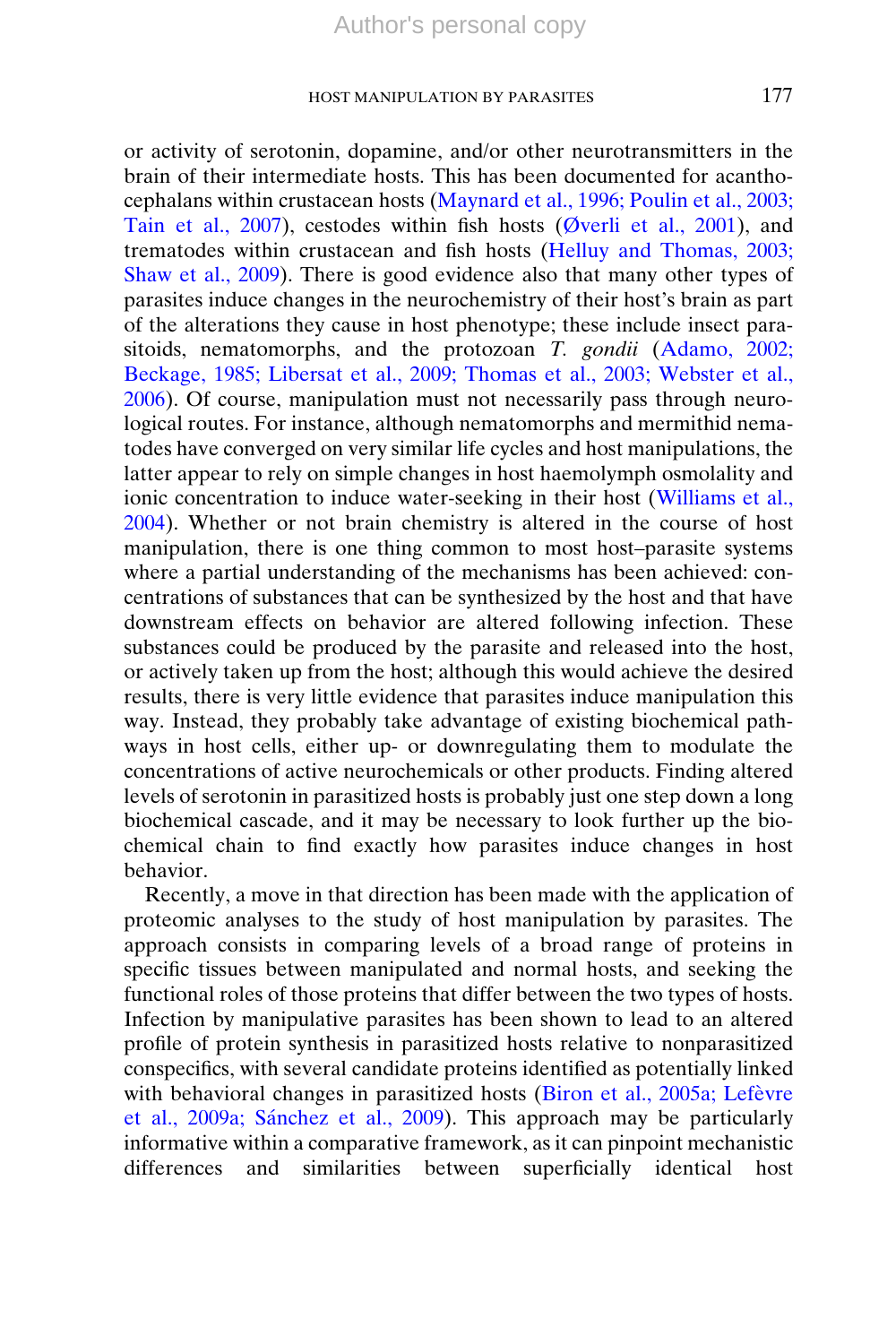manipulations [\(Ponton et al., 2006b\)](#page-34-0). In some cases, proteomic studies suggest that parasites produce host mimetic proteins that may be the mechanistic origin of the manipulation, though this requires confirmation (Lefèvre et al.,  $2009a$ ). Studies of the proteomes of manipulated hosts are still in their infancy, and several gaps remain. For instance, in the few host–parasite systems investigated to date, only a portion of the host proteome has been studied, with no information available on host responses involving insoluble proteins or those of low molecular weight (Lefevre [et al., 2009a](#page-33-0)). The latest proteomic tools available are now opening up these unexplored regions of the proteome, and will allow researchers to delve deeper into parasite-induced host responses at this level.

However, we may need to go further up the mechanistic chain. Surely, if protein synthesis differs between manipulated and normal hosts, it is as a result of altered gene expression within the host genome. Perhaps the least costly way for a parasite to trigger a biochemical cascade of events leading to altered behavior would be to ''reach'' into the host genome and partially suppress the expression of one or more host genes. Several environmental factors, including diet components, can cause certain genes to be turned ''off,'' with immediate phenotypic consequences and/or transgenerational epigenetic effects ([Jaenisch and Bird, 2003; Richards, 2006\)](#page-32-0). The process of genetic suppression is generally the outcome of DNA methylation or histone acetylation, both molecular mechanisms that mediate these phenomena [\(Jaenisch and Bird, 2003; Jones and Takai, 2001; Richards, 2006\)](#page-32-0). For instance, a methyl group binding to a gene can silence its expression; genes can be partially methylated, and the degree of methylation correlates roughly with how active the gene remains. Many environmental factors can cause DNA methylation ([Jaenisch and Bird, 2003\)](#page-32-0), so why not parasites? Several indirect lines of evidence indeed suggest that parasites may alter the expression of host genes in ways that could form the proximate basis of host manipulation (see [Poulin and Thomas, 2008\)](#page-35-0). Solid evidence is lacking, however, in large part because no one has yet looked at parasite-induced changes in host methylation profiles and gene silencing in the context of host manipulation. And this is not the end of the causation chain: if parasites suppress the expression of certain host genes, we would then need to figure out by what mechanism they achieve this. This brings us again to the search for specific secretory products or modulators of some kind released by the parasite into the host. The complexity of the chain of events from infection to manipulation is daunting and poses real challenges for investigations at all levels, from that of the gene to the whole organism. The real source of the manipulation must lie within the parasite, and not among the existing biochemical and physiological processes of the host, even if it is the latter that are altered to produce the manipulated host phenotype. Finding that source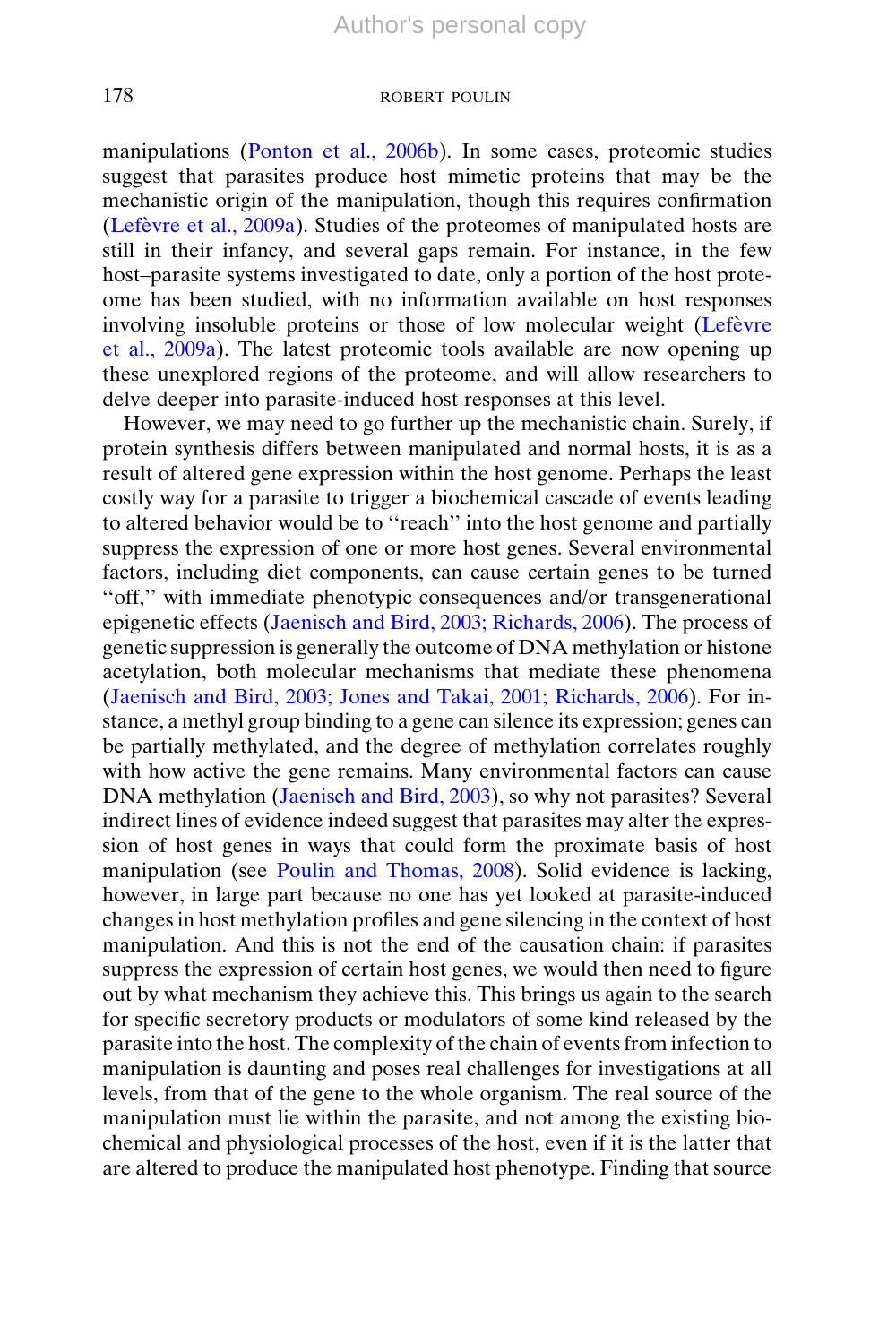has proven impossible to date, for a range of reasons. Nevertheless, these obstacles must be overcome if we are to understand how, exactly, parasites manipulate the behavior of their hosts.

#### VIII. LOOKING AHEAD

This review of host manipulation by parasites has centered on the questions that have driven much of the research into the phenomenon. While some of these questions now have satisfactory answers, others remain as puzzling today as they were 20 years ago. As a conclusion to this update of research in the field, I offer a list of promising directions for future investigations, that I hope could form the basis of a general research agenda for the next decade.

- i. The focus of study has to shift from single traits altered in parasitized hosts to entire suites of host traits and the correlations among them. Modification of several behaviors instead of just one is likely to achieve greater transmission success in many cases, especially given synergistic effects among traits and temporal or spatial variability in transmission conditions. Investigating a narrow subset of behaviors can thus lead to an underestimation of the effectiveness of manipulation. Also, the target of manipulation may not be specific host behaviors themselves, but rather the relationships among them; strengthening or dissolving associations between host traits may in itself be what is needed to achieve increased transmission. Incorporating the ideas and approaches used in the study of behavioral syndromes ([Sih and Bell,](#page-35-0) [2008; Sih et al., 2004\)](#page-35-0) to the study of host manipulation seems like a very promising avenue to follow. Only then will we be in a position to appreciate the full scope of manipulative abilities possessed by parasites.
- ii. We need to perform empirical tests of the predictions derived from theoretical analyses of the evolution of host manipulation by parasites (e.g., [Parker et al](#page-34-0)., 2009). Some of the models make clear predictions that can be tested within a comparative framework. For instance, the models predict how lifespan in the intermediate host and the risk of nonhost predation should both determine whether or not manipulation is beneficial as a transmission strategy. Quantitative assessments of such predictions would go a long way toward validating the models and explaining interspecific variation in the use of host manipulation by parasites.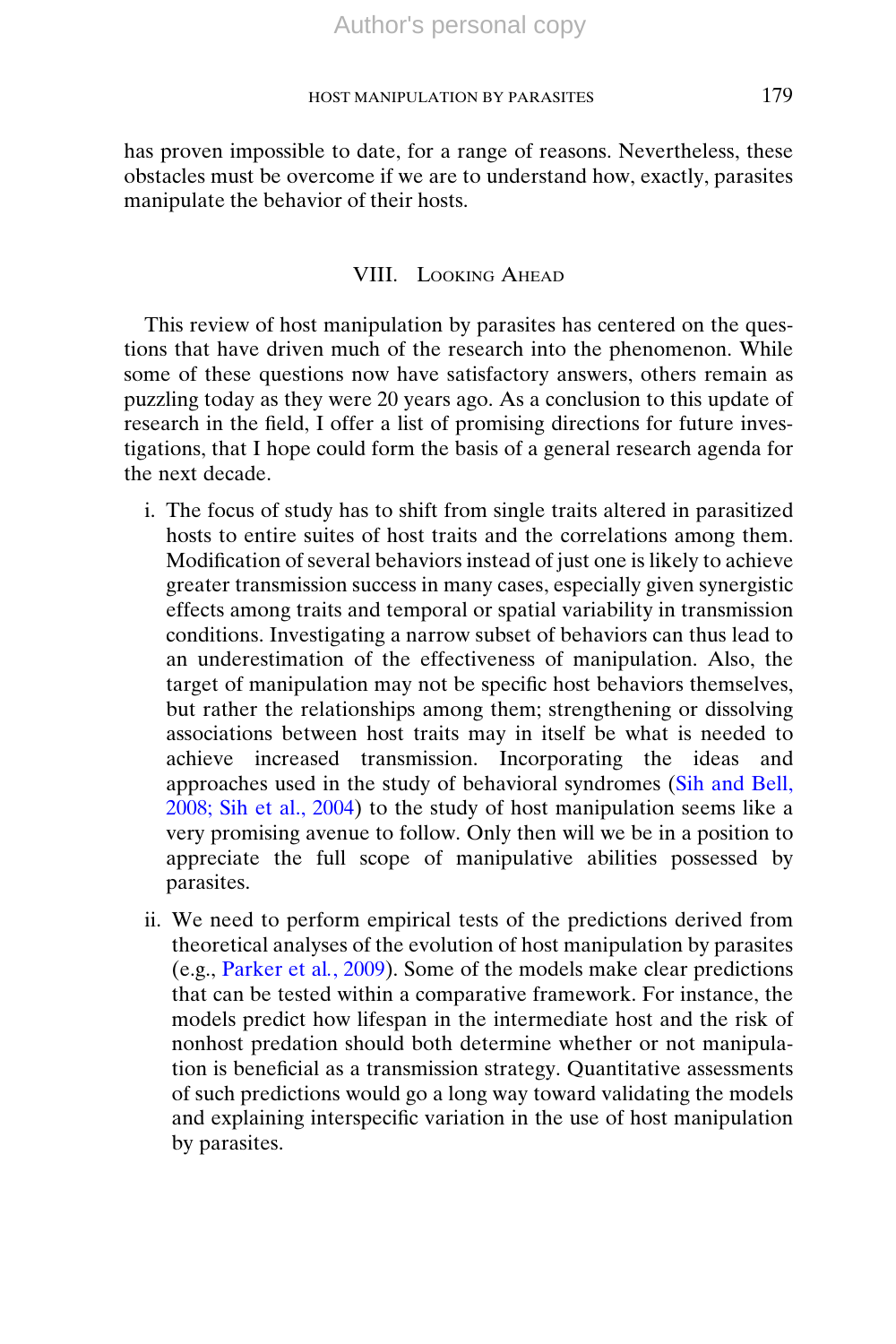- iii. The use of manipulation by parasites varies within manipulative species as well, and the determinants of this interindividual variation remain one of the great unknowns in the field. First, we need to start considering the host as an active partner in the interaction, one that may either oppose or modulate the manipulative efforts of the parasite rather then merely complying; although simplistic, experimental infections of hosts that vary in specific ways (age, reproductive status, geographical origin) followed by behavioral tests would go a long way in that direction. Second, we need to determine why individual parasites sometimes opt not to manipulate their host (see [Leung et al.,](#page-33-0) [2010](#page-33-0)), and we must start looking at host manipulation as a flexible strategy within the parasite's toolkit that may only be expressed under certain conditions.
- iv. We need further field measurements of the effectiveness of host manipulation by parasites. In other words, we need data on what proportion of manipulative parasites actually reach a suitable definitive host or achieve successful transmission in some other way, compared to nonmanipulative parasites. At present, such data are available for a single parasite species [\(Mouritsen and Poulin, 2003\)](#page-34-0), and the benefits of manipulation, based on that single field estimate, appear very small. Further data are needed from nature to provide better parameter estimates for mathematical models, as well as to evaluate the actual contribution of manipulation to parasite transmission and population dynamics.
- v. Mechanistic studies need to push further up the chain of causation to elucidate not only the proximate mechanisms of host manipulation, but also their trigger. In particular, we need to expand the application of proteomics to host manipulation and focus on parasite modulation of host gene expression. Further, we need to identify the signal(s) originating from the parasite that initiate the biochemical cascades apparently underlying many, if not most, host manipulations.

These are the five most promising research directions I can see following my distillation of the recent literature. Of course, other researchers would no doubt come up with a slightly or totally different list. In addition, there are other important implications of host manipulation by parasites that require immediate attention, such as how it can impact the structure of entire animal communities (Lefèvre et al., 2009b; Mouritsen and Poulin, [2005; Thomas et al., 1998a](#page-33-0)). Nevertheless, the five research directions proposed here provide a strong basis for a new program of research into host manipulation, operating at both mechanistic and whole-organism levels, and designed to push our understanding well beyond its current limits.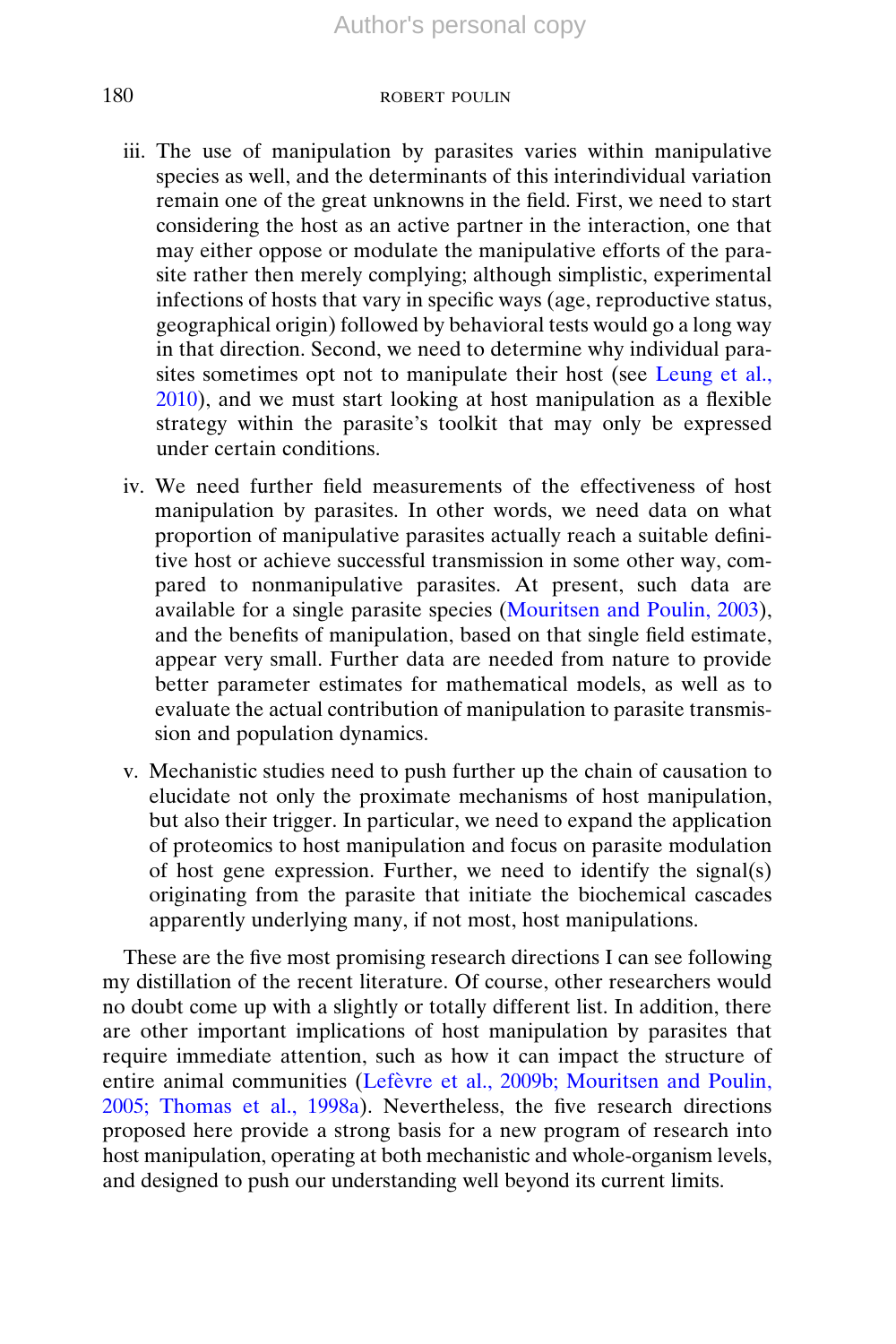#### Acknowledgments

<span id="page-31-0"></span>I am grateful to Tommy Leung, Otto Seppalä, Tim Roper and an anonymous reviewer for helpful comments on this review. Over the years, many collaborators have made important contributions to my research on this topic, and to the development of my thinking on host manipulation by parasites; in particular, I would like to acknowledge Frédéric Thomas, Kim Mouritsen, Tommy Leung, and Janice Moore. Finally, I thank Tim Roper for inviting me to prepare this review, and also Frank Cézilly for inviting me to give a plenary at the 2008 European Conference on Behavioural Biology in Dijon, France, since that talk lead to the invitation to write this review!

#### **References**

- Abbot, P., Dill, L.M., 2001. Sexually transmitted parasites and sexual selection in the milkweed leaf beetle, Labidomera clivicollis. Oikos 92, 91–100.
- Adamo, S.A., 2002. Modulating the modulators: parasites, neuro-modulators and host behavioural change. Brain Behav. Evol. 60, 370–377.
- Aeby, G.S., 2002. Trade-offs for the butterflyfish, Chaetodon multicinctus, when feeding on coral prey infected with trematode metacercariae. Behav. Ecol. Sociobiol. 52, 158–165.
- Andersen, S.B., Gerritsma, S., Yusah, K.M., Mayntz, D., Hywel-Jones, N.L., Billen, J., et al., 2009. The life of a dead ant: the expression of an adaptive extended phenotype. Am. Nat. 174, 424–433.
- Beckage, N.E., 1985. Endocrine interactions between endoparasitic insects and their hosts. Annu. Rev. Entomol. 30, 371–413.
- Benesh, D.P., Valtonen, E.T., Seppälä, O., 2008. Multidimensionality and intra-individual variation in host manipulation by an acanthocephalan. Parasitology 135, 617–626.
- Benesh, D.P., Seppälä, O., Valtonen, E.T., 2009. Acanthocephalan size and sex affect the modification of intermediate host colouration. Parasitology 136, 847–854.
- Berdoy, M., Webster, J.P., Macdonald, D.W., 2000. Fatal attraction in rats infected with Toxoplasma gondii. Proc. R. Soc. Lond. B 267, 1591–1594.
- Bethel, W.M., Holmes, J.C., 1974. Correlation of development of altered evasive behavior in Gammarus lacustris (Amphipoda) harboring cystacanths of Polymorphus paradoxus (Acanthocephala) with infectivity to the definitive host. J. Parasitol. 60, 272–274.
- Biron, D.G., Marche, L., Ponton, F., Loxdale, H.D., Galeotti, N., Renault, L., et al., 2005a. Behavioural manipulation in a grasshopper harbouring a hairworm: a proteomics approach. Proc. R. Soc. Lond. B 272, 2117–2126.
- Biron, D.G., Ponton, F., Joly, C., Menigoz, A., Hanelt, B., Thomas, F., 2005b. Water-seeking behavior in insects harbouring hairworms: should the host collaborate? Behav. Ecol. 16, 656–660.
- Blanchet, S., Méjean, L., Bourque, J.-F., Lek, S., Thomas, F., Marcogliese, D.J., et al., 2009a. Why do parasitized hosts look different? Resolving the ''chicken-egg'' dilemma. Oecologia 160, 37–47.
- Blanchet, S., Thomas, F., Loot, G., 2009b. Reciprocal effects between host phenotype and pathogens: new insights from an old problem. Trends Parasitol. 25, 364–369.
- Brodeur, J., McNeil, J.N., 1989. Seasonal microhabitat selection by an endoparasitoid through adaptive modification of host behavior. Science 244, 226–228.
- Brodeur, J., Vet, L.E.M., 1994. Usurpation of host behaviour by a parasitic wasp. Anim. Behav. 48, 187–192.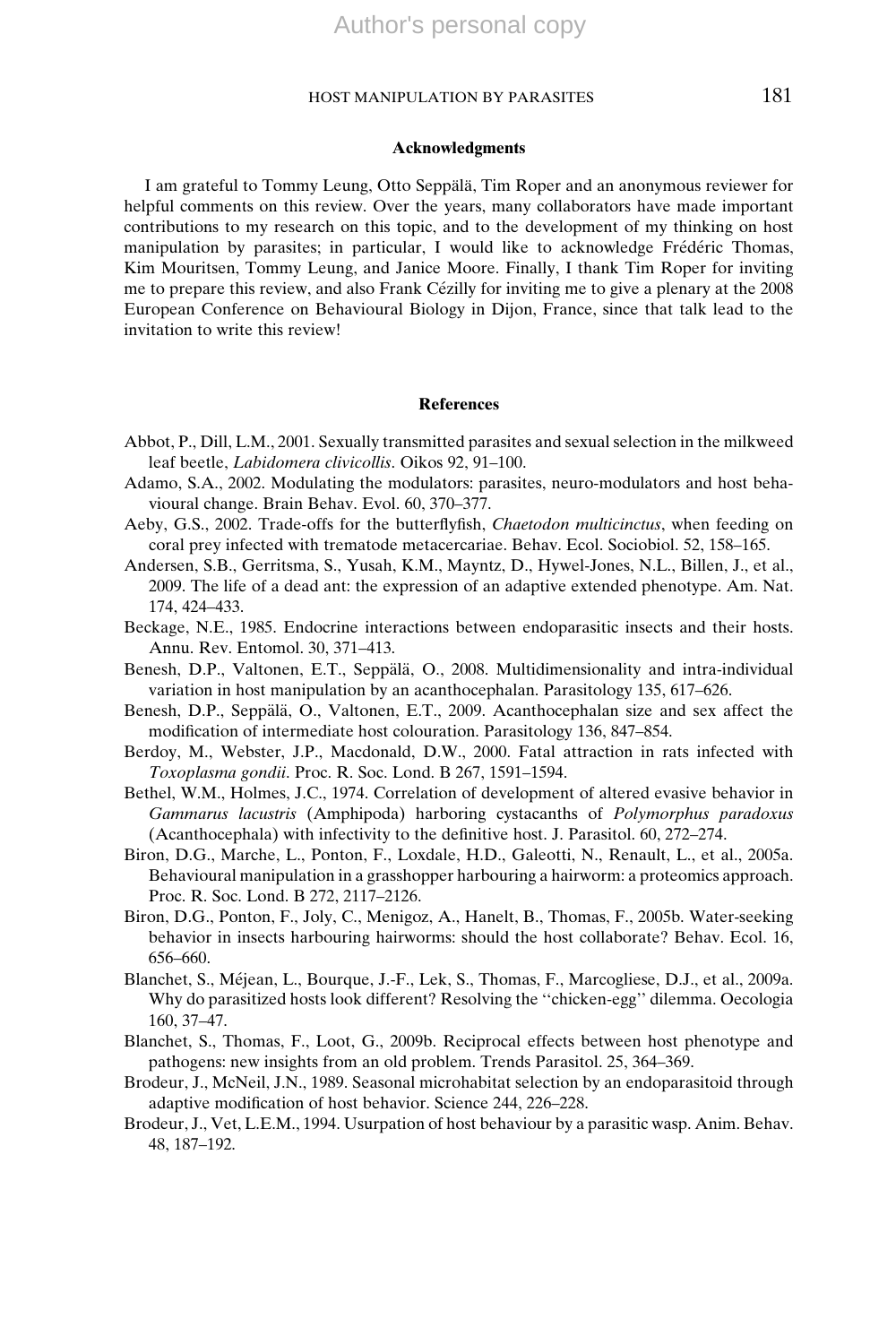- <span id="page-32-0"></span>Brown, S.P., 1999. Cooperation and conflict in host-manipulating parasites. Proc. R. Soc. Lond. B 266, 1899–1904.
- Candolin, U., 2003. The use of multiple cues in mate choice. Biol. Rev. 78, 575–595.

Carney, W.P., 1969. Behavioral and morphological changes in carpenter ants harboring dicrocoelid metacercariae. Am. Midl. Nat. 82, 605–611.

Cézilly, F., Perrot-Minnot, M.-J., 2005. Studying adaptive changes in the behaviour of infected hosts: a long and winding road. Behav. Processes 68, 223–228.

Coats, J., Poulin, R., and Nakagawa, S., 2010. The consequences of parasitic infections for host behavioural correlations and repeatability. Behaviour 147, 367–382.

Curtis, L.A., 1987. Vertical distribution of an estuarine snail altered by a parasite. Science 235, 1509–1511.

Dawkins, R., 1982. The Extended Phenotype. Oxford University Press, Oxford.

Eberhard, W.G., 2000. Spider manipulation by a wasp larva. Nature 406, 255–256.

Flegr, J., Kodym, P., Tolarova, V., 2000. Correlation of duration of latent Toxoplasma gondii infection with personality changes in women. Biol. Psychol. 53, 57–68.

Franceschi, N., Bauer, A., Bollache, L., Rigaud, T., 2008. The effects of parasite age and intensity on variability in acanthocephalan-induced behavioural manipulation. Int. J. Parasitol. 38, 1161–1170.

Grosman, A.H., Janssen, A., de Brito, E.F., Cordeiro, E.G., Colares, F., Fonseca, J.O., et al., 2008. Parasitoid increases survival of its pupae by inducing hosts to fight predators. PLoS One 3, e2276.

Hammerschmidt, K., Koch, K., Milinski, M., Chubb, J.C., Parker, G.A., 2009. When to go: optimization of host switching in parasites with complex life cycles. Evolution 63, 1976–1986.

Hanelt, B., Thomas, F., Schmidt-Rhaesa, A., 2005. Biology of the phylum Nematomorpha. Adv. Parasitol. 59, 243–305.

Havlicek, J., Gasova, Z., Smith, A.P., Zvara, K., Flegr, J., 2001. Decrease of psychomotor performance in subjects with latent 'asymptomatic' toxoplasmosis. Parasitology 122, 515–520.

Helluy, S., Thomas, F., 2003. Effects of *Microphallus papillorobustus* (Platyhelminthes: Trematoda) on serotonergic immunoreactivity and neuronal architecture in the brain of Gammarus insensibilis (Crustacea: Amphipoda). Proc. R. Soc. Lond. B 270, 563–568.

Hemachudha, T., Laothamatas, J., Rupprecht, C., 2002. Human rabies: a disease of complex neuropathogenetic mechanisms and diagnostic challenges. Lancet Neurol. 1, 1101–1109.

Hindsbo, O., 1972. Effects of Polymorphus (Acanthocephala) on colour and behaviour of Gammarus lacustris. Nature 238, 333.

Holmes, J.C., Bethel, W.M., 1972. Modification of intermediate host behaviour by parasites. In: Canning, E.U., Wright, C.A. (Eds.), Behavioural Aspects of Parasite Transmission. Academic Press, London, pp. 123–149.

Hoogenboom, I., Dijkstra, C., 1987. Sarcocystis cernae: a parasite increasing the risk of predation of its intermediate host, Microtus arvalis. Oecologia 74, 86–92.

Hurd, H., 1990. Physiological and behavioural interactions between parasites and invertebrate hosts. Adv. Parasitol. 29, 271–318.

Hurd, H., 2003. Manipulation of medically important insect vectors by their parasites. Annu. Rev. Entomol. 48, 141–161.

Hurd, H., Hogg, J.C., Renshaw, M., 1995. Interactions between blood feeding, fecundity and infection in mosquitos. Parasitol. Today 11, 411–416.

Jaenisch, R., Bird, A., 2003. Epigenetic regulation of gene expression: how the genome integrates intrinsic and environmental signals. Nat. Genet. 33 (Suppl.), 245–254.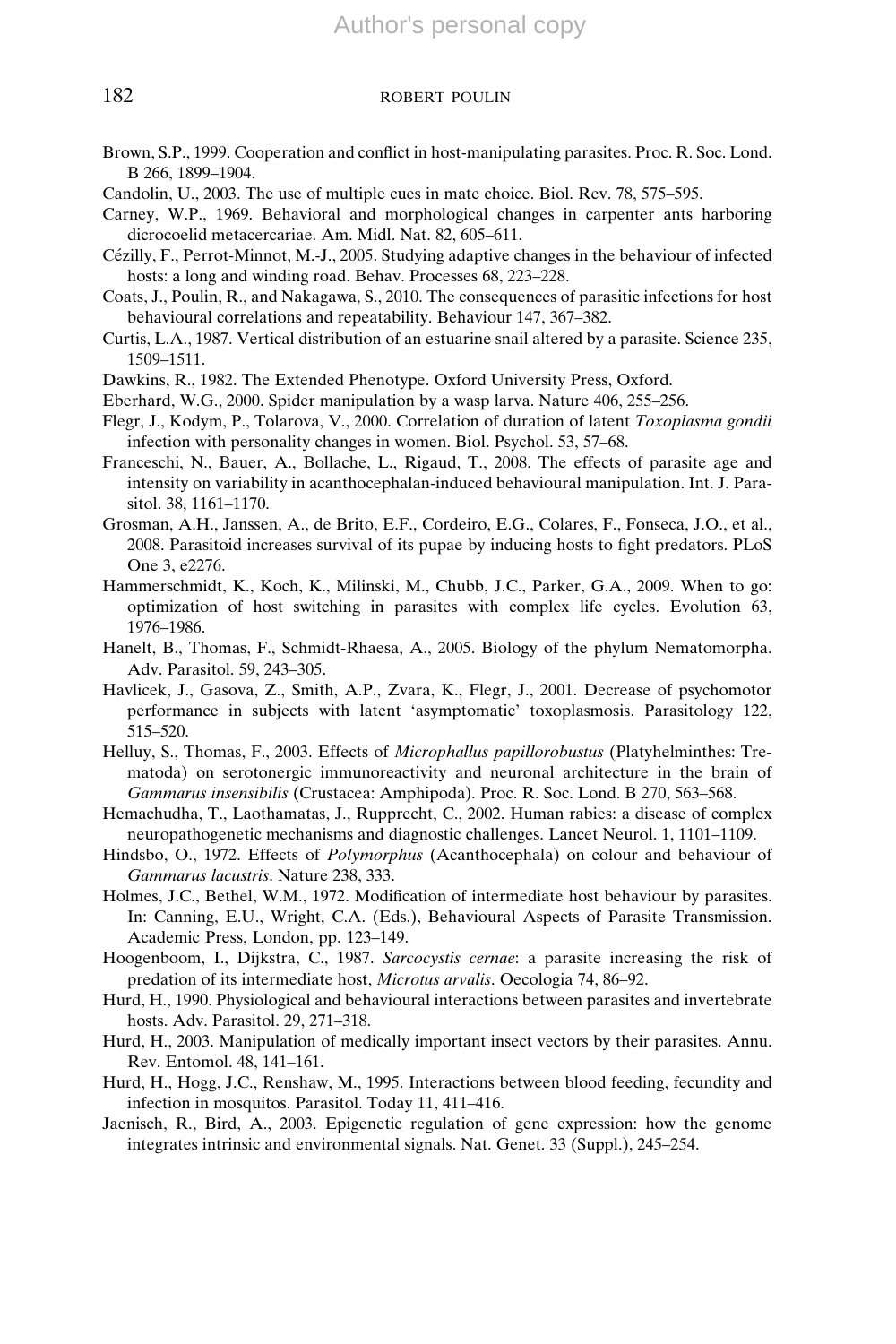- <span id="page-33-0"></span>Jones, P.A., Takai, D., 2001. The role of DNA methylation in mammalian epigenetics. Science 293, 1068–1070.
- Kaldonski, N., Perrot-Minnot, M.-J., Motreuil, S., Cézilly, F., 2008. Infection with acanthocephalans increases the vulnerability of Gammarus pulex (Crustacea, Amphipoda) to non-host invertebrate predators. Parasitology 135, 627–632.
- Kavaliers, M., Colwell, D., Choleris, E., 1999. Parasites and behaviour: an ethopharmacological analysis and biomedical implications. Neurosci. Biobehav. Rev. 23, 1037–1045.
- Knudsen, R., Gabler, H.-M., Kuris, A.M., Amundsen, P.-A., 2001. Selective predation on parasitized prey—a comparison between two helminth species with different life-history strategies. J. Parasitol. 87, 941–945.
- Lafferty, K.D., 1999. The evolution of trophic transmission. Parasitol. Today 15, 111–115.
- Lafferty, K.D., Morris, A.K., 1996. Altered behavior of parasitized killifish increases susceptibility to predation by bird final hosts. Ecology 77, 1390–1397.
- Lafferty, K.D., Thomas, F., Poulin, R., 2000. Evolution of host phenotype manipulation by parasites and its consequences. In: Poulin, R., Morand, S., Skorping, A. (Eds.), Evolutionary Biology of Host-Parasite Relationships: Theory Meets Reality. Elsevier, Amsterdam, pp. 117–127.
- Lagrue, C., and Poulin, R., 2010. Manipulative parasites in the world of veterinary science: implications for epidemiology and pathology. Vet. J. 184, 9–13.
- Lagrue, C., Kaldonski, N., Perrot-Minnot, M.-J., Motreuil, B., Bollache, L., 2007. Modification of hosts' behavior by a parasite: field evidence for adaptive manipulation. Ecology 88, 2839–2847.
- Lefèvre, T., Roche, B., Poulin, R., Hurd, H., Renaud, F., Thomas, F., 2008. Exploiting host compensatory responses: the 'must' of manipulation? Trends Parasitol. 24, 435–439.
- Lefèvre, T., Adamo, S.A., Biron, D.G., Missé, D., Hughes, D., Thomas, F., 2009a. Invasion of the body snatchers: the diversity and evolution of manipulative strategies in host-parasite interactions. Adv. Parasitol. 68, 45–83.
- Lefèvre, T., Lebarbenchon, C., Gauthier-Clerc, M., Missé, D., Poulin, R., Thomas, F., 2009b. The ecological significance of manipulative parasites. Trends Ecol. Evol. 24, 41–48.
- Leung, T.L.F., Poulin, R., 2007. Interactions between parasites of the cockle Austrovenus stutchburyi: hitch-hikers, resident-cleaners, and habitat-facilitators. Parasitology 134, 247–255.
- Leung, T. L. F., Keeney, D. B., and Poulin, R. (2010). Genetics, intensity-dependence, and host manipulation in the trematode Curtuteria australis: following the strategies of others? Oikos 119, 393–400.
- Levri, E.P., 1998. The influence of non-host predators on parasite-induced behavioral changes in a freshwater snail. Oikos 81, 531–537.
- Libersat, F., Delago, A., Gal, R., 2009. Manipulation of host behavior by parasitic insects and insect parasites. Annu. Rev. Entomol. 54, 189–207.
- Lowenberger, C.A., Rau, M.E., 1994. Plagiorchis elegans: emergence, longevity and infectivity of cercariae, and host behavioural modifications during cercarial emergence. Parasitology 109, 65–72.
- Maeyama, T., Terayama, M., Matsumoto, T., 1994. The abnormal behavior of *Colobopsis* sp. (Hymenoptera: Formicidae) parasitized by Mermis (Nematoda) in Papua New Guinea. Sociobiology 24, 115–119.
- Maitland, D.P., 1994. A parasitic fungus infecting yellow dungflies manipulates host perching behaviour. Proc. R. Soc. Lond. B 258, 187–193.
- Maynard, B.J., DeMartini, L., Wright, W.G., 1996. Gammarus lacustris harboring Polymorphus paradoxus show altered patterns of serotonin-like immunoreactivity. J. Parasitol. 82, 663–666.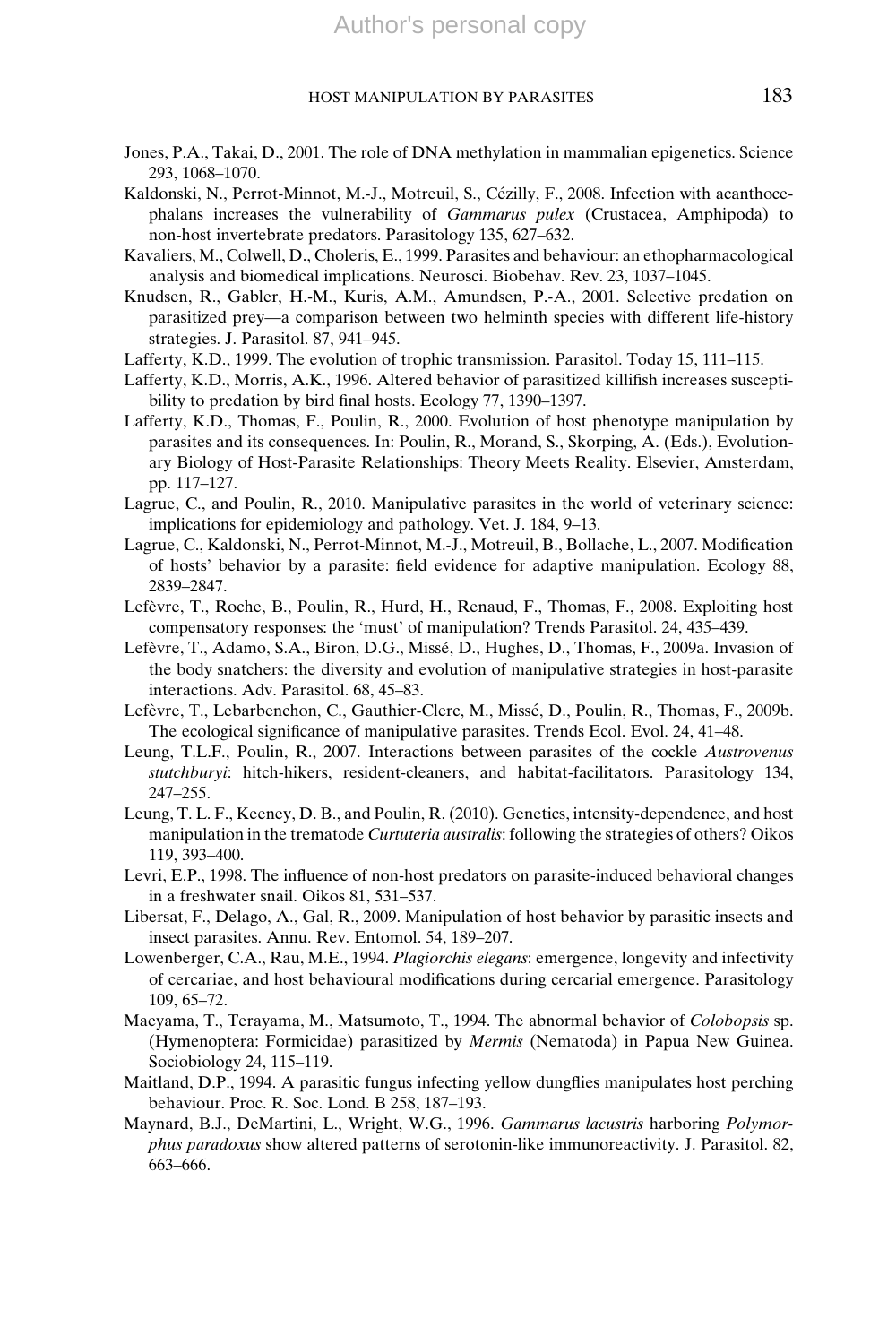- <span id="page-34-0"></span>Médoc, V., Beisel, J.-N., 2008. An acanthocephalan parasite boosts the escape performance of its intermediate host facing non-host predators. Parasitology 135, 977–984.
- Médoc, V., Rigaud, T., Bollache, L., Beisel, J.-N., 2009. A manipulative parasite increasing an anti-predator response decreases its vulnerability to a non-host predator. Anim. Behav. 77, 1235–1241.
- Moore, J., 1983. Responses of an avian predator and its isopod prey to an acanthocephalan parasite. Ecology 64, 1000–1015.
- Moore, J., 1984. Altered behavioral responses in intermediate hosts: an acanthocephalan parasite strategy. Am. Nat. 123, 572–577.
- Moore, J., 1993. Parasites and the behavior of biting flies. J. Parasitol. 79, 1–16.
- Moore, J., 2002. Parasites and the Behavior of Animals. Oxford University Press, Oxford.
- Moore, J., Gotelli, N.J., 1990. A phylogenetic perspective on the evolution of altered host behaviours: a critical look at the manipulation hypothesis. In: Barnard, C.J., Behnke, J.M. (Eds.), Parasitism and Host Behaviour. Taylor & Francis, London, pp. 193–233.
- Mouritsen, K.N., 2002. The parasite-induced surfacing behaviour in the cockle *Austrovenus* stutchburyi: a test of an alternative hypothesis and identification of potential mechanisms. Parasitology 124, 521–528.
- Mouritsen, K.N., Poulin, R., 2003. Parasite-induced trophic facilitation exploited by a non-host predator: a manipulator's nightmare. Int. J. Parasitol. 33, 1043–1050.
- Mouritsen, K.N., Poulin, R., 2005. Parasites boost biodiversity and change animal community structure by trait-mediated indirect effects. Oikos 108, 344–350.
- Øverli, Ø., Páll, M., Borg, B., Jobling, M., Winberg, S., 2001. Effects of Schistocephalus solidus infection on brain monoaminergic activity in female three-spined sticklebacks Gasterosteus aculeatus. Proc. R. Soc. Lond. B 268, 1411–1415.
- Palmer, C.V., Roth, M.S., Gates, R.D., 2009. Red fluorescent protein responsible for pigmentation in trematode-infected Porites compressa tissues. Biol. Bull. 216, 68–74.
- Parker, G.A., Ball, M.A., Chubb, J.C., Hammerschmidt, K., Milinski, M., 2009. When should a trophically transmitted parasite manipulate its host? Evolution 63, 448–458.
- Ponton, F., Biron, D.G., Moore, J., Møller, A.P., Thomas, F., 2006a. Facultative virulence as a strategy to manipulate hosts. Behav. Processes 72, 1–5.
- Ponton, F., Lefèvre, T., Lebarbenchon, C., Thomas, F., Loxdale, H.D., Marche, L., et al., 2006b. Do distantly related parasites rely on the same proximate factors to alter the behaviour of their hosts? Proc. R. Soc. Lond. B 273, 2869–2877.
- Pontoppidan, M.-B., Himaman, W., Hywel-Jones, N.L., Boomsma, J.J., Hughes, D.P., 2009. Graveyards on the move: the spatio-temporal distribution of dead Ophiocordycepsinfected ants. PLoS One 4, e4835.
- Poulin, R., 1993. Age-dependent effects of parasites on anti-predator responses in two New Zealand freshwater fish. Oecologia 96, 431–438.
- Poulin, R., 1994a. The evolution of parasite manipulation of host behaviour: a theoretical analysis. Parasitology 109, S109–S118.
- Poulin, R., 1994b. Meta-analysis of parasite-induced behavioural changes. Anim. Behav. 48, 137–146.
- Poulin, R., 1995. ''Adaptive'' changes in the behaviour of parasitized animals: a critical review. Int. J. Parasitol. 25, 1371–1383.
- Poulin, R., 2000. Manipulation of host behaviour by parasites: a weakening paradigm? Proc. R. Soc. Lond. B 267, 787–792.
- Poulin, R., 2007. Evolutionary Ecology of Parasites. Princeton University Press, Princeton, NJ.
- Poulin, R., Latham, A.D.M., 2002. Parasitism and the burrowing depth of the beach hopper Talorchestia quoyana (Amphipoda: Talitridae). Anim. Behav. 63, 269–275.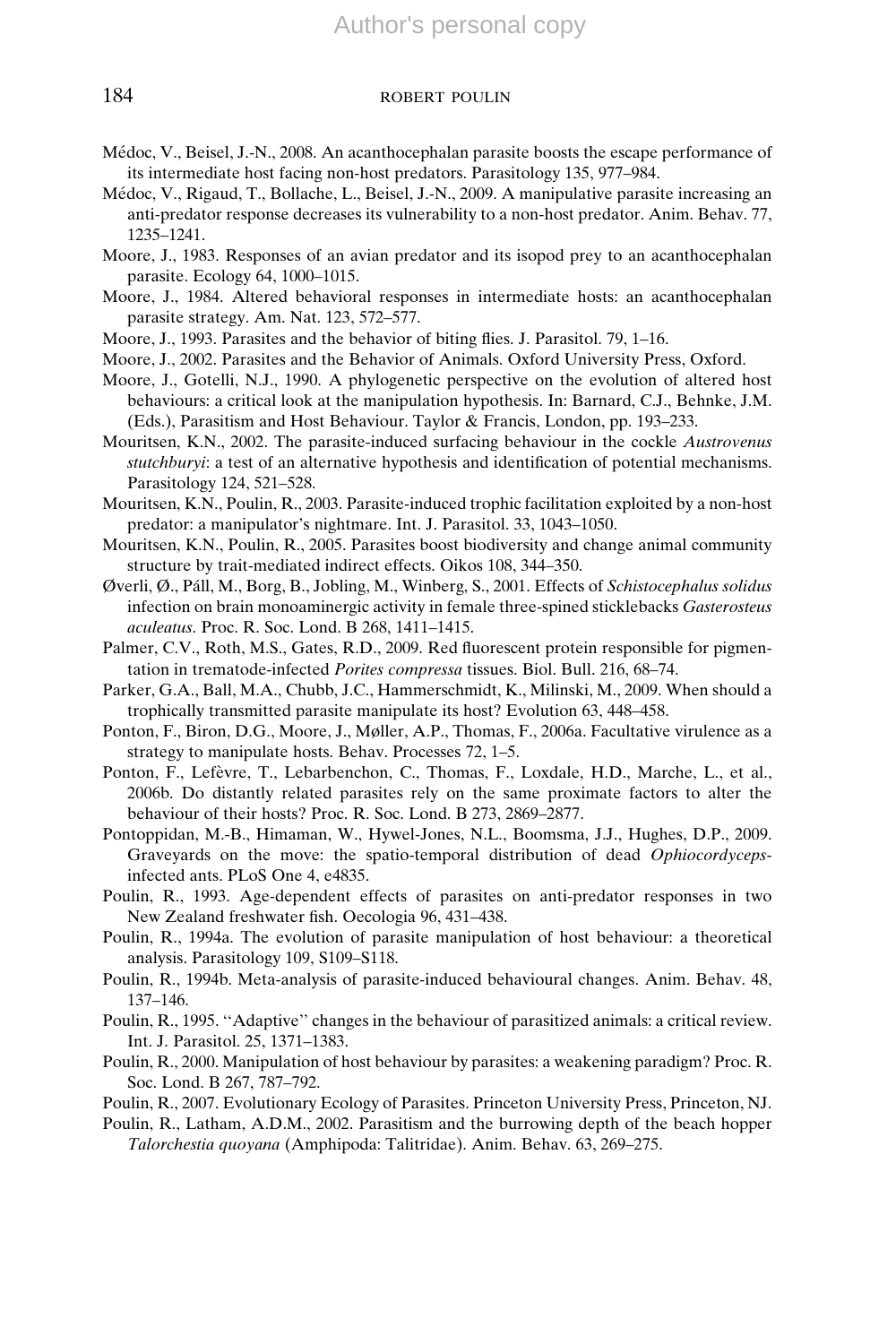- <span id="page-35-0"></span>Poulin, R., Thomas, F., 1999. Phenotypic variability induced by parasites: extent and evolutionary implications. Parasitol. Today 15, 28–32.
- Poulin, R., Thomas, F., 2008. Epigenetic effects of infection on the phenotype of host offspring: parasites reaching across host generations. Oikos 117, 331–335.
- Poulin, R., Curtis, M.A., Rau, M.E., 1992. Effects of *Eubothrium salvelini* (Cestoda) on the behaviour of Cyclops vernalis (Copepoda) and its susceptibility to fish predators. Parasitology 105, 265–271.
- Poulin, R., Brodeur, J., Moore, J., 1994. Parasite manipulation of host behaviour: should hosts always lose? Oikos 70, 479–484.
- Poulin, R., Nichol, K., Latham, A.D.M., 2003. Host sharing and host manipulation by larval helminths in shore crabs: cooperation or conflict? Int. J. Parasitol. 33, 425–433.
- Poulin, R., Fredensborg, B.L., Hansen, E., Leung, T.L.F., 2005. The true cost of host manipulation by parasites. Behav. Processes 68, 241–244.
- Richards, E.J., 2006. Inherited epigenetic variation: revisiting soft inheritance. Nat. Rev. Genet. 7, 395–401.
- Rogers, M.E., Bates, P.A., 2007. Leishmania manipulation of sand fly feeding behavior results in enhanced transmission. PLoS Pathog. 3, 818–825.
- Rossignol, P.A., Ribeiro, J.M.C., Spielman, A., 1986. Increased biting rate and reduced fertility in sporozoite-infected mosquitos. Am. J. Trop. Med. Hyg. 35, 277–279.
- Rupprecht, C., Hanlon, C., Hemachudha, T., 2002. Rabies re-examined. Lancet Infect. Dis. 2, 327–343.
- Sánchez, M.I., Thomas, F., Perrot-Minnot, M.-J., Biron, D.G., Bertrand-Michel, J., Missé, D., 2009. Neurological and physiological disorders in Artemia harbouring manipulative cestodes. J. Parasitol. 95, 20–24.
- Seppala, O., Jokela, J., 2008. Host manipulation as a parasite transmission strategy when manipulation is exploited by non-host predators. Biol. Lett. 4, 663–666.
- Seppalä, O., Valtonen, E.T., Benesh, D.P., 2008. Host manipulation by parasites in the world of dead-end predators: adaptation to enhance transmission? Proc. R. Soc. Lond. B 275, 1611–1615.
- Shaw, J.C., Korzan, W.J., Carpenter, R.E., Kuris, A.M., Lafferty, K.D., Summers, C.H., et al., 2009. Parasite manipulation of brain monoamines in California killifish (Fundulus parvipinnis) by the trematode Euhaplorchis californiensis. Proc. R. Soc. Lond. B 276, 1137–1146.
- Shirakashi, S., Teruya, K., Ogawa, K., 2008. Altered behaviour and reduced survival of juvenile olive flounder, Paralichthys olivaceus, infected by an invasive monogenean, Neoheterobothrium hirame. Int. J. Parasitol. 38, 1513–1522.
- Sih, A., Bell, A.M., 2008. Insights for behavioral ecology from behavioral syndromes. Adv. Stud. Behav. 38, 227–281.
- Sih, A., Bell, A., Johnson, J.C., 2004. Behavioral syndromes: an ecological and evolutionary overview. Trends Ecol. Evol. 19, 372–378.
- Sparkes, T.C., Wright, V.M., Renwick, D.T., Weil, K.A., Talkington, J.A., Milhalyov, M., 2004. Intra-specific host sharing in the manipulative parasite Acanthocephalus dirus: does conflict occur over host modification? Parasitology 129, 335–340.
- Tain, L., Perrot-Minnot, M.-J., Cézilly, F., 2007. Differential influence of *Pomphorhynchus* laevis (Acanthocephala) on brain serotonergic activity in two congeneric host species. Biol. Lett. 3, 68–71.
- Thomas, F., Poulin, R., 1998. Manipulation of a mollusc by a trophically transmitted parasite: convergent evolution or phylogenetic inheritance? Parasitology 116, 431–436.
- Thomas, F., Mete, K., Helluy, S., Santalla, F., Verneau, O., de Meeüs, T., et al., 1997. Hitchhiker parasites or how to benefit from the strategy of another parasite. Evolution 51, 1316–1318.